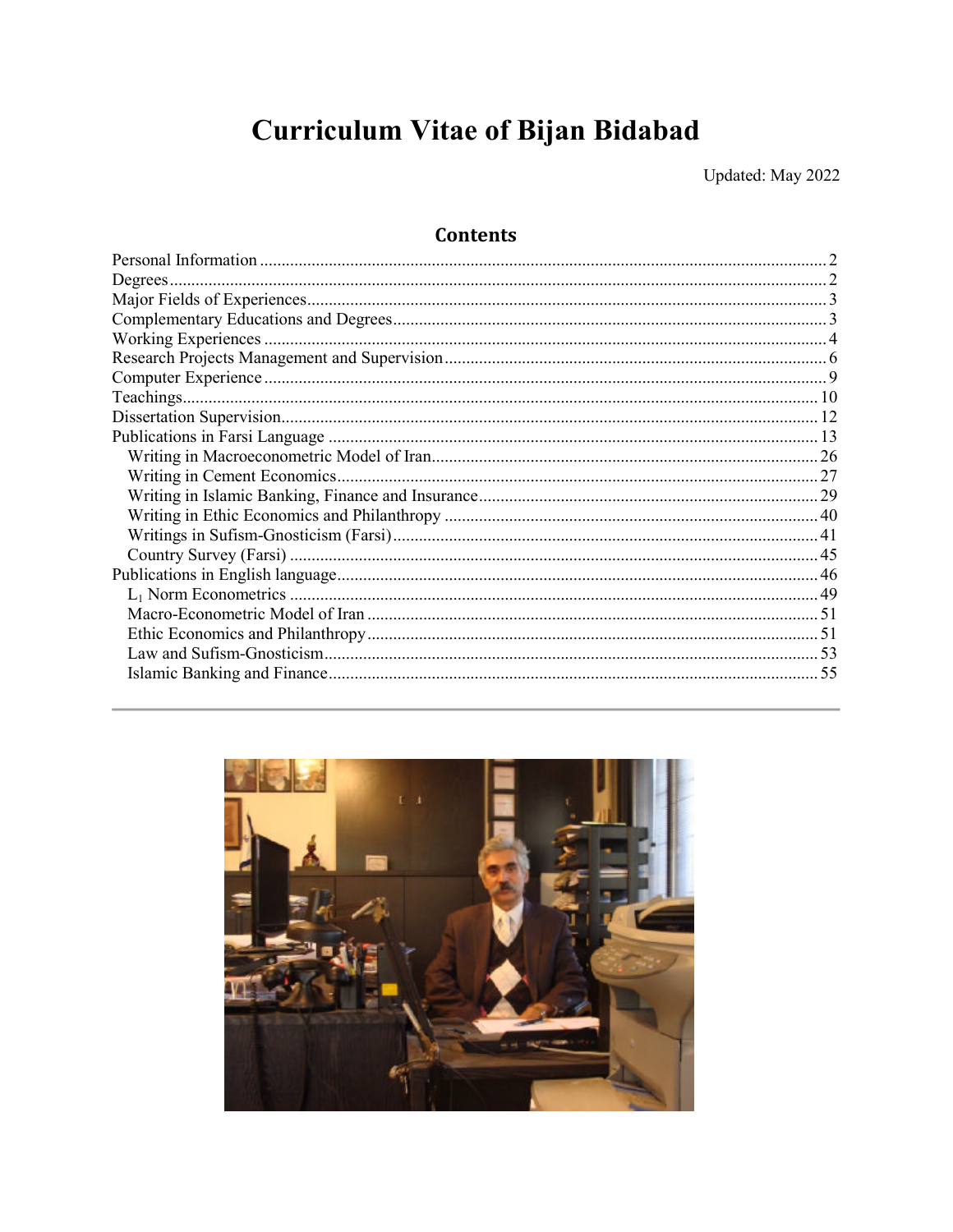### **Personal Information**

Name: Bijan Family name: Bidabad Birth date: 1959 Place of Birth: Tehran, Iran Address: Bijan Bidabad, No.2, 12<sup>th</sup> St., Mahestan Ave., Shahrak Gharb, Tehran 14658-33658, Iran. Tel.: +98.21.88360810-1 Mobile: +98.912.1090164 Fax: +98.21.88369336 Email: [bidabad@yahoo.com](mailto:bidabad@yahoo.com) Email: [bijan@bidabad.ir](mailto:bijan@bidabad.ir) Site: <http://www.bidabad.ir>

- Scopus Author ID: 36639189300 <https://www.scopus.com/authid/detail.uri?authorId=36639189300>
- ISI ResearcherID: H-8525-2012 <http://www.researcherid.com/rid/H-8525-2012>
- ORCID: 0000-0001-7289-7433 <https://orcid.org/0000-0001-7289-7433>
- Google Scholar: <https://scholar.google.com/citations?user=Eq-KmNcAAAAJ&hl=en>
- CV Persian http://www.bidabad.ir/doc/cv-farsi.pdf
- CV English http://www.bidabad.ir/doc/cv-en.pdf

### **Degrees**

### **1. Diploma in Mathematics**

Forsat High School, Tehran, Iran, 1969-1975. Scores average: 16 out of 20. (I received my diploma when I was 16 years old).

### **2. B.A. in Political Science**

School of Political and Social Sciences, Tehran, Iran, 1975-1978. Scores average: 3.02 out of 4. (I received my B.A. degree when I was 19 years old).

### **3. M.Sc. in Economics**

Major: Economic Development & Planning. Shiraz University, Shiraz, Iran, 1979-1983. Scores average: 3.78 out of 4. Prima distinguished graduate.

### **4. Ph.D. in Economics**

Major: Econometrics. Minor: International Economics. Islamic Azad University, Tehran Iran. With cooperation of Neuchatel University, Neuchatel, Switzerland, 1985-1989. Scores average: 18 out of 20. Prima distinguished graduate. Full four years scholarship.

### **5. Post-Doctoral in Economics**

Major: Economics. World Scientific and Engineering Academy and Society (WSEAS). Athens, Greece, 2014.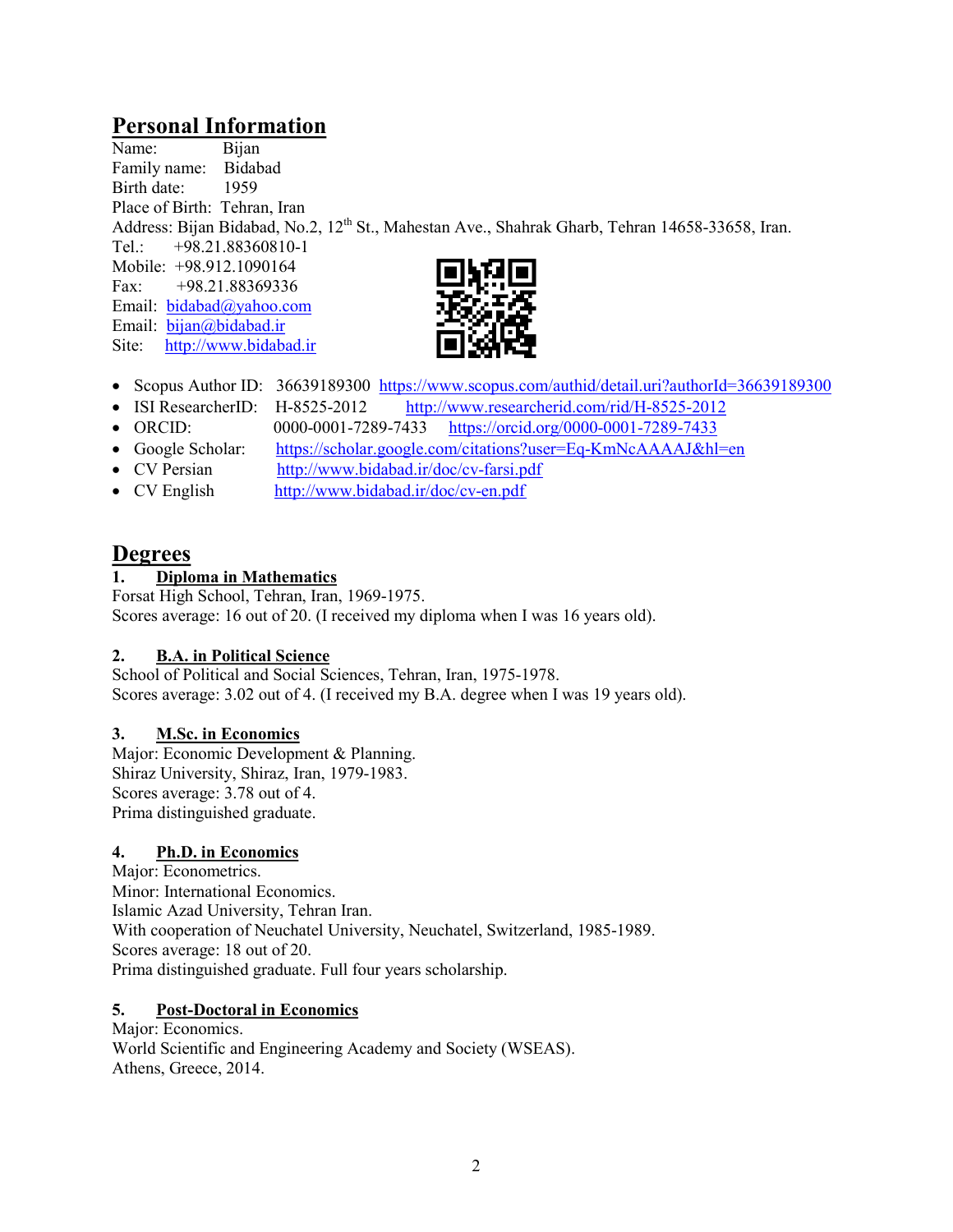**General reference:** Summary of biography has been printed by:

- Who's who in the World,  $16<sup>th</sup>$  ed., January, 1999, USA.
- Who's who in the World,  $17<sup>th</sup>$  ed., USA.
- Dictionary of International Biography,  $28<sup>th</sup>$  ed., International Biographical Center, UK.

### **Major Fields of Experiences**

- 1. Econometrics
- 2. International finance and trade
- 3. Monetary theory and policy
- 4. Economic planning
- 5. Economic development
- 6. Quantitative methods and mathematical modeling<br>7. Operation research
- Operation research
- 8. Mathematical statistics
- 9. Multivariate statistics
- 10. Numerical analysis
- 11. Mathematical programming
- 12. Mathematical-Statistical computer software
- 13. Government fiscal policy
- 14. Islamic Banking
- 15. Islamic Economics
- 16. Islamic Law
- 17. Islamic Sufi Philosophy

### **Complementary Educations and Degrees**

1. English Language Davies's School of English, London, England, 1976.

2. Linear programming Plan and Budget Ministry, Tehran, Iran, 1983. Score: 93 out of 100

3. Project control systems Plan and Budget Ministry, Tehran, Iran, 1983. Score: 93 out of 100

4. A Comprehensive course in demography Plan and Budget Ministry, Tehran, Iran, 1983. Average score: 97 out of 100

5. Systems of national accounts, Plan and Budget Ministry, Tehran, Iran, 1983. Score: 95 out of 100

6. Principle of computer science Plan and Budget Ministry, Tehran, Iran, 1984. Score: 95 out of 100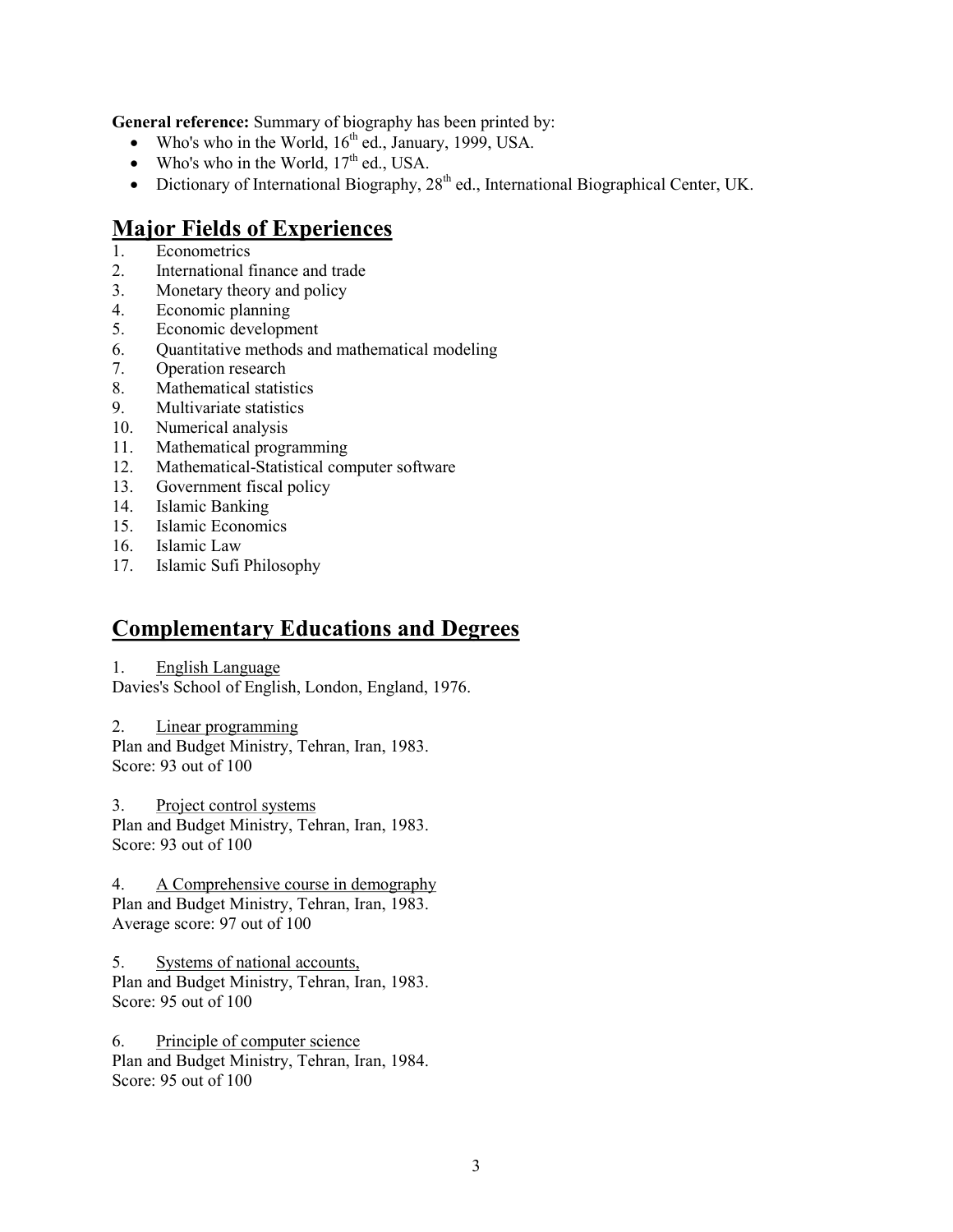7. Principle of computer programming Plan and Budget Ministry, Tehran, Iran, 1984. Score: 90 out of 100

8. Computer job control language (JCL) Plan and Budget Ministry, Tehran, Iran, 1984. Score: 19 out of 20

9. Advanced operation research Plan and Budget Ministry, Tehran, Iran, 1984. Score: 60 out of 100

10. FORTRAN programming Plan and Budget Ministry, Tehran, Iran, 1985. Score: 91 out of 100

11. Financial programming International Monetary Fund (IMF), course held at Tehran, Iran, 1991.

12. Joomla (CMS) Web Design Reza Charity Organization, Tehran, Iran, 2012.

### **Working Experiences**

1. Planning expert Plan and Budget Bureau of Arak Province, Arak, Iran, 1982-1983.

2. Supervisor of research department Plan and Budget Bureau of Arak Province, Arak, Iran, 1982-1983.

3. Senior expert of planning Regional Planning Bureau, Plan & Budget Organization, Tehran, Iran, 1983-1990.

4. Economic advisor

Deputy of Economic Affairs, Ministry of Finance and Economic Affairs, Tehran, Iran, 1989-1995.

5. Assignee of Minister of Finance and Economic Affairs at the Supreme Committee for Computerization of Taxation System, Ministry of Finance and Economic Affairs, Tehran, Iran, 1990-1992.

6. Supervisor of Computer Center Economic Affairs Deputy, Ministry of Finance and Economic Affairs, Tehran, Iran, 1989-1995.

7. Assignee of Minister of Finance and Economic Affairs at the Committee for Assessment of Fiscal Position of Social Security Organization Ministry of Finance and Economic Affairs, Tehran, Iran, 1994.

8. Economic Advisor and Member of Senior Economists Sessions Research Center of the Parliament, Tehran, Iran, 1994-1995.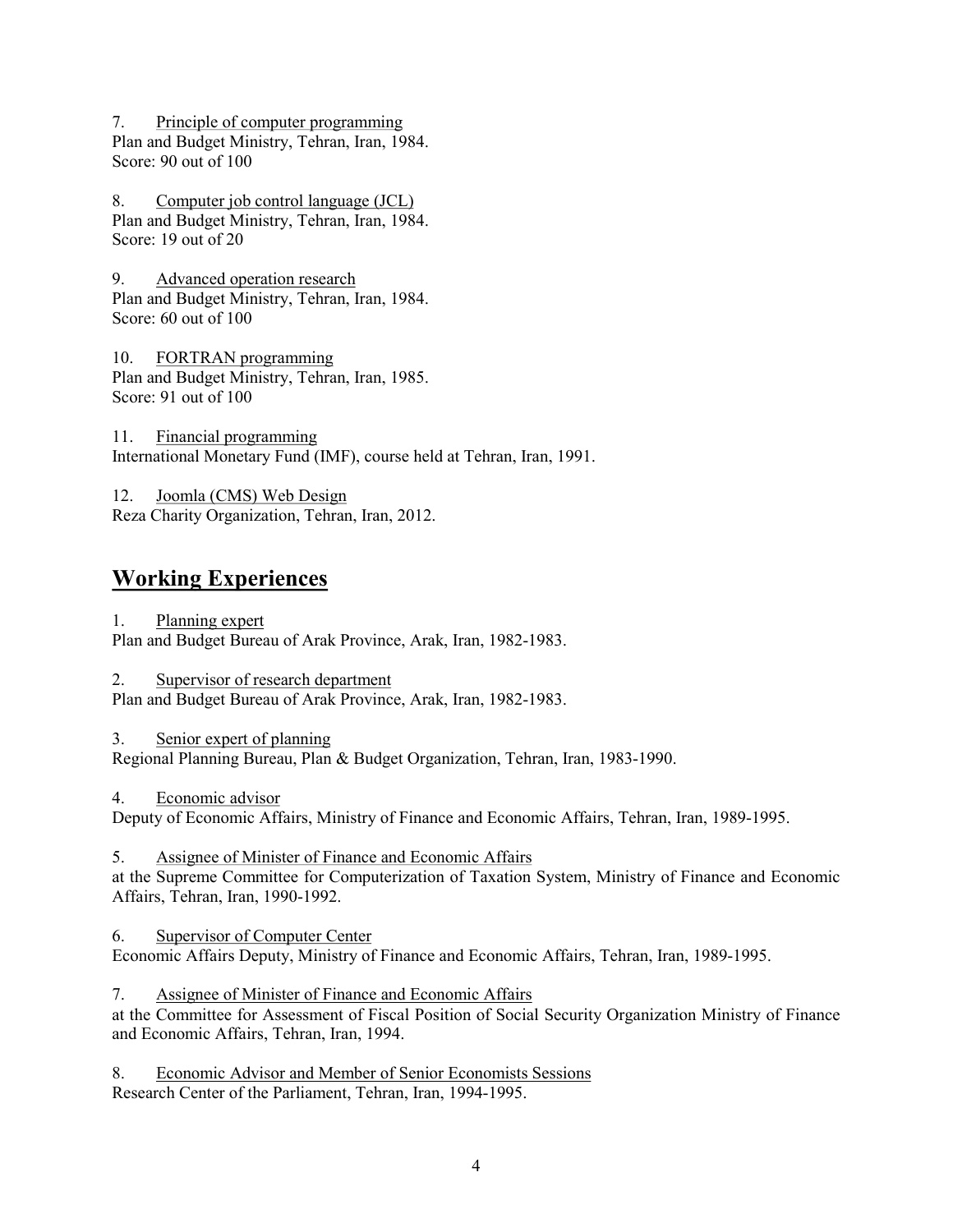9. Economic Advisor

Deputy of Economics and Technology, Center for Strategic Studies, Office of President, Tehran. Iran, 1995.

#### 10. Editor

Domestic economic Editor of the Journal "Tazehaye Eghtesad" (Economic Novels), A monthly review of science, economics and banking; Monetary and Banking Research Academy, Central Bank of Iran, Tehran, Iran, 1998-1999.

11. Supervisor of Government Budget Desk Research Center of the Parliament, Tehran, Iran, 1998-1999.

12. Financial Analyst and Production Consultant

Ahwaz Rolling & Pipe Mills Co., Ahwaz, Iran, 2001-2002.

13. Consultant of research project:

Territory management of the influence region of South Pars Gas Domain. Gueno Consulting Engineers. Tehran, Iran 2002.

14. (Research) Professor of Economics and Director of Foreign Exchange and International Researches Department

Monetary and Banking Research Academy of Central Bank of Iran, Tehran, Iran, 2002-2005.

15. Financial Consultant

Construction and Industry Holding Company affiliated to Bank Melli Iran Holding Company, 2004.

16. Economic Consultant

Institute for Trade Studies and Research, Ministry of commerce, Tehran, Iran, 2004-2010.

17. Finance Consultant

Bank Maskan Research Institute, Bank Maskan, Tehran, Iran, 2006-2007.

18. Finance Consultant

Post Research Institute, Ministry of ICT, Tehran, Iran, 2006-2007.

19. Finance Consultant: Designing Rastin Banking Planning and Research Institute, Bank Melli Iran, Tehran, Iran, 2007- 2014.

20. Economic Consultant International Institute for Energy Studies, Tehran, Iran, 2010- 2011.

21. Economic Consultant

Planning and Establishment of Strategic Management System of Mellat Bank. Yase Arqavani Consulting Engineers, Tehran, Iran, 2010-2011.

22. Finance Consultant: Designing Saving Bond Certificate Bank Qarzul-Hasaneh Mehr Iran, Tehran, Iran, 2011- 2012

23. Member of Supreme Council of Sciences, Researches and Technology (ATF)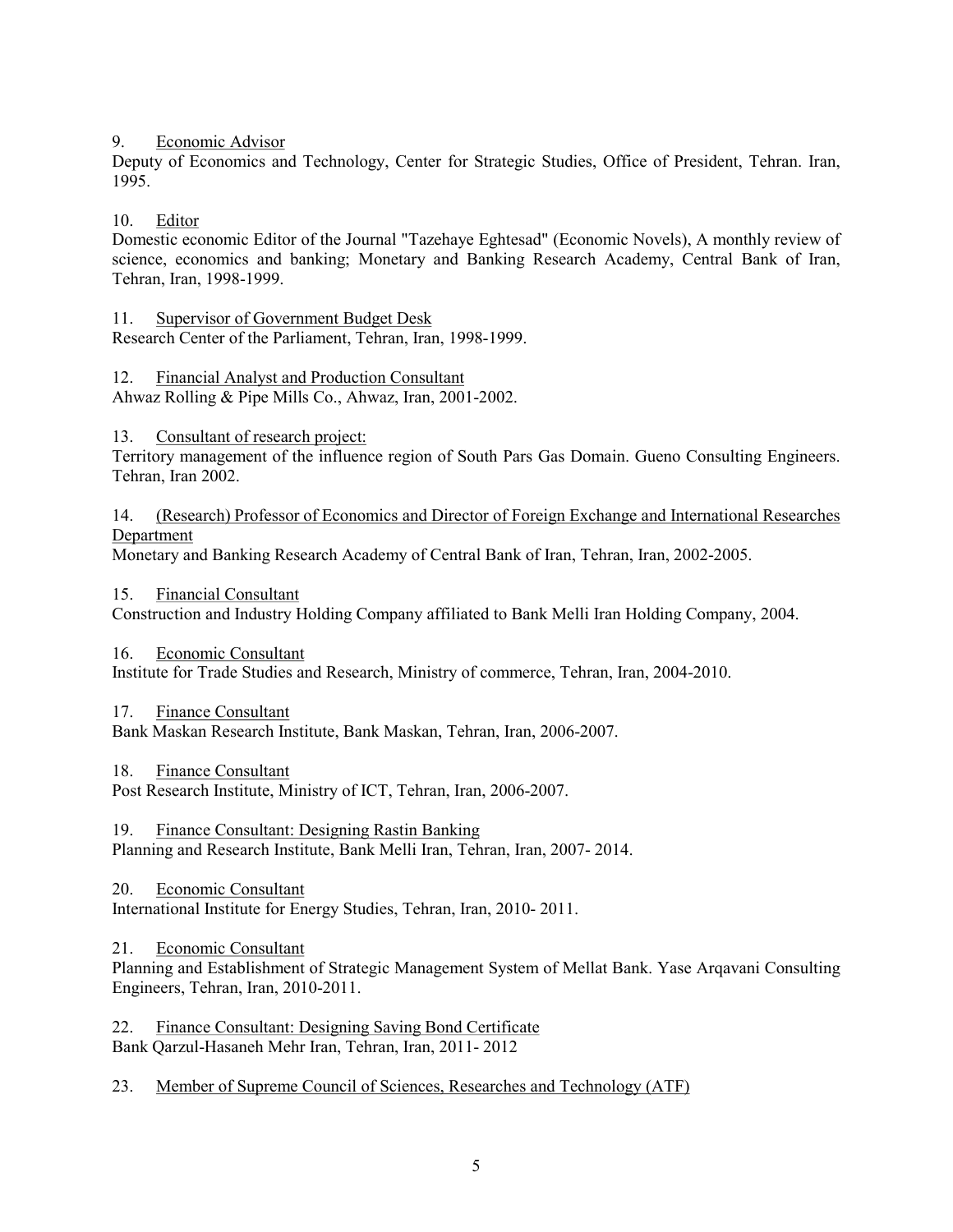Commission of Management, Economics and Commerce. Ministry of Sciences, Researches and Technology, Tehran, Iran. 2011-…

24. Finance Consultant: Installing Rastin Sharing Banking Bank Ansar, Tehran, Iran, 2015.

25. Rastin Technical Inspection and Monitoring Consultants Chairman of the Board

26. Finance Consultant: Implementing Rastin Banking Planning and Research Institute, Bank Melli Iran, Tehran, Iran, 2021- … .

## **Research Projects Management and Supervision**

27. Designer of statistical model in research project:

Measuring Mental Disasters Caused by Iran-Iraq War.

Psychology Institute and the Commission for Measuring the Damages of Imposed War, Plan and Budget Organization, Tehran, Iran, 1985.

28. Director of the  $1<sup>st</sup>$  stage of the  $6<sup>th</sup>$  phase of research project: Identification of Deprived Areas of Iran. Deputy of regional affairs, Plan and Budget Organization, Tehran, Iran, 1986.

29. Director of the  $2<sup>nd</sup>$  stage of the  $6<sup>th</sup>$  phase of research project: Identification of Deprived Areas of Iran. Deputy of regional affairs, Plan and Budget Organization, Tehran, Iran, 1987.

30. Designer of the mathematical model of the research project: Simultaneous Computation of Preferred Prices and Number of Land Pieces in Non-Beneficial Land Preparation Project of the Country of Astara. Noy Consulting Engineering Company. Ministry of Construction, Tehran, Iran, 1988.

31. Designer of mathematical model of research project:

Determining Desired Number of Cinemas for Iran Urban Regions. Naghsh Consulting Engineering Company, Farabi Cinema Foundation. Ministry of Culture, Tehran, Iran, 1988.

32. Director of research project:

Iran Macro-Economic Data Bank.

Deputy of Economic Affairs, Ministry of Finance and Economic Affairs, Tehran, Iran, 1991-1993.

33. Co-director of research project:

Appropriate Monetary Policy for Economic Stabilization in Iran.

Deputy of Economic Affairs, Ministry of Finance and Economic Affairs, Tehran, Iran, Phase I, 1991- 1992.

34. Co-director of research project:

Appropriate Monetary and Exchange Rate Policy for Economic Stabilization in Iran (Emphasizing Adjustment Policies).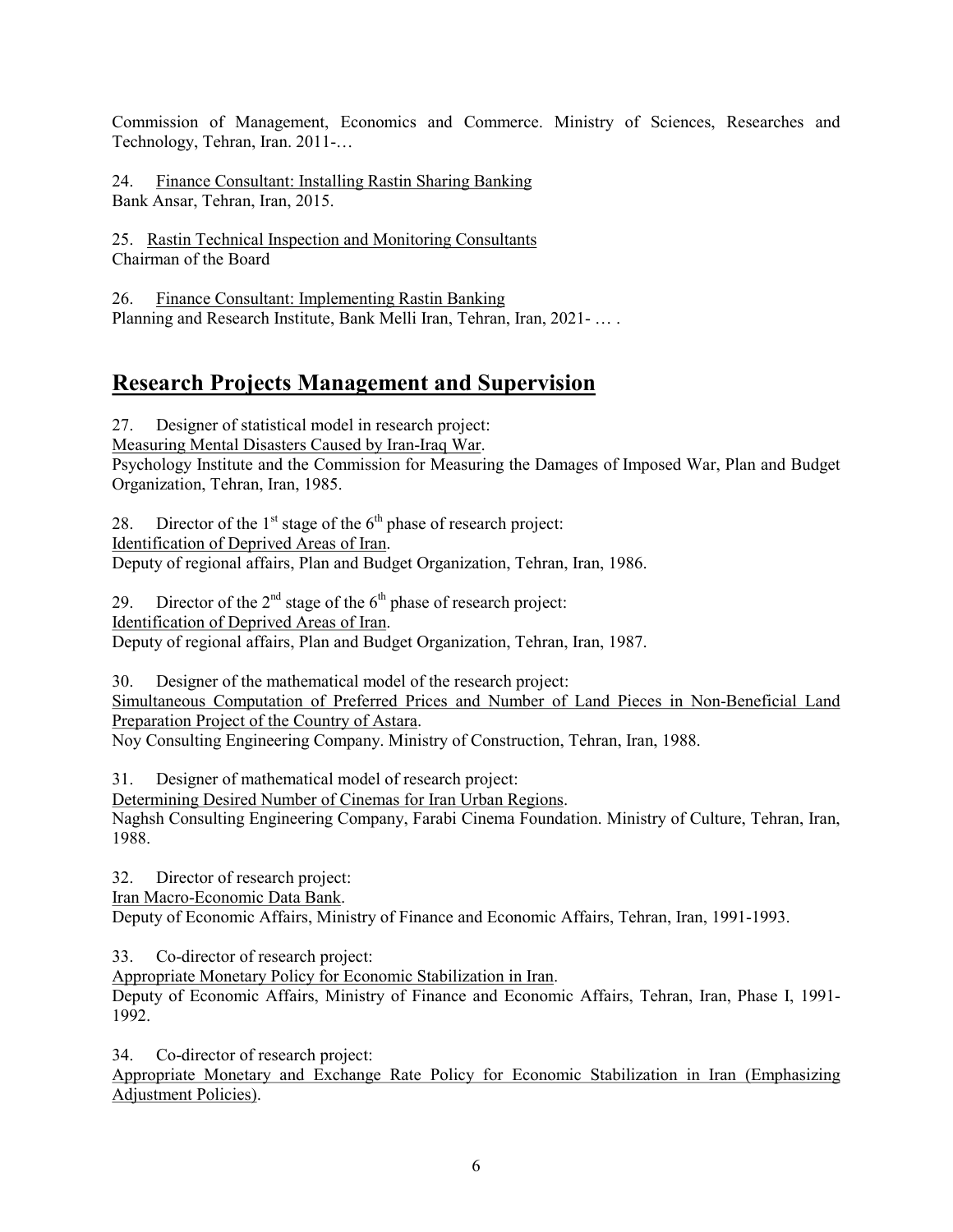Deputy of Economic Affairs, Ministry of Finance and Economic Affairs, Tehran, Iran, Phase II, 1992- 1993.

35. Co-director of research project:

Introducing Value Added Tax (VAT) System for Iran. Deputy of Economic Affairs, Ministry of Finance and Economic Affairs, Tehran, Iran, 1992-1993.

36. Co-director of research project:

Projective Transformation in Riemannian Spaces and its Application in Economic Planning. School of Mathematics and Computer, Amir-Kabir Industrial University, Tehran, Iran, 1992-1993.

37. Supervision of research project:

Estimating Economic Effects of Military Expenditures in the World. Imam Hussein University, Tehran, Iran, 1994.

38. Director of research project:

Assessment of 1375 (1996) Government Budget Proposition Bill to the Parliament. Organization for inspection and supervision on prices and distribution of goods and services, Ministry of Commerce, Tehran, Iran, 1995.

39. Director of quantitative section team of research project:

Foreign Trade Models and the Effects of Joining World Trade Organization in Industrial Sector of Iran. Industrial Management Institute, Ministry of Industry, Tehran, Iran, 1995-1996.

40. Supervision on research project:

Assessment of Price Control Policies in Iran.

Economic Research Institute of Tehran University, Organization for inspection and supervision on prices and distribution of goods and services, Ministry of Commerce, Tehran, Iran, 1996.

41. Director of research project:

Iran Macro-Econometric Model.

Monetary and Banking Research Academy, Central Bank of Iran, Tehran, Iran, 1996.

42. Director of research project:

Revision, Computerization, Adjustment and Reconciliation of the Iran's National Income Accounts for Period 1959-1995.

Monetary and Banking Research Academy, Central Bank of Iran, Tehran, Iran, 1996.

43. Director of research project:

Revision, Computerization and Reconciliation of the Iran's Monetary Accounts for Period 1959-1995. Monetary and Banking Research Academy, Central Bank of Iran, Tehran, Iran, 1996.

44. Director of research project:

Defining Economic Indices. Parliament Research Center, Tehran, Iran, 1996.

45. Consultant of the research project:

Development Strategy for Informatics in Iran.

Amir-kabir Technology University, Tehran, Iran, 1999.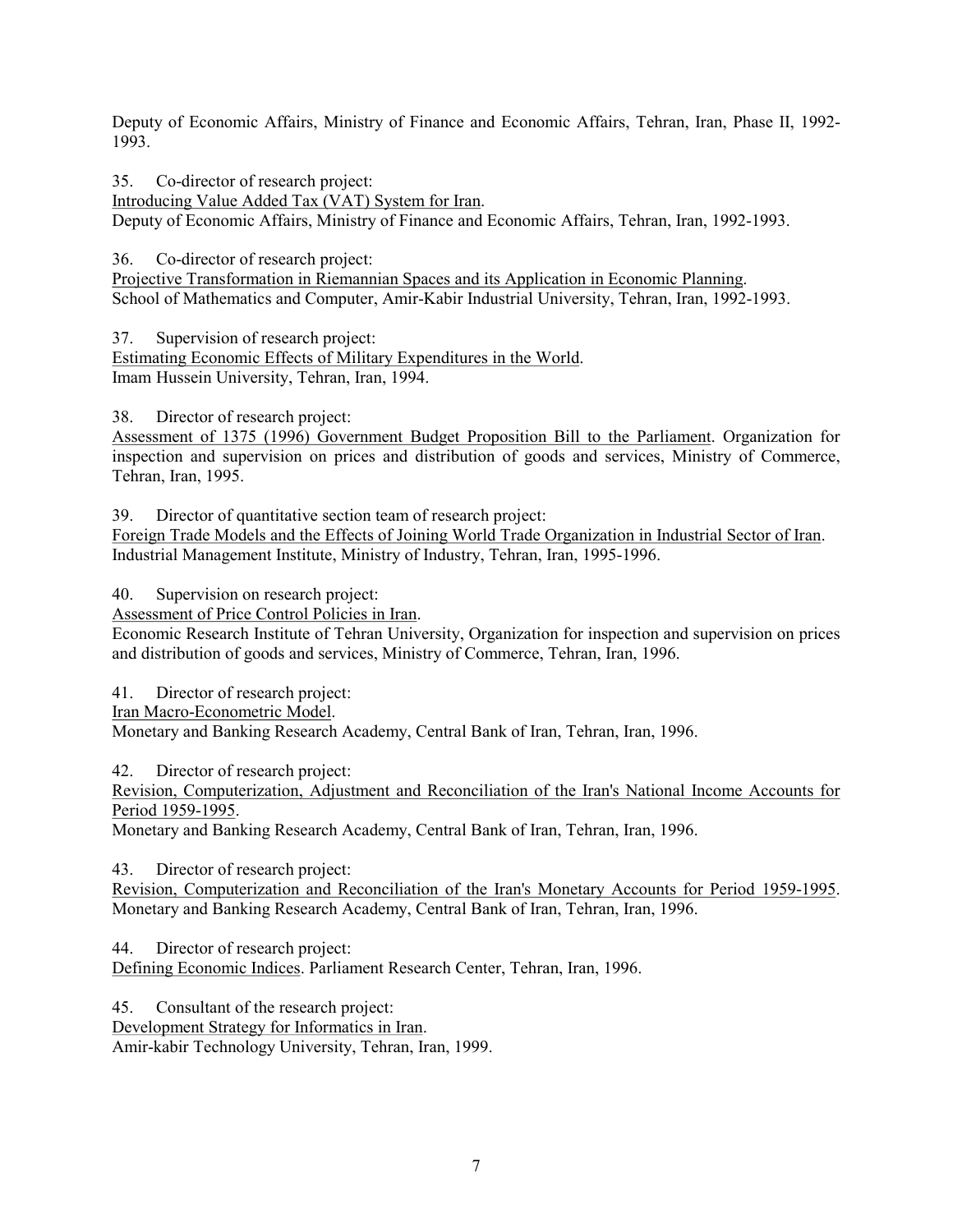46. Director of the research project:

Modeling for Simulating the Situation of Cement Production of Fars-Khuzestan Cement Company. Fars-Khuzestan Cement Company, Tehran, Iran, 1999.

21. Director of the research project:

Determination of Better Exporting Markets for Iran's Gas and its Pricing and the Optimal Gas Consumption at Domestic Economy.

Institute for International energy studies, 2000.

47. Director of research project:

Analytical-Financial Evaluation for Increasing Ahwaz Rolling & Pipe Mills Company Capital. Ahwaz Rolling & Pipe Mills Co., Ahwaz, Iran, 2001.

48. Director of research project:

Policies for Improvement of Economic and Organizational Structure of Ahwaz Rolling & Pipe Mills Company.

Ahwaz Rolling & Pipe Mills Co., Ahwaz, Iran, 2001.

49. Director of research project:

Parallel Exchange Market Control by Monetary Targeting and Complementary Policies. Monetary and Banking Research Academy, Central Bank of Iran, Tehran, Iran, 2002.

50. Director of research project:

Iran Macro-Econometric Model, version 5. Monetary and Banking Research Academy, Central Bank of Iran, Tehran, Iran, 2002-2004.

51. Director of research project:

Iran Macro-Econometric Model prepared to link to the United Nations LINK project. Monetary and Banking Research Academy, Central Bank of Iran, Tehran, Iran, 2002-.

52. Director of research project:

Effects of Joining World Trade Organization on Cement of Iran.

Cement Research and Planning Center, Amir-Kabir Industrial University, Fars-Khoozestan Cement Company, Tehran, Iran, 2005. Tehran, Iran, 2003-2004.

53. Director of research project: Economics of Iran's cement price, Fars-Khuzestan Cement Co., Tehran, Iran, 2004.

54. Scientific director of the seminar: Economics of Iran's cement, Amir-Kabir Industrial University, Cement producers Association, Tehran, Iran, 27, September, 2005.

55. Director of the project: Calendar analysis of some main commodities price fluctuations. Case study: Monthly data analysis of meat, chicken and egg prices.

Institute for Trade Studies and Research, Ministry of commerce, Tehran, Iran, 2006.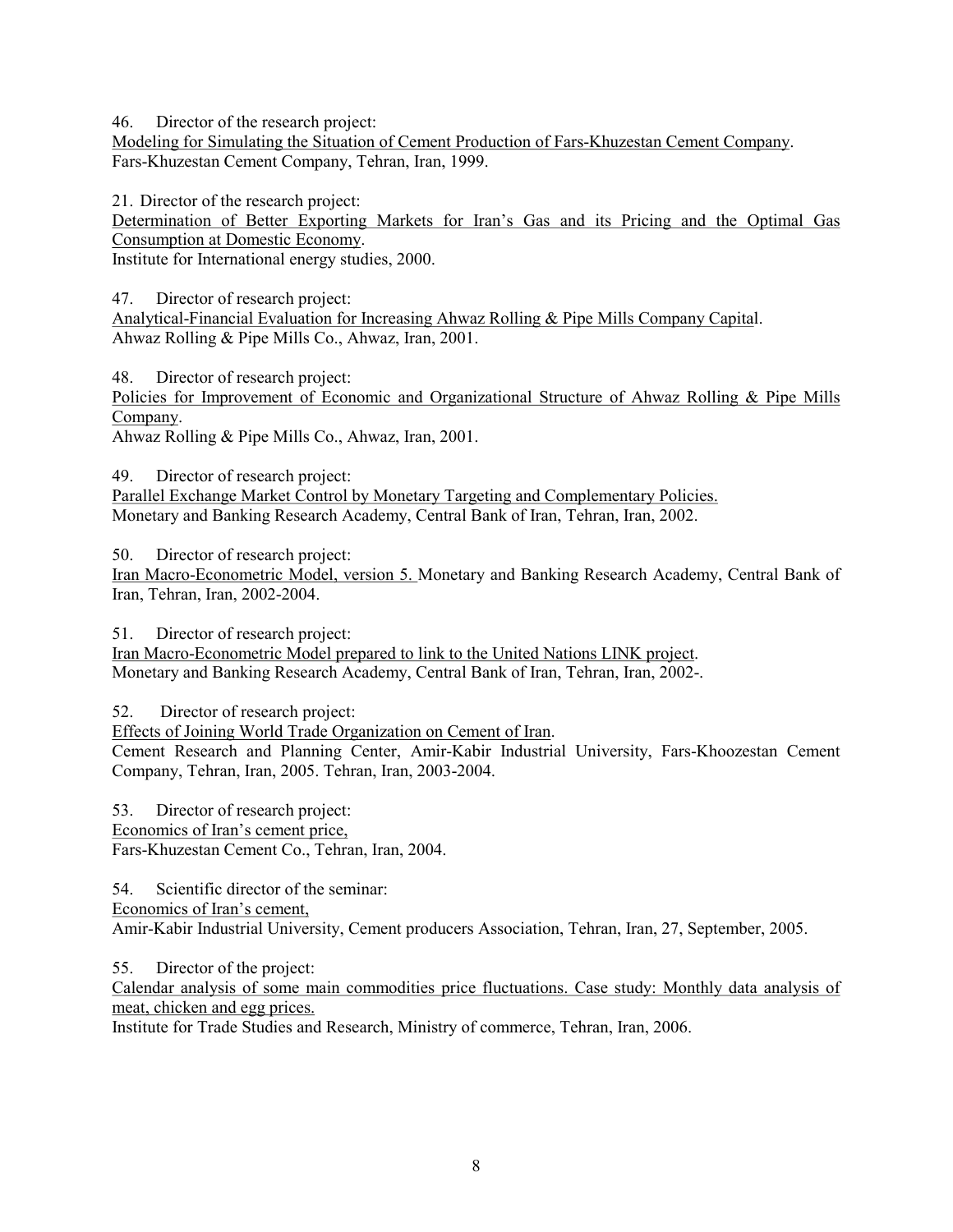56. Director of the project:

Iran and world trade outlook. A part of the project: Design of long-term strategies for management of territory in commerce sector.

Institute for Trade Studies and Research, Ministry of commerce, Tehran, Iran, 2008.

57. Director of the project:

Iran's competitive advantages and regional competitors.

Institute for Trade Studies and Research, Ministry of commerce, Tehran, Iran, 2008.

58. Director of the project:

Rastin Profit and Loss Sharing (PLS) Banking, Bank Melli Iran, Tehran, Iran, 2005-2014.

59. Director of the project:

Economic, political and social survey of selected countries. International Corporation of Consultants and Contractors, ICON, Tehran, 2010.

60. Designer and Superintendent of the project:

Financial Integrated Model of Mellat Bank. Yase Arqavani Consulting Engineers, Tehran, Iran, 2010- 2012.

61. Designer and Superintendent of the project:

Designing Labor Management Information System for Iran. Ministry of Co-operative, labor and Social Welfare, with cooperation of Ayande-Sazan Strategic Management Research Institute and Novin Pajoohan Danesh Rastin Research Institute. Tehran, Iran, 2005-2006.

### **Computer Experience**

1. Working experience on mainframe computers networks with different operating systems of OS/VS, MVS since 1979 up today.

2. Working experience on personal computers with different operating systems of DOS, OS/2 and Windows and networks since 1981 up today.

3. Working experiences on many mainframe and PC languages and packages with different versions as:

- ABC-Flowchart
- BASIC
- E78+ (Terminal Emulation Program)
- EinPack (Eigen System Packages)
- EViews (Econometric Views)
- FORTRAN (FORmula TRANsformation)
- ISPF (Integrated System Programming Facility)
- JCL (Job Control Language)
- LinPack (Linear System Package)
- Mainframe utilities
- MathCAD (Mathematical Computer Aided Design)
- MATLAB (Mathematical Laboratory)
- Micro-TSP (Time Series Processor for personal computers)
- MPSX (Mathematical Programming System Extended)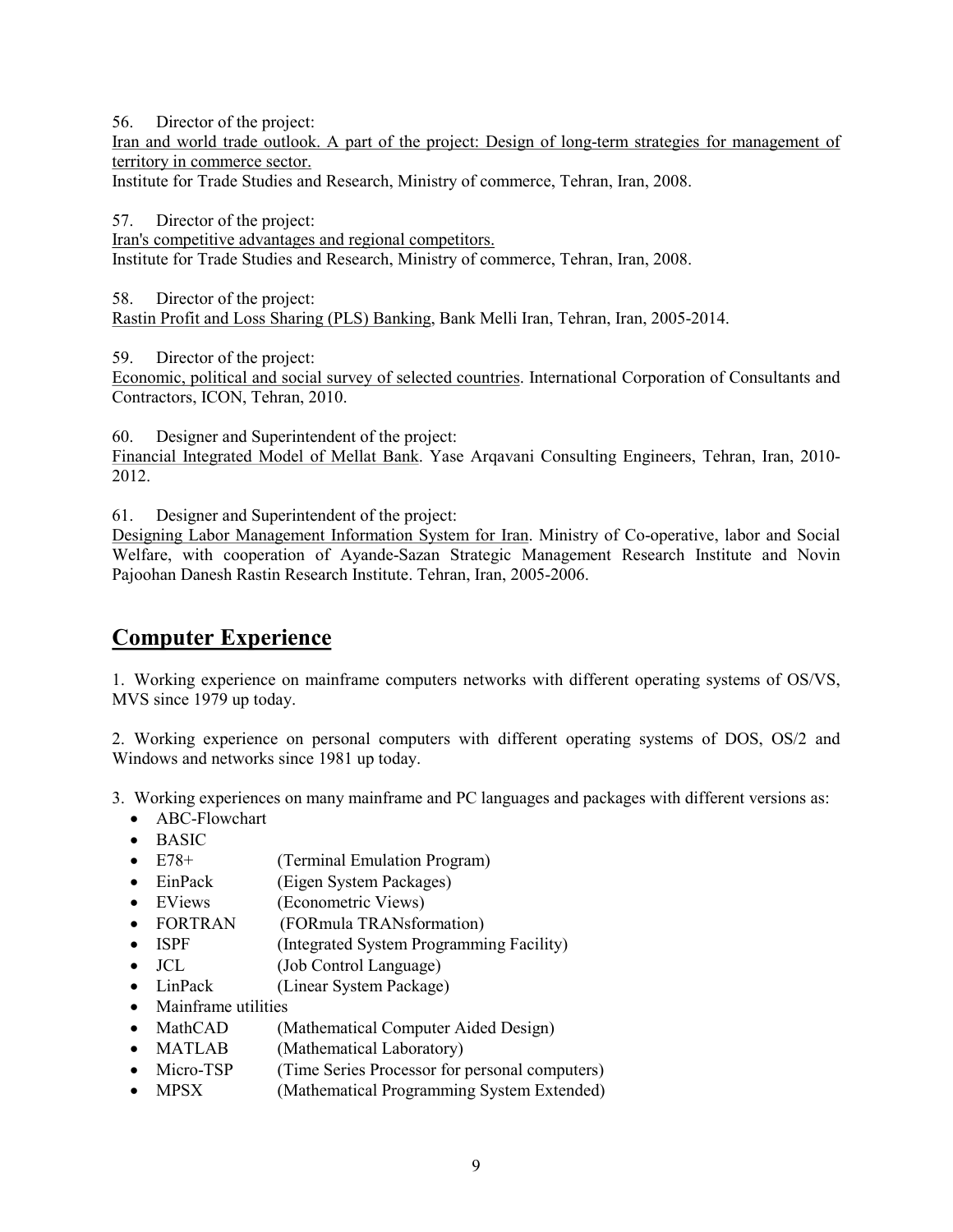- MS-Office (Micro-Soft Office)
- Adobe Suite CS3
- SPSS (Statistical Package for Social Sciences for mainframe computers)
- SPSS-pc (Statistical Package for Social Sciences for personal computers)
- SSP (Scientific Subroutine Package)
- StatGraph (Statistical Graphic System)
- TSP (Time Series Processor for mainframe computers)
- TSP-386 (Time Series Processor for personal computers)
- HTML (HyperText Markup Language)

# **Teachings**

1. Applied mathematics for engineering.

BS. level, electronic engineering, Arak Institute of Technology, Arak, Iran, 1983.

2. Applied mathematics for economics.

MS. level, economics, Islamic Azad University, Tehran, Iran, 1987.

3. Applied mathematics for economics. BS. level, economics, Allameh Tabatabai University, Tehran, Iran, 1989.

4. Time series analysis, forecasting and control.

MS. level, industrial engineering, Islamic Azad University, Tehran, Iran, 1991.

5. Econometrics.

MS. level, economics, Islamic Azad University, Tabriz, Iran, 1992.

6. Econometrics.

BS. level, economics, Allameh Tabatabai University, Tehran, Iran, 1993.

7. Microeconomic theory I. MS. level, economics, Islamic Azad University, Arak, Iran, 1993.

8. Microeconomic theory II. MS. level, economics, Islamic Azad University, Arak, Iran, 1993.

9. Econometrics. MS. level, economics, Islamic Azad University, Arak, Iran, 1994.

10. Microeconomic theory II. MS. level, economics, Islamic Azad University, Arak, Iran, 1995.

11. General Econometrics I.

MS. level, economic development, Islamic Azad University, School of graduate studies, Tehran, Iran, 1995.

12. General Econometrics II. MS. level, economic development, Islamic Azad University, School of graduate studies, Tehran, Iran, 1995.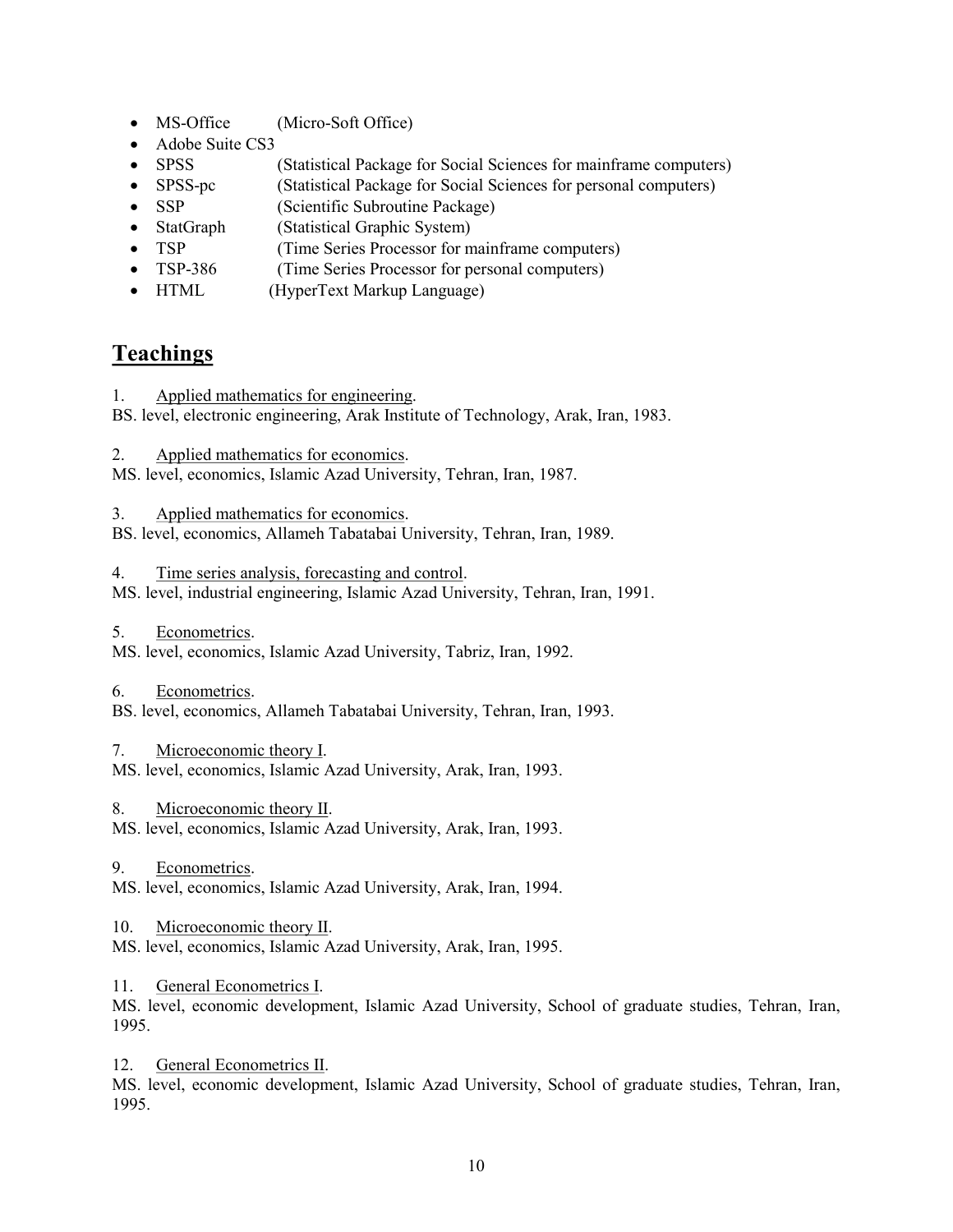13. Econometrics I.

MS. level, systems planning, Islamic Azad University, School of graduate studies, Tehran, Iran, 1996.

14. Econometrics II.

MS. level, systems planning, Islamic Azad University, School of graduate studies, Tehran, Iran, 1996.

15. Econometrics.

Ph.D. level, Economics, Payame Nour University, School of graduate studies, Tehran, Iran, 2009.

16. Rastin Profit and Loss Sharing (PLS) Banking. Training Office, Bank Melli Iran. Tehran, Iran, 2010.

17. Rastin Profit and Loss Sharing (PLS) Banking. Training Office, Bank Melli Iran. Tehran, Iran, 2011.

18. Rastin Profit and Loss Sharing (PLS) Banking. Workshop, Amirkabir Industrial University. Tehran, Iran, 2010.

19. Rastin Profit and Loss Sharing (PLS) Banking. Workshop, Bank Sina. Tehran, Iran, 2010.

20. Rastin Banking. Workshop, Refah Bank. Tehran, Iran, 2011.

21. Rastin Profit and Loss Sharing (PLS) Banking. Workshop, Maskan Bank. Tehran, Iran, 2011.

22. Rastin Banking. Tejarat Bank. Tehran, Iran, 2013.

23. Rastin Banking. Workshop, Ansar Bank. Tehran, Iran, 2013.

24. New Contracts and Financial Instruments in Rastin Profit and Loss Sharing Banking. Workshop, Novin Pajoohan Research Institute, Monetary and Banking Research Academy, Central Bank of Iran. Tehran, Iran, 2014.

25. Rastin Banking. Workshop, Qarzul-Hasanah Bank. Tehran, Iran, 2014.

26. Rastin Banking. Workshop, Ansar Bank. Tehran, Iran, 2014.

27. Rastin Profit and Loss Sharing Banking. Workshop, Novin Pajoohan Research Institute, Saderat Bank. Tehran, Iran, 2015.

28. Pathology of Iran's Banking System and Operational Solution for Banking Problems. Monetary and Banking Research Academy, Central Bank of Iran. Tehran, Iran, 2017.

29. Visiting Professor of Economics.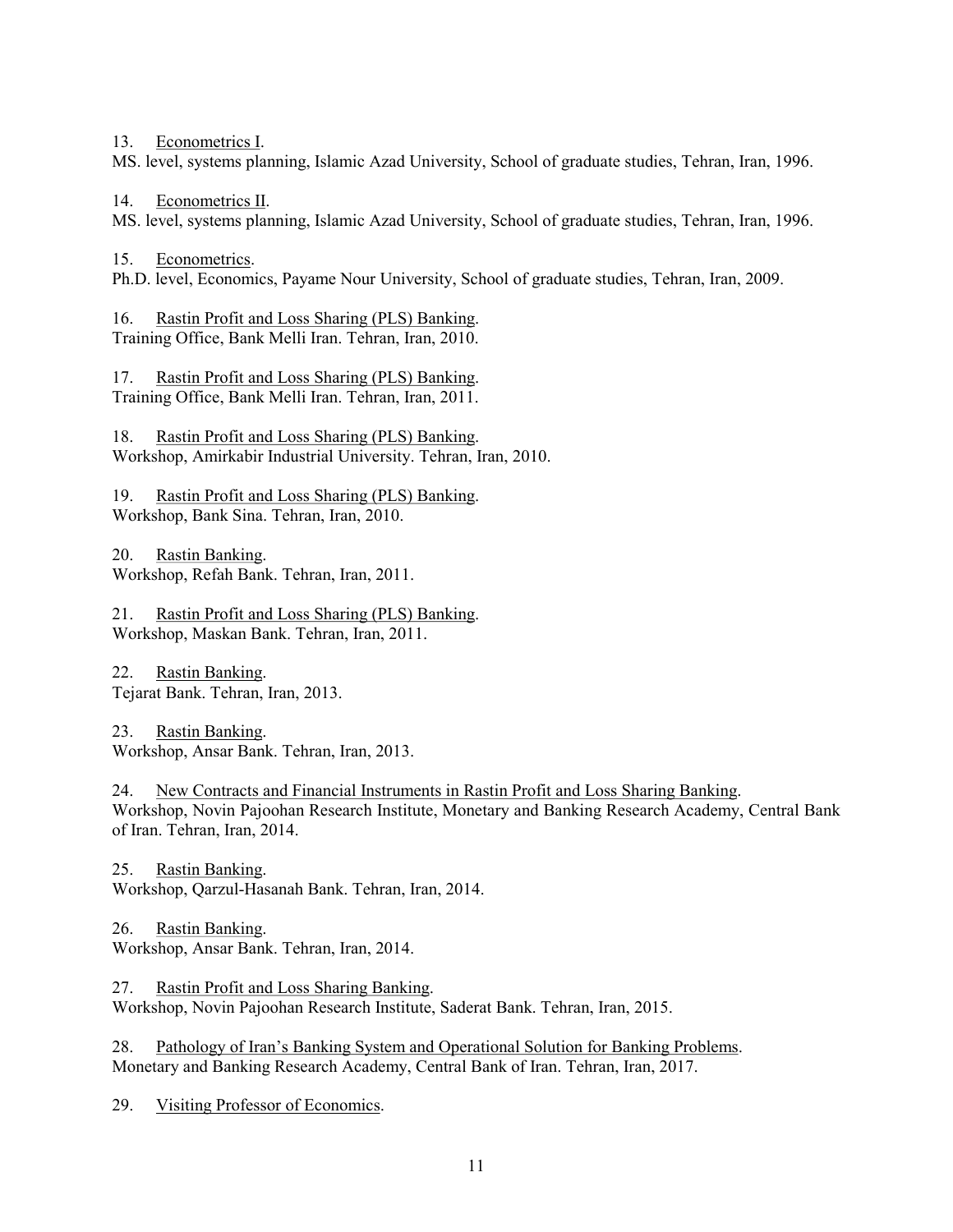Islamic Azad University, Science and Research School, (Doctoral and Graduate Department of Economics), Tehran, Iran.

### **Dissertation Supervision**

1) Estimating aggregate investment demand for Iran regarding different production functions. F. Savabi Asl, MS. Dissertation, Islamic Azad University, Tehran, Iran, 1994.

2) Estimating aggregate private saving function for Iran. F. Arbabi, MS. Dissertation, Islamic Azad University, Tabriz, Iran, 1994.

3) Estimating aggregate private consumption function for Iran. D. Naeemi, MS. Dissertation, Islamic Azad University, Tabriz, Iran, 1994.

4) Constructing econometric model to estimate cereals production functions of Iran. M. Sarafzadeh, MS. Dissertation, Islamic Azad University, Tehran, Iran, 1998.

5) Examining the effect of price change on one sector on cost of production of other sectors by using Input-Output table technique. S. Rezatehrani, MS. Dissertation, Islamic Azad University, Tehran, Iran, 1998.

6) Dual exchange markets in Iran and monetary policy. S. Khoshnevis Yazdi, Ph.D. Dissertation, Islamic Azad University, Science and Research School, (Doctoral and Graduate Department of Economics), Poonak, Tehran, Iran, 1999.

7) Iran's strategy confronting inflation, considering its causes and roles in national security. S. S. M. Ameliyan, Ph.D. Dissertation, Faculty of strategic management, University of National Defense, Tehran, Iran, 2001.

8) Comparative survey of traditional and electronic banking services in Iran. M. Allahyari, M.S. Dissertation, Faculty of Economics and Finance, Islamic Azad University, Tehran, Iran, 2003.

9) Substituting Dollar by Euro in foreign transactions on Iran's foreign trade. A. Zamani, M.S. Dissertation, Faculty of Economics, Islamic Azad University, Science and Research School, (Doctoral and Graduate Department of Economics), Poonak, Tehran, Iran, 2004.

10) Forecasting world oil price. K. Peykarjou, Ph.D. Dissertation, Faculty of Economics, Islamic Azad University, Science and Research School, (Doctoral and Graduate Department of Economics), Poonak, Tehran, Iran, 2006.

11) Relation of interest rate and exchange rate in Iran. By M. Rabiei, Ph.D. Dissertation, Faculty of Economics, Islamic Azad University, Science and Research School, (Doctoral and Graduate Department of Economics), Poonak, Tehran, Iran, 2006.

12) Economic synchronization in OPEC's countries. B. Shayegani, Ph.D. Dissertation, Faculty of Economics, Al-Zahra University. Tehran, Iran, 2007.

13) Effects of inflation on income distribution in Iran. M. Shirijian, MS. Dissertation, Islamic Azad University, Tehran, Iran, 2008.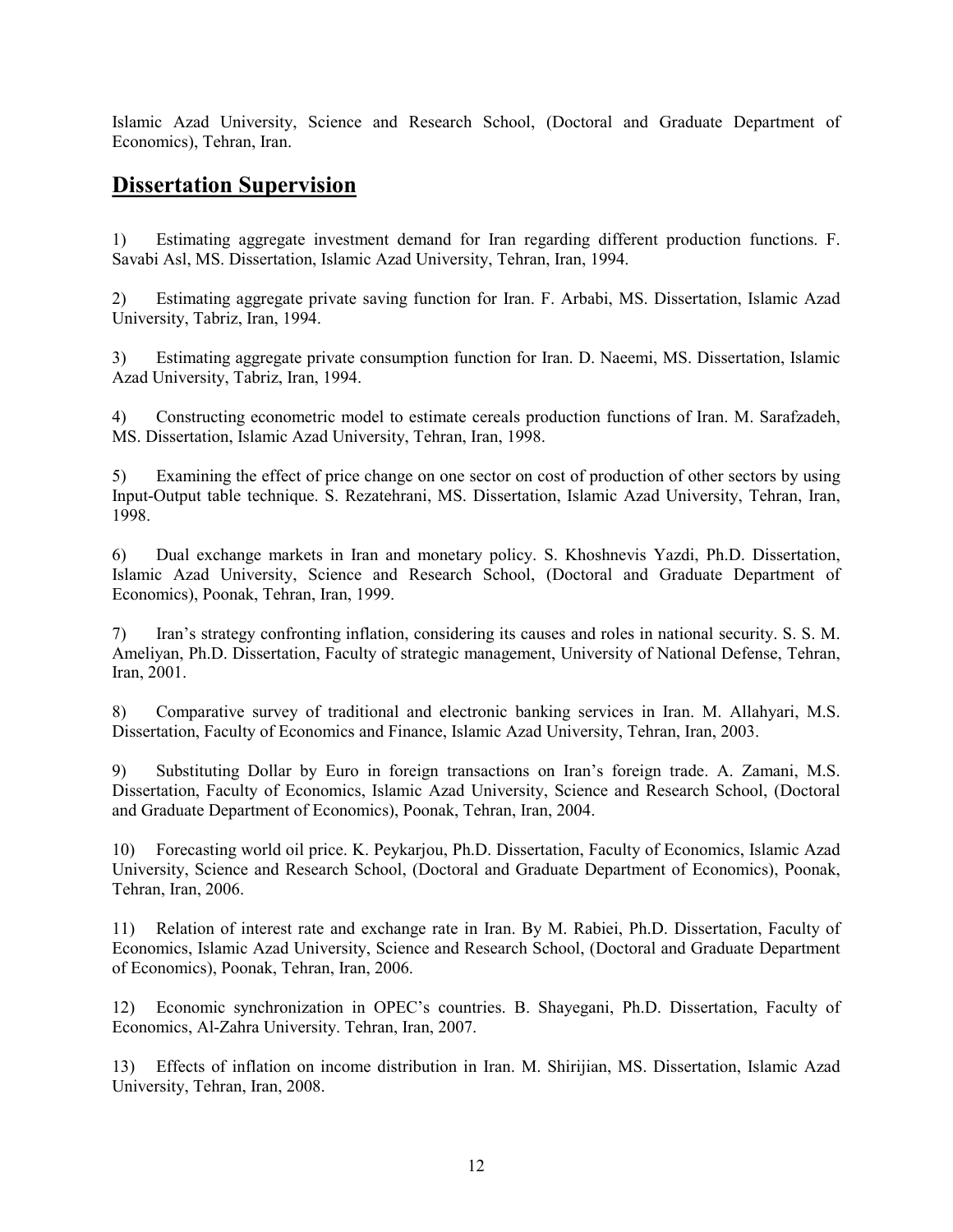14) Generalization of Markowitz theory for stock basket optimization. F. Savabi Asl, Ph.D. Dissertation, Faculty of Economics, Islamic Azad University, Science and Research School, (Doctoral and Graduate Department of Economics), Poonak, Tehran, Iran, 2008.

15) Relation between Liquidity growth and inflation in Iran, during the years: 1966-2006. S. F. Alhossainee, MS. Dissertation, Faculty of Economic and Social Sciences, Al-Zahra University, Tehran, Iran, 2008.

### **Publications in Farsi Language**

16) Bijan Bidabad, Analysis of taxonomy (method of classifying homogeneous groups) in classification of regions for regional planning, Plan and Budget Bureau of Central Province, Arak, Iran, 1983. <http://www.bidabad.ir/doc/taxonomy.pdf>

17) Bijan Bidabad, Discorrelation of provincial development budget allocations with deprived indices, Plan and Budget Bureau of Central Province, Arak, Iran, 1983.

18) Bijan Bidabad, Analysis of principal components in creating development indices for regional planning, Regional Planning Bureau of Plan and Budget Organization, Tehran, Iran, 1983. <http://www.bidabad.ir/doc/principal-comp.pdf>

19) Bijan Bidabad, (Book) Goal programming (process of optimal decision making with different priorities) and its computer based solution,  $1<sup>st</sup>$  print by Regional Planning Bureau of Plan and Budget Organization, Tehran, Iran, 1984; 2nd print by Roodaki Publisher 1990.

<http://www.bidabad.ir/doc/goal-programming.pdf>

<http://pub.npdr.ir/product/%D8%A8%D8%B1%D9%86%D8%A7%D9%85%D9%87>-

%D8%B1%DB%8C%D8%B2%DB%8C-%D9%87%D8%AF%D9%81-

%D9%BE%D8%B1%D9%88%D8%B3%D9%87-%D8%AA%D8%B5%D9%85%DB%8C%D9%85- %DA%AF%DB%8C%D8%B1%DB%8C-%D8%A7%D9%BE%D8%AA%DB%8C%D9%85/

20) Bijan Bidabad, (Book) Zero-One programming (process of optimal decision making with bivalent variables) and its computer based solution, 1<sup>st</sup> print by Regional Planning Bureau of Plan and Budget Organization, Tehran, Iran, 1984; 2<sup>nd</sup> print by Roodaki Publisher 1990.

<http://www.bidabad.ir/doc/zero-one.pdf>

<http://pub.npdr.ir/product/%D8%A8%D8%B1%D9%86%D8%A7%D9%85%D9%87>- %D8%B1%DB%8C%D8%B2%DB%8C-%D8%B5%D9%81%D8%B1-%DB%8C%DA%A9/

21) Bijan Bidabad, Industrial location analysis for the year 2002 by using goal programming method, Regional Planning Bureau of Plan and Budget Organization, Tehran, Iran, 1984.

22) Bijan Bidabad, Growth and development alternatives model of Iran, 1986-2002 prospects, Regional Planning Bureau of Plan and Budget Organization, Tehran, Iran, 1985. <http://www.bidabad.ir/doc/growth-alternatives.pdf>

23) Bijan Bidabad, Dynamic model of population (mathematical model of analysis and forecasting demographic changes in Iran), Regional Planning Bureau of Plan and Budget Organization, Tehran, Iran, 1988.

<http://www.bidabad.ir/doc/olgooye-pouyaye-jameeyat.pdf>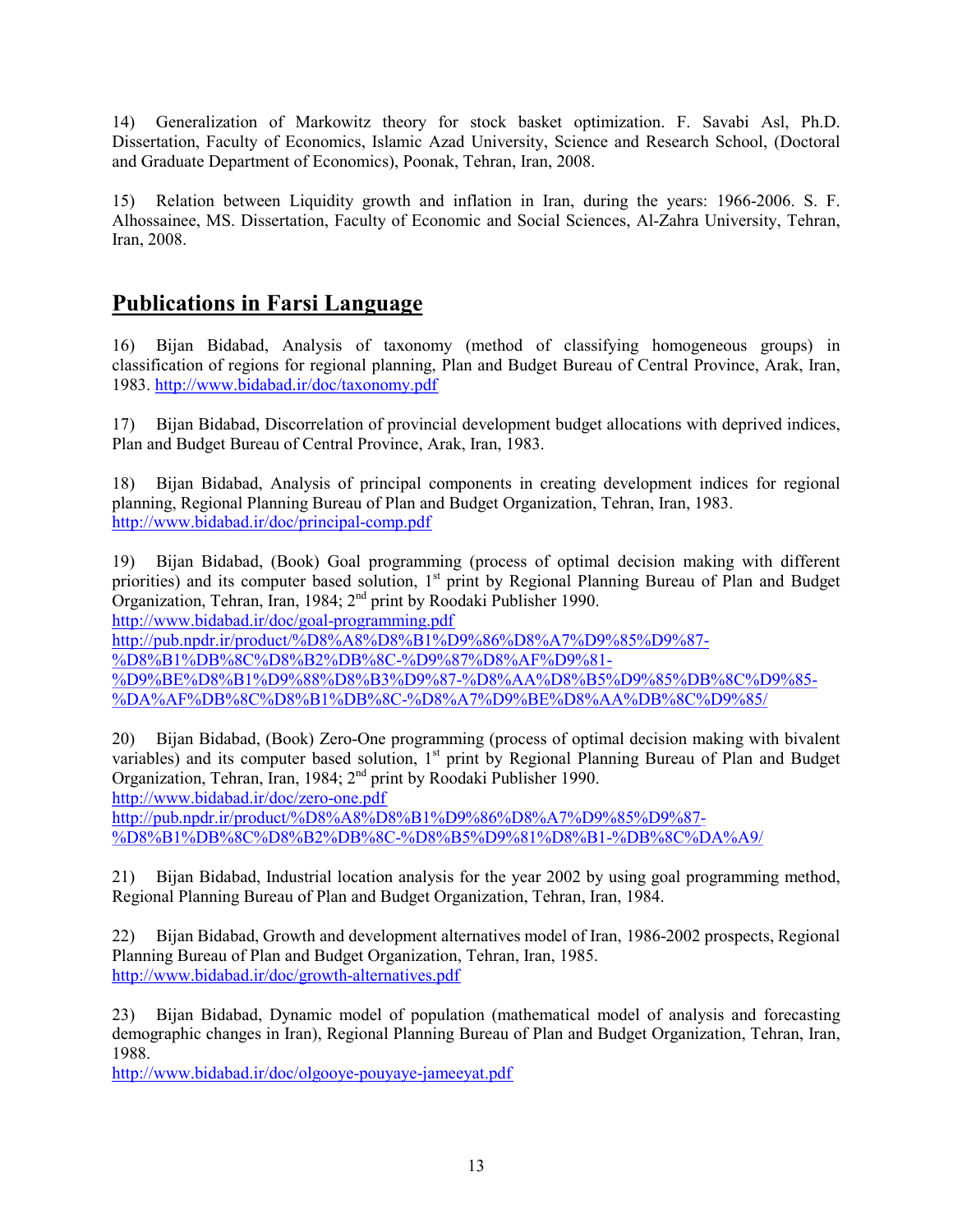24) Bijan Bidabad, Mathematical model of simultaneous computation of preferred prices and number of land pieces in non-beneficial land preparation projects. Economics and Management Journal, Islamic Azad University, vol. 2, summer 1989, pp. 38-49. <http://www.bidabad.ir/doc/amadeh-sazi-zamin.pdf>

25) Bijan Bidabad, Dual exchange markets, budget deficit and economic stabilization, Economics and Management Journal (Quarterly Management Futurology), Islamic Azad University, vol. 4, Spring 1990, pp. 23-29, Tehran Iran.

<http://www.bidabad.ir/doc/bazare-doganeh-arz.pdf> [http://jmfr.srbiau.ac.ir/article\\_7302\\_498778554add68f75371e5294b787ab6.pdf](http://jmfr.srbiau.ac.ir/article_7302_498778554add68f75371e5294b787ab6.pdf) 

26) Bijan Bidabad, Micro-Macro analysis of migration and trade, Economics and Management Journal, Islamic Azad University, vol. 7, Winter 1991, pp. 59-68, Tehran Iran. <http://www.bidabad.ir/doc/mohajerat-tejarat.pdf>

27) Bijan Bidabad, Discrete and continuous  $L_1$  norm regressions (proposition of discrete approximation algorithms and continuous smoothing of concentration surface), Ph.D. dissertation, Islamic Azad University, Tehran, Iran, 1989, Farsi Translation, reprinted by School of graduate studies, Islamic Azad University, Tehran, Iran, 1990.

<http://www.bidabad.ir/doc/L1-norm-thesis-fa.pdf>

28) Bijan Bidabad, Monetary roots of inflation in Iran and accessibility of the goals of the "Iran's Five Years Economic Plan" in monetary sector. Ministry of Finance and Economic Affairs, Deputy of Economic Affairs, Tehran, Iran, 1991. Reprinted in Economic Journal, Deputy of Economic Affairs, Ministry of Finance and Economic Affairs, vol. 1, pp. 25-46, vol. 2 pp. 13-25, vol. 3, pp. 2-16, 1993. <http://www.bidabad.ir/doc/tabeene-poli-tavarom.pdf>

29) Bijan Bidabad, Accessibility of the goals of the "Iran's  $1<sup>st</sup>$  Five Years Economic Plan" in foreign trade sector. Ministry of Finance and Economic Affairs, Deputy of Economic Affairs, Tehran, Iran, 1991. Reprinted in Economic Journal, Deputy of Economic Affairs, Ministry of Finance and Economic Affairs, vol. 4, pp. 33-40, vol. 5 pp. 9-26, vol. 6, pp. 25-33, 1993. <http://www.bidabad.ir/doc/barnameh-tejarat.pdf>

30) Akbar Komijani, Bijan Bidabad, Roya Tabatabaee, Yousof Faraji, Firoozeh Shekarabi, Kouroush Madelat. (Book) Appropriate monetary policy for economic stabilization in Iran. Research project no. 111. Ministry of Finance and Economic Affairs, Deputy of Economic Affairs, Tehran, Iran, Phase I, 1992. Reprinted by Deputy of Economic Affairs, Ministry of Finance and Economic Affairs, 1994. Reprinted in Economic Journal, Deputy of Economic Affairs, Ministry of Finance and Economic Affairs, vol. 4, pp. 2- 14, vol. 5 pp. 2-12, vol. 6, pp. 2-9, vol. 7 pp. 2-7, 1996. <http://www.bidabad.ir/doc/siyasathayepooli-vol1.pdf>

31) Bijan Bidabad, The effects of exchange rate adjustment and cutting subsidies on consumer price index and government budget in Iran. Ministry of Finance and Economic Affairs, Deputy of Economic Affairs, Tehran, Iran, 1992. <http://www.bidabad.ir/doc/tadeele-arz.pdf>

32) Bijan Bidabad, Proposition of general organizational structure for the safety net Program in Iran. Deputy of Economic Affairs, Ministry of Finance and Economic Affairs, Tehran, Iran, 1992. <http://www.bidabad.ir/doc/koliat-sazeman.pdf>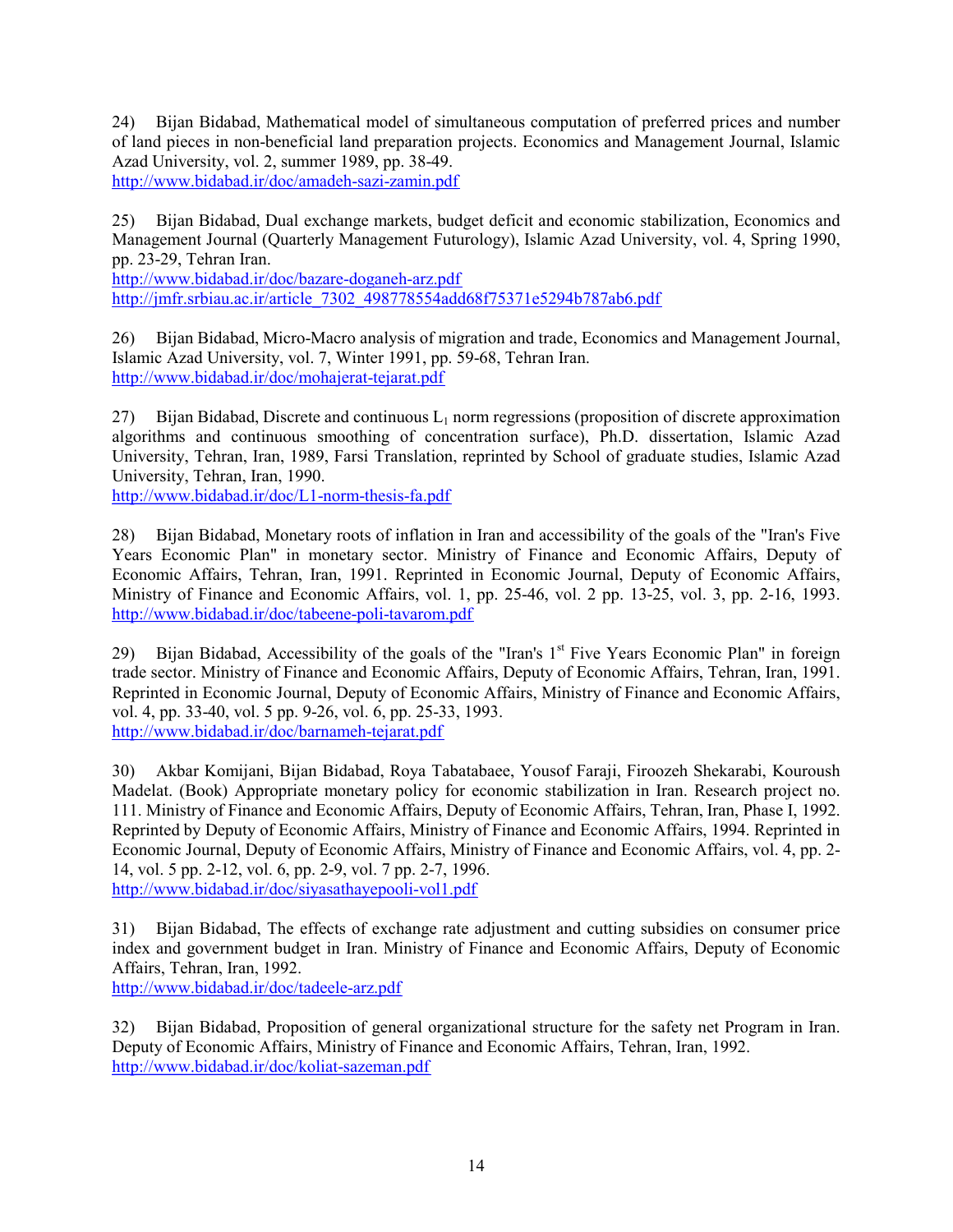33) Akbar Komijani, Bijan Bidabad, Zahra Abedi, Fariba Fahim Yahyaee, Mohammad Isazadeh, Fariba Shirkhani. (Book) Introducing value added tax system for Iran. Deputy of Economic Affairs, Ministry of Finance and Economic Affairs, Tehran, Iran, 1993. Reprinted by Deputy of Economic Affairs, Ministry of Finance and Economic Affairs, 1996.

<http://www.bidabad.ir/doc/malyat-vat.pdf>

34) Akbar Komijani, Bijan Bidabad, Roya Tabatabaee, Javeed Bahrami, Kouroush Madelat, Firoozeh Shekarabi. (Book) Appropriate monetary and exchange rate policy for economic stabilization in Iran (emphasizing adjustment policies). Deputy of Economic Affairs, Ministry of Finance and Economic Affairs, Tehran, Iran, Phase II, 1993. Reprinted by Deputy of Economic Affairs, Ministry of Finance and Economic Affairs, 1996.

<http://www.bidabad.ir/doc/siyasathaye-pooli-vol2.pdf>

35) Bijan Bidabad, The effect of inflationary finance on prices and government fiscal structure in Iran (measuring the previous years effects and analyzing scenarios of the  $2<sup>nd</sup>$  economic, social and cultural development plan of Islamic Republic of Iran); Deputy of Economic Affairs, Ministry of Finance and Economic Affairs, Tehran, Iran, 1994. Reprinted in Economic Policies Researches Journal, Deputy of Economic Affairs, Ministry of Finance and Economic Affairs, vols. 1,2, pp. 72-94, 1996. <http://www.bidabad.ir/doc/maliyeh-tavaromi.pdf>

36) Bijan Bidabad, Accessibility of the goals of the "Iran's 2nd Five Years Economic Plan" in government sector. Ministry of Finance and Economic Affairs, Deputy of Economic Affairs, Tehran, Iran, 1994.

<http://www.bidabad.ir/doc/barnameh-dolat.pdf>

37) Changes in Iran's banking system for one decade. Parliament and Research, Journal of Research Center of the Iran's Parliament, No. 9, 2<sup>nd</sup> year, pp. 17-52, Tehran, Iran, 1994. <http://www.bidabad.ir/doc/yek-daheh-tahavolat.pdf>

38) Bijan Bidabad, Analysis of built models for appropriate monetary policy for economic stabilization in Iran, Parliament and Research, Journal of Research Center of the Iran's Parliament, No. 9, 2<sup>nd</sup> year, pp. 59-95, Tehran, Iran, 1994.

<http://www.bidabad.ir/doc/siyasathaye-pooli-banameh-dovom.pdf>

39) Bijan Bidabad, A long-run macroeconometric model for Iran to evaluate the  $2<sup>nd</sup>$  five years plan. Ministry of Finance and Economic Affairs, Deputy of Economic Affairs, Tehran, Iran, 1995.

40) Bijan Bidabad, Relationship of details of sources and uses accounts of banks with monetary, fiscal and foreign sectors and discrepancies in the economic report and balance sheet of the Central Bank of Iran. Ministry of Finance and Economic Affairs, Deputy of Economic Affairs, Tehran, Iran, 1994. <http://www.bidabad.ir/doc/moqayerat.pdf>

41) Bijan Bidabad, Economic certainty and investment barriers in Iran. Research Center of the Iran's Parliament, report no. 2400617, Tehran, Iran, 1995.

42) Bijan Bidabad, Some discrepancies in monetary, fiscal and foreign sectors accounts in the economic report and balance sheet of the Central Bank of Iran. Deputy of Economics and Technology, Center for Strategic Studies, Office of President, 1995. <http://www.bidabad.ir/doc/moqayerat.pdf>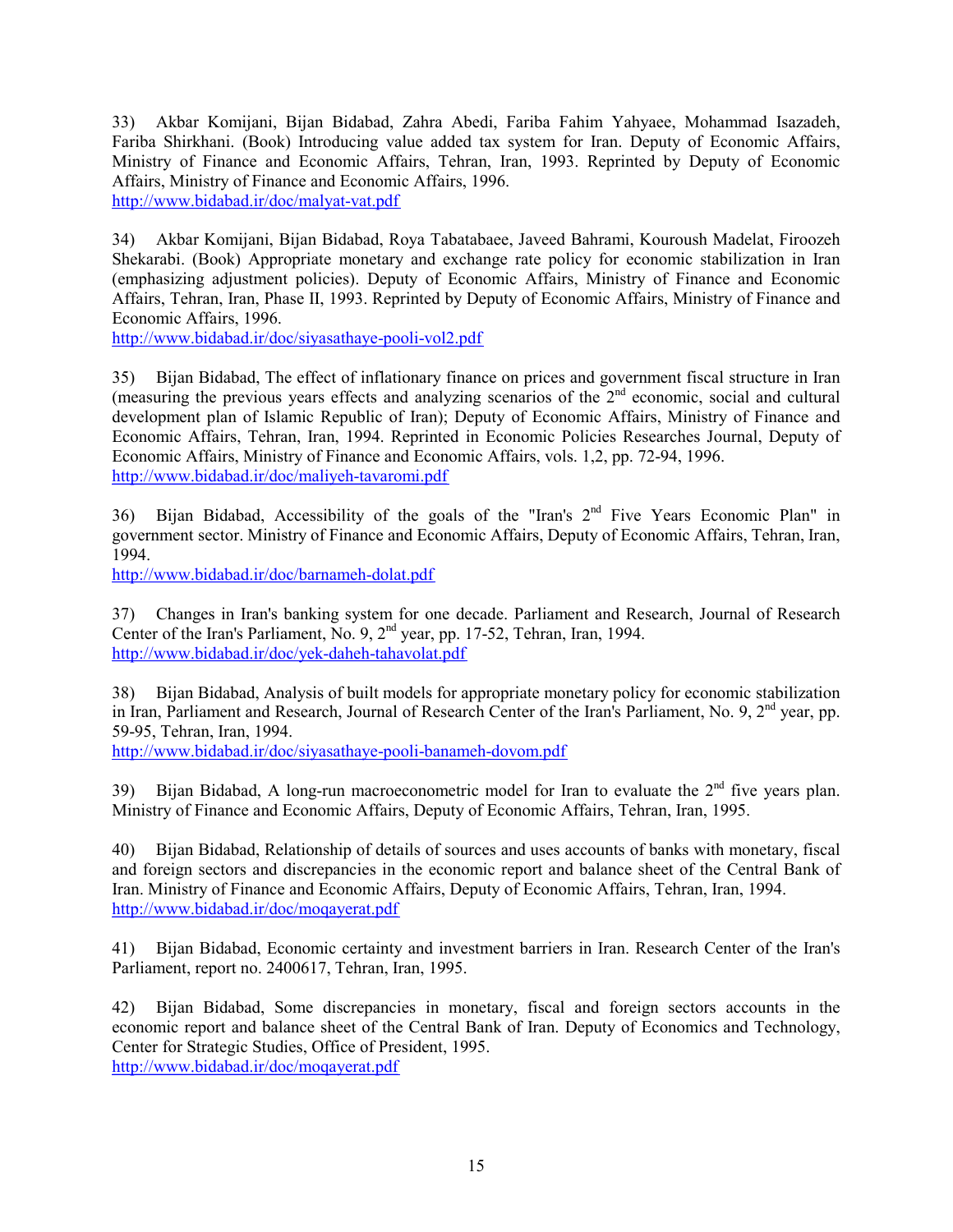43) Bijan Bidabad, A glance at the position and performance of the Strategic Studies Center, Deputy of Economics and Technology, Strategic Studies Center, Office of President, 1996.

44) Bijan Bidabad, Does deficit financing by seigniorage finance government budget deficit? Report no. 1 of the macroeconomic problems of Iran, Deputy of Economics and Technology, Center for Strategic Studies, Office of President, 1995. Reprinted under the title: The results of deficit financing by seigniorage; Tazehaye Eghtesad, the monthly review of science, economic and banking, pp. 12-15. no. 73, September 1998. Monetary and Banking Research Academy, Central Bank of Iran.

45) Bijan Bidabad, Does inflation reduction due to money targeting cause reduction in Iran's economic growth? Report no. 2 of the macroeconomic problems of Iran, Deputy of Economics and Technology, Center for Strategic Studies, Office of President, 1995. Reprinted under the title: Relation of level of liquidity and production in Iran; Tazehaye Eghtesad, the monthly review of science, economic and banking, pp. 6-8. no. 74, January 1999. Monetary and Banking Research Academy, Central Bank of Iran.

46) Bijan Bidabad, Does inflation of Iranian economy have any other basic causes rather than money expansion? Report no. 3 of the macroeconomic problems of Iran, Deputy of Economics and Technology, Center for Strategic Studies, Office of President, 1995. Reprinted in "Tazehaye Eghtesad", the monthly review of science, economic and banking, pp. 4-7. no. 76, May 1999. Monetary and Banking Research Academy, Central Bank of Iran.

47) Bijan Bidabad, Do monetary instruments of the Central Bank of Iran suffice to control the level of liquidity? Report no. 4 of the macroeconomic problems of Iran, Deputy of Economics and Technology, Center for Strategic Studies, Office of President, 1996. Revised and Reprinted under the title: "Central Bank monetary instruments and liquidity level control" in "Tazehaye Eghtesad", the monthly review of science, economic and banking, pp. 8-11. No. 80, September 1999. Monetary and Banking Research Academy, Central Bank of Iran.

48) Bijan Bidabad, Is continual increase of foreign exchanges rates caused by continual increase in liquidity? Report no. 5 of the macroeconomic problems of Iran, Deputy of Economics and Technology, Center for Strategic Studies, Office of President, 1996. Reprinted under the title: Relation of level of liquidity and foreign exchange rate in Iran; Tazehaye Eghtesad, the monthly review of science, economic and banking, pp. 46-49, no. 78, July 1999. Monetary and Banking Research Academy, Central Bank of Iran.

49) Bijan Bidabad, Is flight and leakage of capital from Iran negligible? Report no. 6 of the macroeconomic problems of Iran, Deputy of Economics and Technology, Center for Strategic Studies, Office of President, 1996.

50) Bijan Bidabad, Does the education sector of Iran need to be replaned? Report no. 7 of the macroeconomic problems of Iran, Deputy of Economics and Technology, Center for Strategic Studies, Office of President, 1996. Reprinted under the title: The need of education sector of Iran to re-planning, part i, Tazehaye Eghtesad, the monthly review of science, economic and banking, pp. 13-16. No. 74, January 1999, part ii, pp. 11-15, May 1999. Monetary and Banking Research Academy, Central Bank of Iran.

51) Bijan Bidabad, Without economic certainty can we expect to increase private investment? Report no. 8 of the macroeconomic problems of Iran, Deputy of Economics and Technology, Center for Strategic Studies, Office of President, 1996.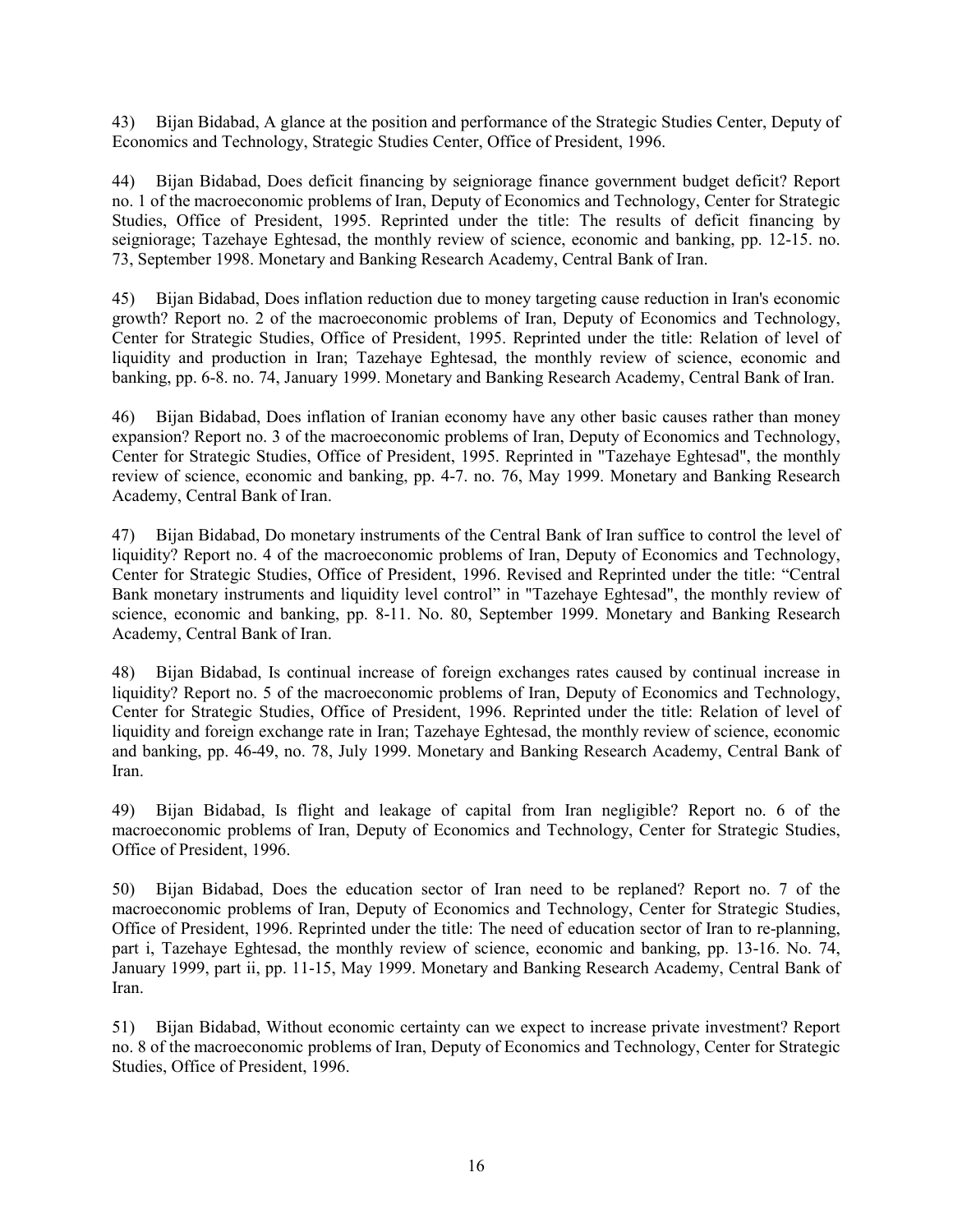52) Bijan Bidabad, Analyzing Iran government budget for the year 1996 from view point of the effect of inflationary finance on prices and fiscal structure of government. Organization for inspection and supervision on prices and distribution of goods and services, Ministry of Commerce, Tehran, Iran, 1996. <http://www.bidabad.ir/doc/barasi-layehe-budget.pdf>

53) Bijan Bidabad, Quantitative analyses of the effects of joining World Trade Organization in industrial sector of Iran, Industrial Management Institute, Ministry of Industry, Tehran, Iran, 1996. <http://www.bidabad.ir/doc/wto-sanat-model.pdf>

54) Bijan Bidabad, The inflation targeting policy for Iran. Proceeding of the  $6<sup>th</sup>$  conference of monetary and exchange rate policies, Monetary and Banking Research Academy, Central Bank of Iran, pp. 21-57, 1996. Some parts of it reprinted under the titles: "Price control by inflation targeting" and "Experience of some countries on inflation targeting policy"; Tazehaye Eghtesad, the monthly review of science, economic and banking, pp. 10-14. 22-27, no. 79, August 1999. Monetary and Banking Research Academy, Central Bank of Iran.

<http://www.bidabad.ir/doc/hadafgozari-tavarom.pdf>

55) Bijan Bidabad, Defining economic indices. Parliament Research Center, Office of economic surveys, report no. 2401652, Tehran, Iran, 1996. <http://www.bidabad.ir/doc/shakhes.pdf>

56) Bijan Bidabad, On foreign exchange exception notes in government budget bill for the year 1997, Parliament Research Center, Office of Economic surveys, Tehran, Iran, 1996. Revised and reprinted partially under the title: A glance at the untransparencies of Iran budgeting process; Tazehaye Eghtesad, the monthly review of science, economic and banking, pp. 6-9. no. 75, March 1999. Monetary and Banking Research Academy, Central Bank of Iran.

57) Bijan Bidabad, Economic uncertainty and capital flight in Iran. Parliament Research Center, Office of Economic surveys, Tehran, Iran, 1996. Reprinted partially under the title: The role of economic certainty in growth of investment; Tazehaye Eghtesad, the monthly review of science, economic and banking, pp. 7-11. No. 73, September 1998. Monetary and Banking Research Academy, Central Bank of Iran.

58) Bijan Bidabad, A glance at note 29 of the 1998 budget proposal about foreign exchange problems. Parliament Research Center, Office of Economic surveys, report no. 1602767, Tehran, Iran, 1997.

59) Bijan Bidabad, A glance at the fundamentals of a budget document, in sight of 1998 budget proposal. Parliament Research Center, Office of Economic surveys, report no. 1602912, Tehran, Iran, 1997. Revised and reprinted under the title: "some problems of budgeting in Iran" in "Tazehaye Eghtesad", the monthly review of science, economic and banking, pp. 10-15 no. 78, July 1999. Monetary and Banking Research Academy, Central Bank of Iran.

60) Bijan Bidabad, A glance at the instructions to prepare 1998 budget proposal. Parliament Research Center, Office of Economic surveys, report no. 1602966, Tehran, Iran, 1997.

61) Bijan Bidabad, About the deficit of the 1997 government budget. Parliament Research Center, Office of Economic surveys, Tehran, Iran, 1997.

62) Bijan Bidabad, A glance at the foreign exchange problems of the 1998 budget proposal. Parliament Research Center, Office of Economic surveys, report no. 1602990, Tehran, Iran, 1997. Revised and reprinted partially under the title: "Necessity of giving the details of monetary, exchange, fiscal and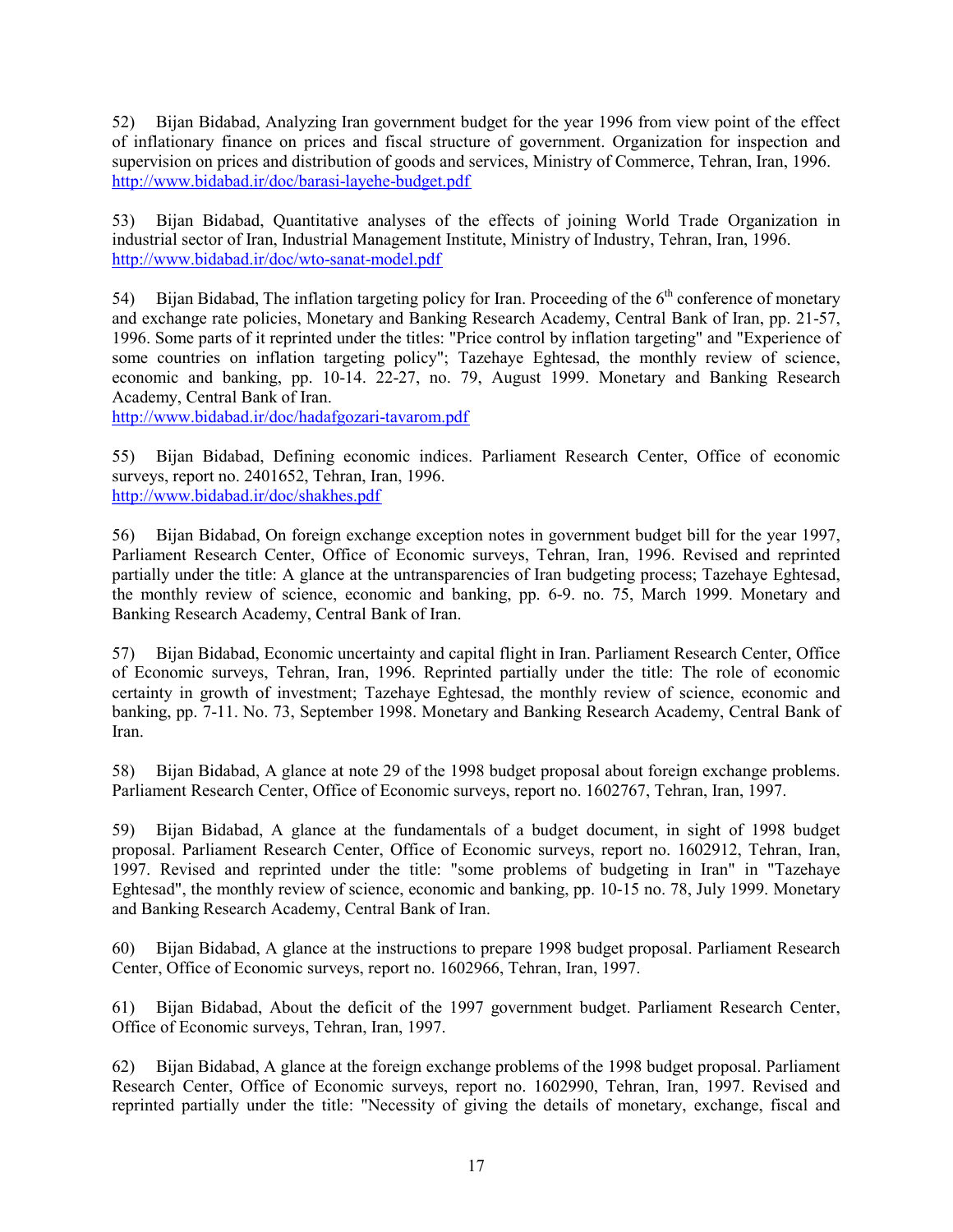economic accounts for analyzing government budget", in "Tazehaye Eghtesad", the monthly review of science, economic and banking, pp. 17-19 no. 77, June 1999. Monetary and Banking Research Academy, Central Bank of Iran.

63) Bijan Bidabad, Comparison of the 1998 budget proposal and bill about foreign exchange problems. Parliament Research Center, Office of Economic surveys, Tehran, Iran, 1997.

64) Bijan Bidabad, Foreign exchange notes of the 1998 budget proposal. Lecture at the research conference of Parliament Research Center, Printed at the Journal of Parliament and Research, no. 23, pp. 191-197, Tehran, Iran, 1997.

65) Bijan Bidabad, The unsuccessful roots of the  $1<sup>st</sup>$  and  $2<sup>nd</sup>$  five-year economic plans. Parliament Research Center, Office of Economic surveys, report no. 2403859, Tehran, Iran, 1998. Revised and reprinted under the title: "The main problems of the 1<sup>st</sup> and 2<sup>nd</sup> plans", in "Tazehaye Eghtesad", the monthly review of science, economic and banking, pp. 8-12, No. 77, May 1999. Monetary and Banking Research Academy, Central Bank of Iran.

66) Bijan Bidabad, Methodology of studying the "Iran's 3rd Five Years Economic Plan". Parliament Research Center, Office of Economic surveys, report number 2403314, Tehran, Iran, 1998.

67) Bijan Bidabad, A glance at the president lecture during giving the 1999 government budget to the parliament and prediction of economic condition of Iran. Parliament Research Center, Office of Economic surveys, report number, Tehran, Iran, 1998.

68) Bijan Bidabad, The coming year of 1378 (1999), a year with more economic problem for Iran, The journal of "Payam Emrooz", no. 29, March 1999, Tehran, Iran. Revised and reprinted under the title: "A glance at Iran's economic situation and future outlook", in "Tazehaye Eghtesad", the monthly review of science, economic and banking, pp. 4-7, No. 80, September 1999. Monetary and Banking Research Academy, Central Bank of Iran.

69) Bijan Bidabad, Topics on a systemic approach to vulnerability of political system. Parliament Research Center, Office of Economic surveys, report no. 2404382, Tehran, Iran, 1999. Revised and reprinted under the title: "Vulnerability of political systems, from a systemic point of view", in "Tazehaye Eghtesad", the monthly review of science, economic and banking, pp. 72-75, No. 85, February 2000. Monetary and Banking Research Academy, Central Bank of Iran. <http://www.bidabad.ir/doc/asibpaziri-nezamha.pdf>

70) Bijan Bidabad, Financial Breakdown of Political Systems. 2000. <http://www.bidabad.ir/doc/shekanandegi-mali.pdf>

71) Bijan Bidabad, Analyzing the policy of sale of foreign currency in unofficial exchange market. "Tazehaye Eghtesad", the monthly review of science, economic and banking, pp. 4-6, No. 84, January 2000. Monetary and Banking Research Academy, Central Bank of Iran.

72) Bijan Bidabad, Cooperative sector and its role in Iranian economy. Parliament Research Center, Office of Economic surveys, report no. 2404615, Tehran, Iran, 1999. Revised and reprinted in "Tazehaye Eghtesad", the monthly review of science, economic and banking, pp. 8-10, No. 87, Mars 2000. Monetary and Banking Research Academy, Central Bank of Iran.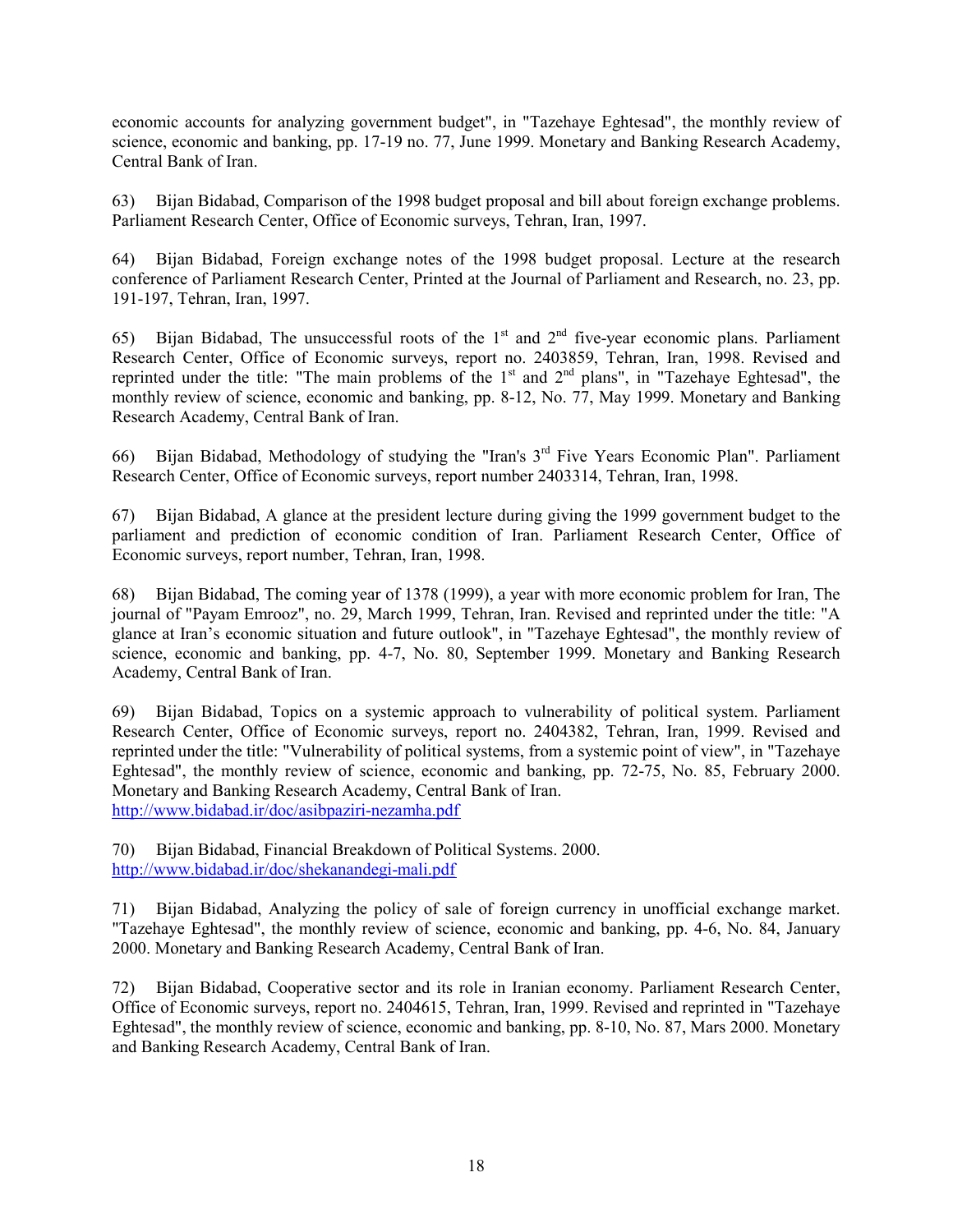73) Bijan Bidabad, Iran's non-oil export trend and some of its problems. "Tazehaye Eghtesad", the monthly review of science, economic and banking, pp. 52-54, No. 81, October 1999. Monetary and Banking Research Academy, Central Bank of Iran.

74) Bijan Bidabad, A glance at the structure of  $3<sup>rd</sup>$  five years plan of Iran and comparison with previous plans. Parliament Research Center, Office of Economic surveys, Tehran, Iran, 1999. Revised and reprinted under the title: "Proposal of the  $3<sup>rd</sup>$  five years plan and the laws of previous plans" in "Tazehaye Eghtesad", the monthly review of science, economic and banking, pp. 6-9, No. 83, December 1999. Monetary and Banking Research Academy, Central Bank of Iran.

75) Bijan Bidabad, A glance at the administration structure of the  $3<sup>rd</sup>$  five years plan of Iran. Parliament Research Center, Office of Economic surveys, Tehran, Iran, 1999. Revised and reprinted under the title: "Administration structure reform in 3rd five years plan" in "Tazehaye Eghtesad", the monthly review of science, economic and banking, pp. 6-9, No. 83, December 1999. Monetary and Banking Research Academy, Central Bank of Iran.

76) Bijan Bidabad, Non-oil export in the 3rd five years plan of Iran. Parliament Research Center, Office of Economic surveys, Tehran, Iran, 1999. Revised and reprinted in "Tazehaye Eghtesad", the monthly review of science, economic and banking, p. 58, No. 85, February 2000. Monetary and Banking Research Academy, Central Bank of Iran.

77) Bijan Bidabad, Some new characteristics and certain points of the proposal of the  $3<sup>rd</sup>$  five years plan of Iran. Parliament Research Center, Office of Economic surveys, Tehran, Iran, 1999. Revised and reprinted in "Tazehaye Eghtesad", the monthly review of science, economic and banking, pp. 4-5, No. 85, February 2000. Monetary and Banking Research Academy, Central Bank of Iran.

78) Bijan Bidabad, Economic security in the 3<sup>rd</sup> five years plan of Iran. Parliament Research Center, Office of Economic surveys, Tehran, Iran, 1999. Revised and reprinted in "Tazehaye Eghtesad", the monthly review of science, economic and banking, p. 5, No. 89, May 2000. Monetary and Banking Research Academy, Central Bank of Iran.

79) Bijan Bidabad, A glance at the system of provincial income-expense in the  $3<sup>rd</sup>$  five years plan of Iran. Parliament Research Center, Office of Economic surveys, report no. 5404920, Tehran, Iran, 1999. Revised and reprinted in "Tazehaye Eghtesad", the monthly review of science, economic and banking, pp. 6-7, No. 85, May 2000. Monetary and Banking Research Academy, Central Bank of Iran.

80) Bijan Bidabad, A model for parallel foreign exchange markets for Iran. Proceeding of the  $9<sup>th</sup>$ conference of monetary and exchange rate policies, pp. 187-208, Monetary and Banking Research Academy, Central Bank of Iran. Reprinted in "Foreign exchange policies (3)", spring 2000, pp. 247-270, Monetary and Banking Research Academy, Central Bank of Iran. <http://www.bidabad.ir/doc/bazar-movazi-arz.pdf>

81) Bijan Bidabad, Comparison of incomes and expenditures and the structure of the 2000 government bill proposal with budget law of 1999. Parliament Research Center, Office of Economic surveys, Tehran, Iran, 1999. Revised and reprinted under the title: "Incomes and expenditures and the structure of the 2000 government bill proposal" in "Tazehaye Eghtesad", the monthly review of science, economic and banking, pp. 6-8, No. 86, March 2000. Monetary and Banking Research Academy, Central Bank of Iran.

82) Bijan Bidabad, Survey of public budget and the budget of government's enterprises in proposal of government budget of 2000. Parliament Research Center, Office of Economic surveys, Tehran, Iran,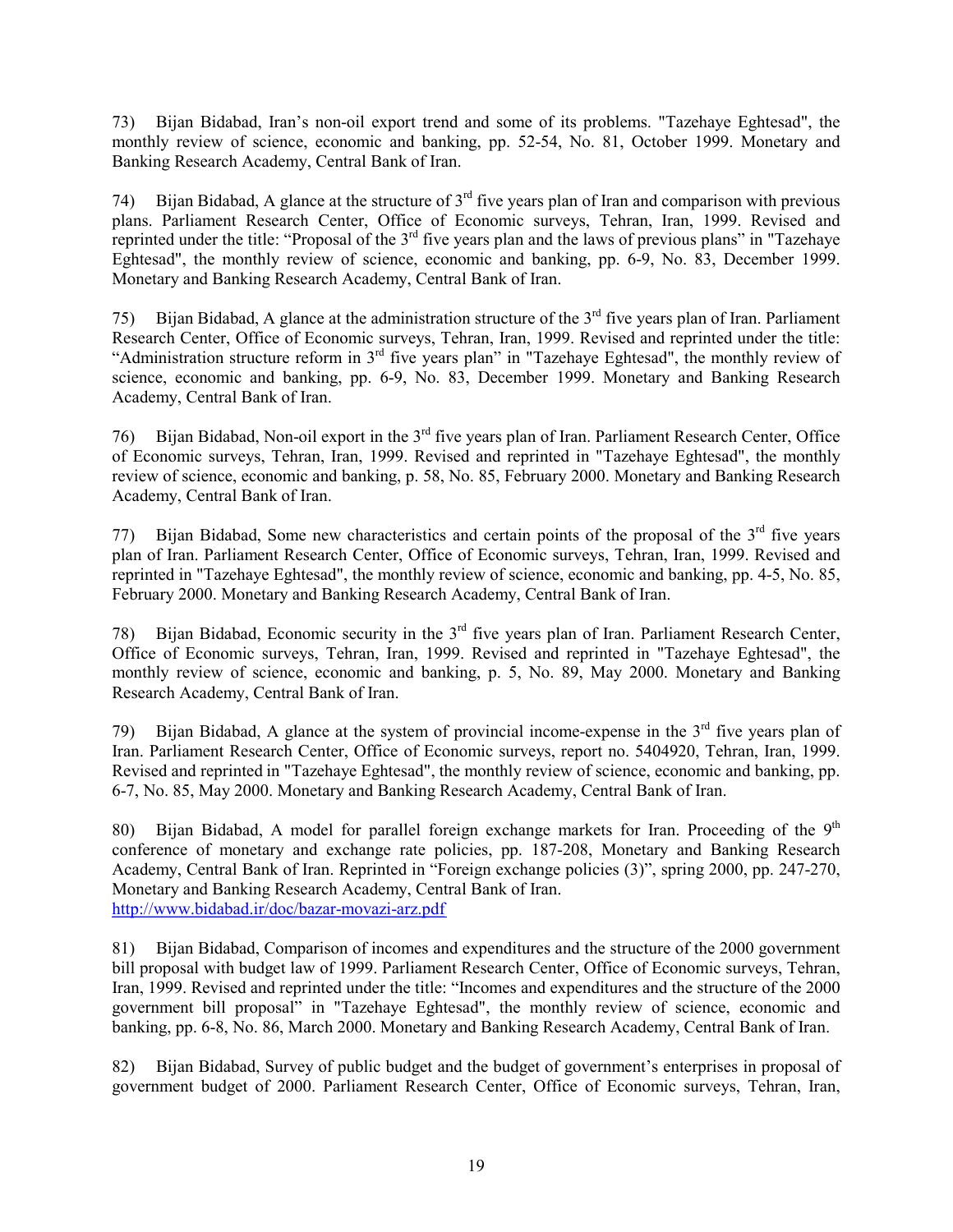1999. Revised and reprinted in "Tazehaye Eghtesad", the monthly review of science, economic and banking, pp. 4-5, No. 86, March 2000. Monetary and Banking Research Academy, Central Bank of Iran.

83) Bijan Bidabad, Irans's industry after globalization, growth or collapse? Iran economy magazine, economic, financial and international monthly journal; special report, 2<sup>nd</sup> year, no. 12, January 2000, pp. 24-26.

84) Bijan Bidabad, General direction of economic approvals in Iran's 5<sup>th</sup> legislation period. Parliament Research Center, Office of Plan and Budget, Tehran, Iran, 2000. Revised and reprinted in "Tazehaye Eghtesad", the monthly review of science, economic and banking, pp. 4-5, No. 89, May 2000. Monetary and Banking Research Academy, Central Bank of Iran.

85) Bijan Bidabad, A glance at some features of underground economy. "Tazehaye Eghtesad", the monthly review of science, economic and banking, pp. 11-13, No. 87, April 2000. Monetary and Banking Research Academy, Central Bank of Iran.

86) Bijan Bidabad, Iran's economy rubber. Iran economy magazine, economic, financial and international monthly journal;  $2<sup>nd</sup>$  year, no. 14, March 2000, pp. 4-7.

87) Bijan Bidabad, For some Dollars. Iran economy magazine, economic, financial and international monthly journal;  $2<sup>nd</sup>$  year, no. 16, May 2000, pp. 41-42.

88) Bijan Bidabad, Decision making by the power of money. Iran economy magazine, economic, financial and international monthly journal;  $2<sup>nd</sup>$  year, no. 16, May 2000, pp. 42-45.

89) Bijan Bidabad, A procedure for analyzing multi-monthly fiscal report of government budget. Parliament Research Center, Office of Plan and Budget, Tehran, Iran, 2000.

90) Bijan Bidabad, Interest-free banking operations and fiscal indisiplinary in Iran's budgeting system. Bank and Economy Magazine, no. 11, September 2000, pp. 16-22.

91) Bijan Bidabad, A glance at subsidies an economic and Islamic point of view. <http://www.bidabad.ir/doc/yaraneh.pdf>

92) Bijan Bidabad, Farzin Arbabi, The provincial income-expenditure system in government budget proposal for the year 2001 (Comparison of the  $3<sup>rd</sup>$  development plan law with government budget proposal of 2001). Parliament Research Center, Office of Plan and Budget, Tehran, Iran, 2000.

93) Bijan Bidabad, Mojallal, Controlling monopolies and competetizing economic activities in government budget proposal for the year 2001 (Comparison of the  $3<sup>rd</sup>$  development plan law with government budget proposal of 2001). Parliament Research Center, Office of Plan and Budget, Tehran, Iran, 2000.

94) Bijan Bidabad, Mojallal, Privatization of stocks and management of government enterprises in government budget proposal for the year 2001 (Comparison of the  $3<sup>rd</sup>$  development plan law with government budget proposal of 2001). Parliament Research Center, Office of Plan and Budget, Tehran, Iran, 2000.

95) Bijan Bidabad, Panahi, Reorganizing government enterprises in government budget proposal for the year 2001 (Comparison of the 3<sup>rd</sup> development plan law with government budget proposal of 2001). Parliament Research Center, Office of Plan and Budget, Tehran, Iran, 2000.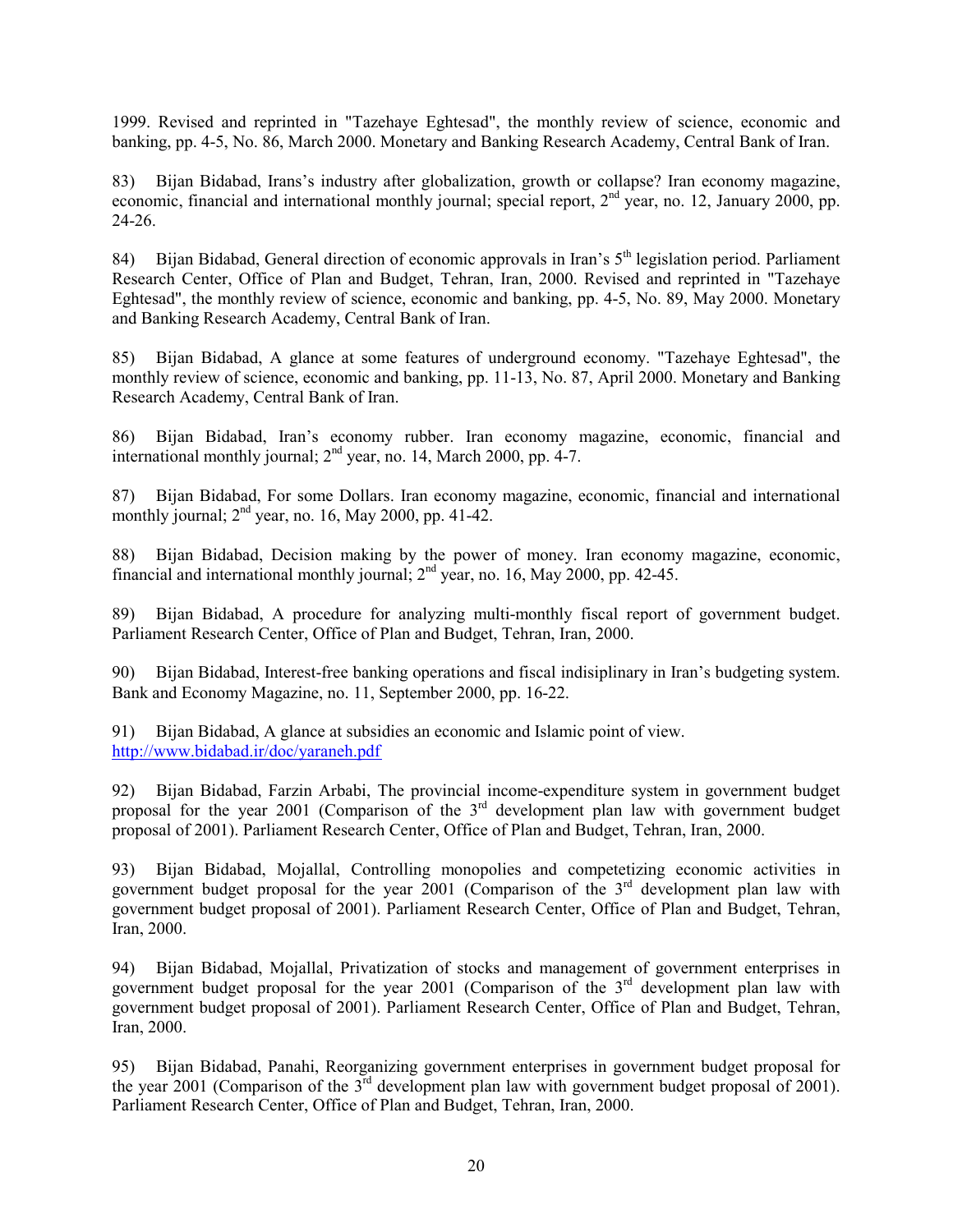96) Bijan Bidabad, Analytical-financial evaluation for increasing Ahwaz Rolling & Pipe Mills Company capital.  $1<sup>st</sup>$  edition. Ahwaz Rolling & Pipe Mills Co., Ahwaz, Iran, 2001.

97) Bijan Bidabad, Analytical-financial evaluation for increasing Ahwaz Rolling & Pipe Mills Company capital. Revised  $2<sup>nd</sup>$  edition. Ahwaz Rolling & Pipe Mills Co., Ahwaz, Iran, 2001.

98) Bijan Bidabad, Peyman Ghorbani, Shahrooz Abolhosseini, Afshin Javan, Determination of better exporting markets for Iran's gas and its pricing and the optimal gas consumption at domestic economy. Institute for International Energy Studies, 2001. <http://www.bidabad.ir/doc/gaz-export.pdf>

99) Bijan Bidabad, Production, economic and organizational structure of Ahwaz Rolling & Pipe Mills Company and proposing executive solution to increase productivity and cost decrease. Volume 1, General arguments and slab cutting sector. Ahwaz Rolling & Pipe Mills Co., Ahwaz, Iran, 2001.

100) Bijan Bidabad, Production, economic and organizational structure of Ahwaz Rolling & Pipe Mills Company and proposing executive solution to increase productivity and cost decrease. Volume 2, oxygen preparation and weight measurement sectors. Ahwaz Rolling & Pipe Mills Co., Ahwaz, Iran, 2001.

101) Bijan Bidabad, Five-years production plan of Ahwaz Rolling & Pipe Mills Company. 1<sup>st</sup> edition, Ahwaz Rolling & Pipe Mills Co., Ahwaz, Iran, 2002.

102) Bijan Bidabad, Five-years production plan of Ahwaz Rolling & Pipe Mills Company. 2<sup>nd</sup> edition, Ahwaz Rolling & Pipe Mills Co., Ahwaz, Iran, 2002.

103) Bijan Bidabad, Technical – economic appraisal of light double stratums sewages and gas sediment pipes project, Mazandaran, Iran, 2002.

104) Bijan Bidabad, Evaluating previous plans and a glance to the  $4<sup>th</sup>$  plan, Proceeding of the  $4<sup>th</sup>$ development plan conference. Tarbiat Modares University, pp 85-120. 26 August 2004. <http://www.bidabad.ir/doc/4thplanseminar.pdf> <http://www.bidabad.ir/doc/bazbini-barnameh-chaharom.pdf>

105) Bijan Bidabad, Non-tariff barriers in WTO (World Trade Organization) and their inconsistencies in Iran's foreign trade, 2003. Aghaz, Monthly review, 1<sup>st</sup> year, No. 1, January 2008, pp. 28-44. <http://www.bidabad.ir/doc/Nontarif-barrier-maghaleh.pdf>

106) Bijan Bidabad, Problems of macroeconomic policy making in Iran, collection of 40 articles of the author, 2003.

<http://www.bidabad.ir/doc/ketab-eghtesade-kalan.pdf>

107) Bijan Bidabad, Typology of financial institutions and economic decision making kernels in Iran economic structure, Proceeding of the 13<sup>th</sup> conference of monetary and exchange rate policies, pp. 391-446. Monetary and Banking Research Academy, Central Bank of Iran, 2003. <http://www.bidabad.ir/doc/nahadhayeh-mali.pdf>

108) Bijan Bidabad, Quantitative effects of Iran Accession to World Trade Organization (WTO) on Industry Subsectors of Iran. Monetary and Banking Research Academy, Central Bank of Iran, Tehran, Iran, 2003.

<http://www.bidabad.ir/doc/wtosanat.pdf>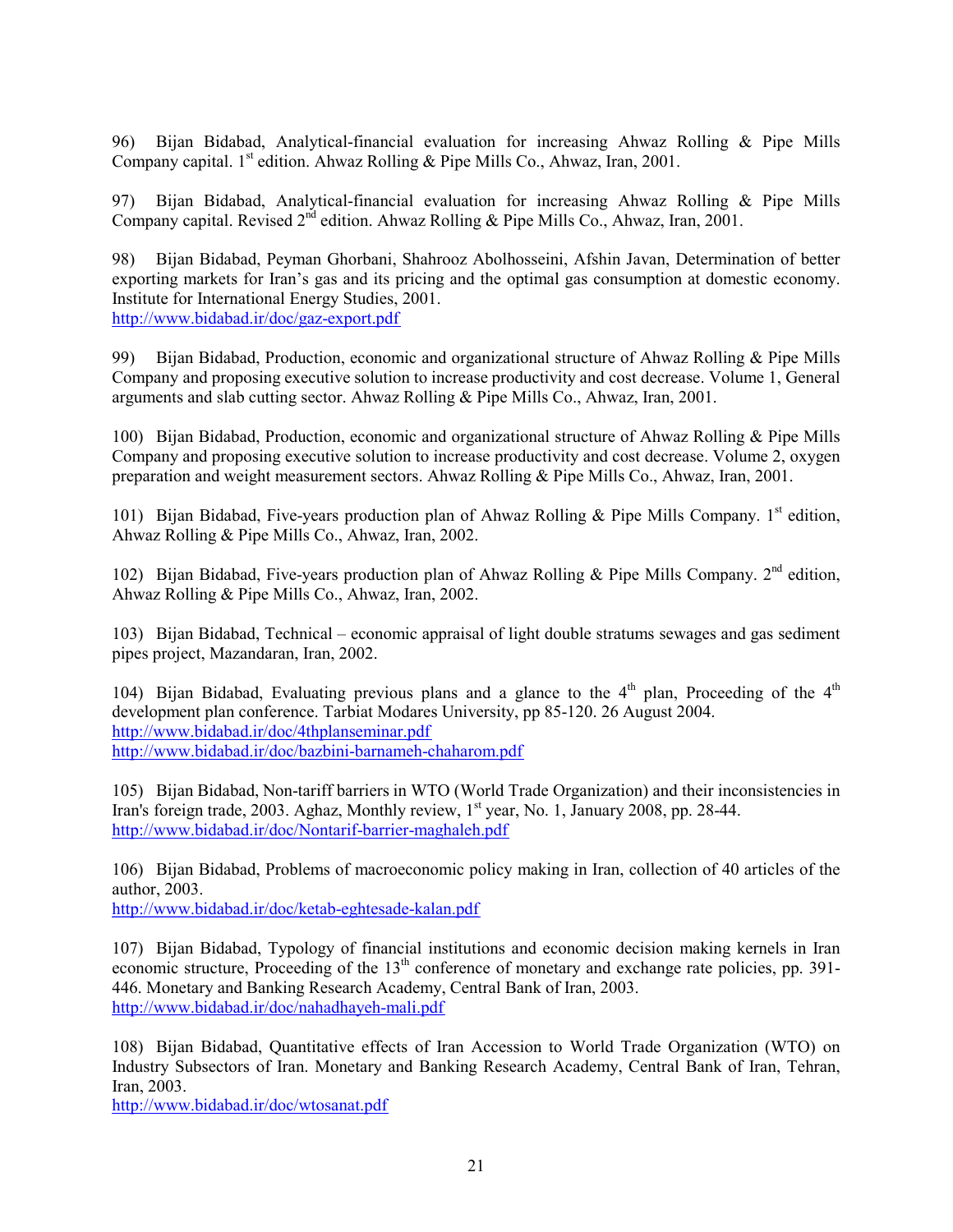109) Bijan Bidabad, Employment generating sectors and Iran's employment increase targeting. Agricultural economics and development, Quarterly journal of Agricultural Planning and Economic Research Institute (APERI), Vol. 12, No. 2 (46) summer 2004, pp. 107-135. Tehran, Iran, 2003. <http://www.bidabad.ir/doc/employment.pdf>

110) Bijan Bidabad, Iran's industrial development strategy debates and motive industry in Iran's economy. Proceeding of the research workshop on critics of industrial development strategy. Office of Special Advisor, Center for Strategic Studies. Commission of Expedience of Iran. 30 November 2003, Tehran, Iran. Reprinted in "Rahbord", Journal of Commission of Expedience, No. 30, winter, 2003, pp.41-71.

<http://www.bidabad.ir/doc/Indstrategy-fa.pdf> <http://www.csr.ir/Rahbord/ZFa/PDF/rahbord30/2-1.pdf>

111) Bijan Bidabad, Financial analysis and economic evaluation of Mouj construction investment project. Construction and Industry Holding Company affiliated to Bank Melli Iran Holding Company, 2004.

112) Bijan Bidabad, Financial analysis and economic evaluation of Dibaji construction investment project. Construction and Industry Holding Company affiliated to Bank Melli Iran Holding Company, 2004.

113) Bijan Bidabad, Financial analysis and economic evaluation of Bokharest construction investment project. Construction and Industry Holding Company affiliated to Bank Melli Iran Holding Company, 2004.

114) Bijan Bidabad, Economic evaluation of Southern Star Brokerage co. and Islamic Republic of Iran's Rail-ways Organization in joint venture of purchasing open top wagons. Southern Star Brokerage co., April 2004.

115) Bijan Bidabad, (Book) Parallel Exchange Market Control by Monetary Targeting and Complementary Policies. Monetary and Banking Research Academy, Central Bank of Iran, Tehran, Iran, 2007.

<http://www.bidabad.ir/doc/exchange-control.pdf>

116) Bijan Bidabad, Parallel Exchange Market Control by Monetary Targeting and Complementary Policies. Monetary and Banking Research Academy, Central Bank of Iran, Tehran, Iran, 2004. <http://www.bidabad.ir/doc/control-arz-paper-fa.pdf>

117) Bijan Bidabad, The of effects of loan's interest rate decrease on Iran's economy: Bank va Eghtesad (Bank and Economics), A monthly review of banking and economics, No. 58, May 2005, pp 45-52. Revised and reprinted in proceeding of the first expertise conference of challenges and opportunities of national industry, Tehran, 13-17 May 2005, pp. 41-63, Tehran, Center for Strategic Research. <http://www.bidabad.ir/doc/executivesummary7-maghaleh.pdf> <http://www.bidabad.ir/doc/executivesummary7.pdf>

118) Bijan Bidabad, A.Jafar. Samimi and Rouhallaj Mohammadi. Fuzzy dummy variables in econometric models. Tehran, Iran, 2006. <http://www.bidabad.ir/doc/fuzzy-paper-1.pdf>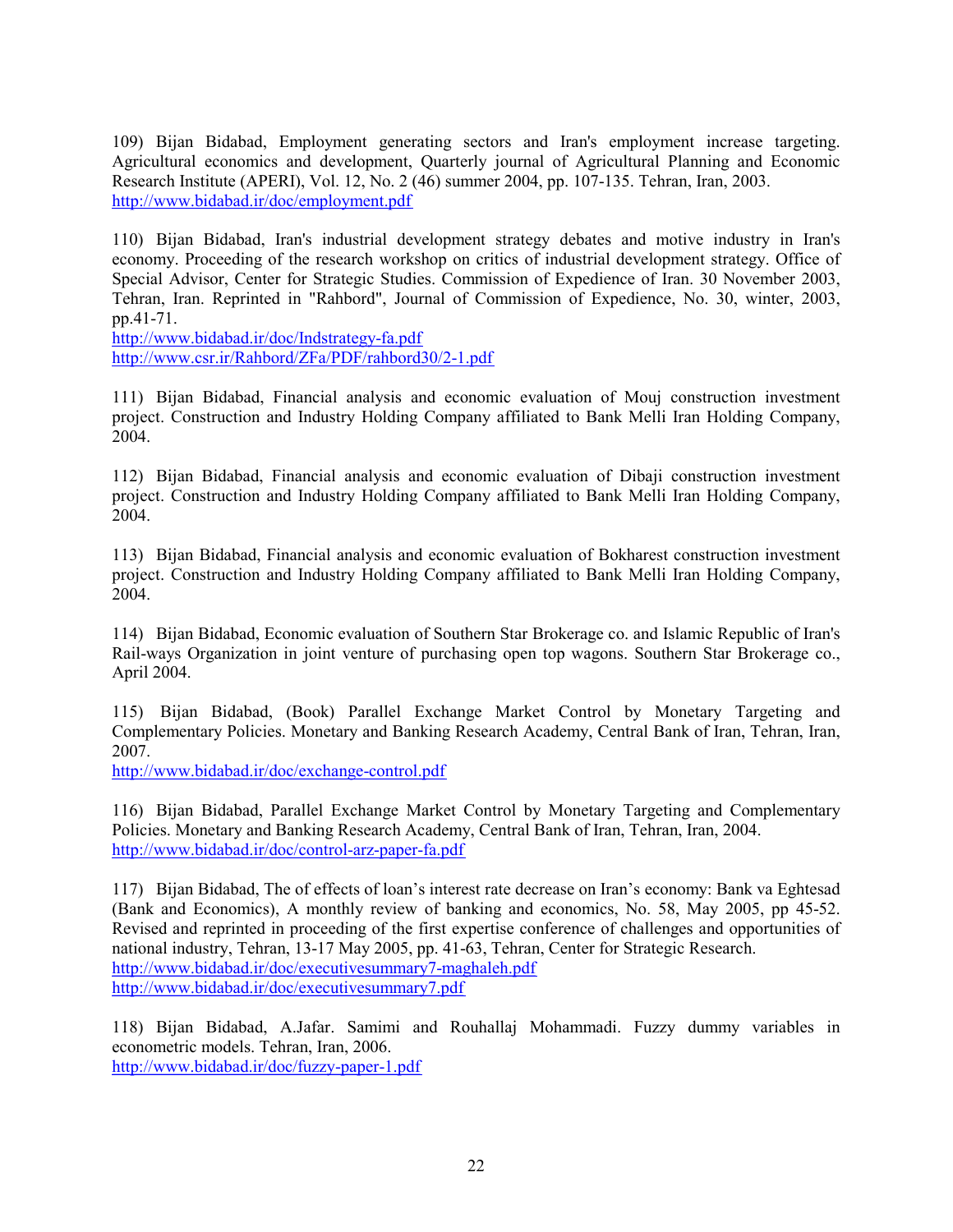119) Bijan Bidabad, Kambiz Peykardjou. Simulation and forecast of world oil price. Tehran, Iran, 2006. Economic Research Review Quarterly, Economic Research Institute (ERI) Vol. 7, No. 4, Winter 2008, pp. 83-117.

<http://www.bidabad.ir/doc/oil-price-forecast-2.pdf>

120) Bijan Bidabad, (Book) World Trade Organization (WTO) and Iran's accession (economic-structural reform prerequisites), 2008.

<http://www.bidabad.ir/doc/wto-iran-ketab.pdf>

121) Bijan Bidabad, Globalization and World Trade Organization (WTO), 2008. <http://www.bidabad.ir/doc/globlization-wto.pdf>

122) Bijan Bidabad, World Trade Organization (WTO) agreements, 2008. <http://www.bidabad.ir/doc/wto-agreements.pdf>

123) Mahnaz Rabiei, Bijan Bidabad, The relationship between interest rate and exchange rate (Reappraisal and expansion of Quantity Theory of Money). Pajooheshnameh Eqtesadi (Journal of Economic Research), Spring 2009, Vol. 9, Issue: 32(1), pp. 67-96. <http://www.bidabad.ir/doc/nerkhe-arz-bahreh-1.pdf> [https://joer.atu.ac.ir/article\\_2908\\_12990f96f1184dbbfd3910ebceb3dadb.pdf?lang=en](https://joer.atu.ac.ir/article_2908_12990f96f1184dbbfd3910ebceb3dadb.pdf?lang=en) 

124) Bijan Bidabad, Abolfazl Delghandi, The important factors affecting on sources and uses of Bank of Maskan, (2<sup>nd</sup> part). Research and Development Center, Bank of Maskan, Tehran, Iran, 2006.

125) Bijan Bidabad, Rahman Saadat, Jamshid Einali, Zahra Aghajani, Elham Pirouz, Samira Golkaran Moghadam, Hediyeh Vojdani Tehrani, Bita Nouroozi, Bahram Amirahmadian. Commercial needs of Iran's provinces (Strong, Weak, Opportunities, Threats). Institute for Trade Studies and Research, Ministry of commerce, Tehran, Iran, 2007.

126) Bijan Bidabad, Subsidy incidence, Iran economy magazine, economic, financial and international monthly journal;  $8<sup>th</sup>$  year, no. 95, January 2005, p. 17.

127) Bijan Bidabad, (Book) Technical-economical evaluation of 500000 tons rolling factory of Gamberon Steel Company. Barsoo Engineering Consulting Co., 2006, Tehran.

128) Bijan Bidabad, Mahmoud Allahyarifard. Risk management of ATM machines. Proceeding of the First E-banking Summit, 14-15 May 2007, Tehran, Iran. [http://www.bidabad.ir/doc/risk\\_management\\_in\\_e\\_banking.pdf](http://www.bidabad.ir/doc/risk_management_in_e_banking.pdf) 

129) Bijan Bidabad, Evaluating the interest rate reduction policy. Institute for Strategic Research, Office of President, June 2007, Tehran, Iran. Reprinted in: Bank va Eqtesad (Bank and Economics), Monthly Review of Banking and Economics, October 2007, No. 85, pp. 18-37. <http://www.bidabad.ir/doc/barrasi-kaheshe-nerkhe-bahreh.pdf>

130) Bita Shayegani and Zahra Afshari, Bijan Bidabad, Synchronization of Opec's country business cycles. Economic Research Review Quarterly, Economic Research Institute (ERI) Vol. 8, No. 2, Summer 2008, pp. 153-180. Tehran, Iran.

<http://www.bidabad.ir/doc/hamzamani-opec.pdf>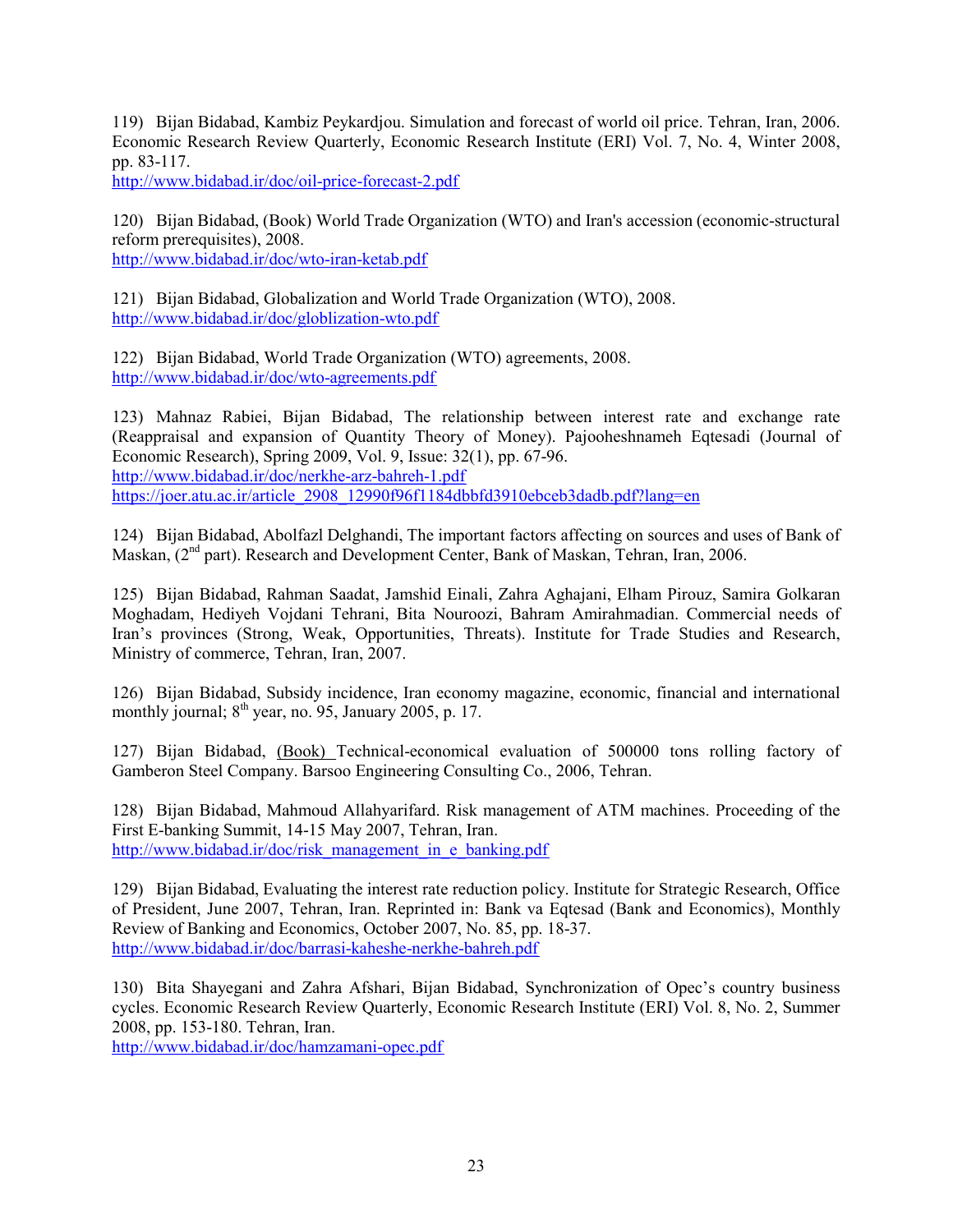131) Bijan Bidabad, Rouhollah Mohammadi (Book) Iran and world trade outlook. A part of the project: Design of long-term strategies for management of territory in commerce sector. Institute for Trade Studies and Research, Ministry of commerce, Tehran, Iran, 2008. <http://www.bidabad.ir/doc/bazargani-iran-va-jahan.pdf>

132) Bijan Bidabad, Arash Ghashami. Building energy auditing system with emphasis on Iran's governmental building. Proceeding of Correcting Consumption Pattern Conference. Institute for Trade Studies and Research, Ministry of Commerce, pp. 515-541. 26 July 2010, Tehran, Iran. [http://www.bidabad.ir/doc/energy\\_auditing.pdf](http://www.bidabad.ir/doc/energy_auditing.pdf)

133) Bijan Bidabad, General appraisal of Fifth Plan Proposal from planning-methodology view. Parliament Research Center, 2010. Tehran, Iran. <http://www.bidabad.ir/doc/layehe-baranameh-panjom.pdf>

134) Bijan Bidabad, Theoretical investigation of productivity and extra work. Institute for Trade Studies and Research, Ministry of commerce, Tehran, Iran, 2010. <http://www.bidabad.ir/doc/bahrevari-kare-mozaaf.pdf>

135) Bijan Bidabad, Electromagnetic radiations impacts on productivity and immunization methods. Towsaeh Tasisat va Tajhizat, (Journal of the Iranian Syndicate of M & E and Industrial Contractors/ISMEIC. Part 1: No. 28, spring 2011, pp. 64-79. Part 2: No. 29, summer 2011, pp. 54-57. <http://www.bidabad.ir/doc/electromagnetic-bahrevari.pdf>

136) Bijan Bidabad, The causes and effects of unemployment phenomenon of construction industry corporations. Towsaeh Tasisat va Tajhizat, (Journal of the Iranian Syndicate of M & E and Industrial Contractors/ISMEIC. Part 1: The problem comes from the economic infrastructure of Iran, No. 22, autumn 2009, pp. 26-31. Part 2: Forecasting stagflation for Iran, No. 23, winter 2010, pp. 23-25.

137) Bijan Bidabad, Testing the theory of Purchasing Power Parity (PPP) in Iran, 2013, Tehran. <http://www.bidabad.ir/doc/ppp-paper-fa.pdf>

138) Bijan Bidabad, Targeted Subsidies Policy and exchange rate increments in Iran, 2013, Tehran. <http://www.bidabad.ir/doc/hadfmani-yaraneha.pdf>

139) Bijan Bidabad, Sacrifice of Sovereignty and Revival of Government, an Executive-Policy Packages, 2013, Tehran.

<http://www.bidabad.ir/doc/ithare-hakemiyat.pdf>

140) Bijan Bidabad, Executive Policies to Reform Public Sector of Iran (Organization, Public Finance, Plan, Budget and Supervision), 2013, Tehran. <http://www.bidabad.ir/doc/eslahe-bakhshe-omoomi.pdf>

141) Bijan Bidabad, Mahmoud Allahyarifard. Risk management of ATM machines, (2013 calculations). 2014, Pajooheshnameh Bank Maskan: Scientific-Applied Quarterly Journal of Maskan Bank. Tehran, Iran.

[http://www.bidabad.ir/doc/risk\\_management\\_in\\_e\\_banking-92.pdf](http://www.bidabad.ir/doc/risk_management_in_e_banking-92.pdf)

142) Bijan Bidabad, Tax System Reform through Tithe Value Added Tax. Tehran, 2015. <http://www.bidabad.ir/doc/rsc-paper-fa.pdf> <http://www.bidabad.ir/doc/LMIS-detailed.ppt>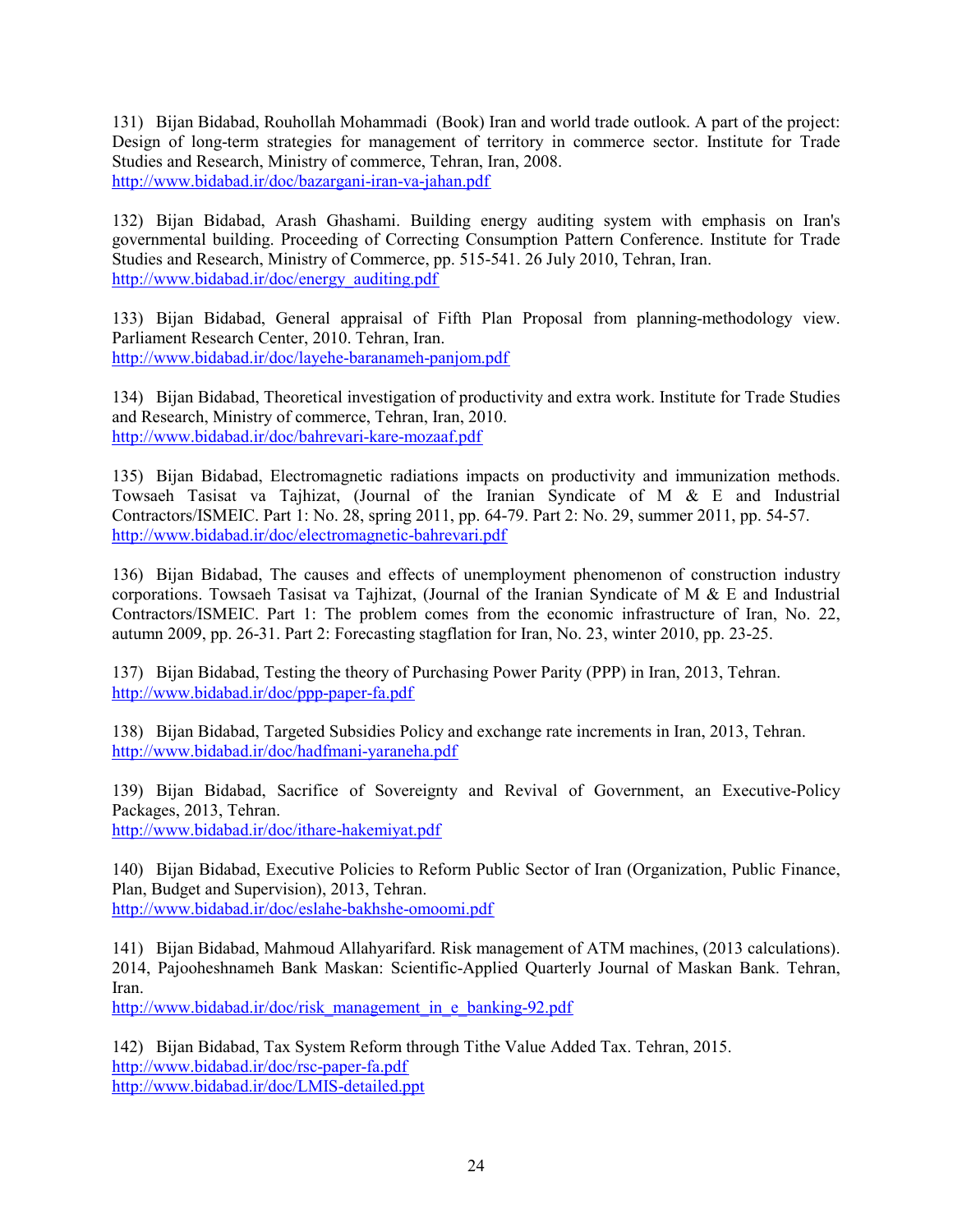143) Bijan Bidabad, Peyman Derakhshan, Roya Ghorbani, (Book) Detailed report of Designing Labor Management Information System for Iran. Ministry of Co-operative, labor and Social Welfare, with cooperation of Ayande-Sazan Strategic Management Research Institute and Novin-Pajoohan-Danesh-Rastin Research Institute. Tehran, Iran, 2006.

<http://www.bidabad.ir/doc/LMIS-detailed.pdf>

144) Bijan Bidabad, Mohammad Abbasloo, Peyman Derakhshan, Designing Labor Management Information System for Iran. Tehran, Iran, 2006. <http://www.bidabad.ir/doc/LMIS-paper-fa.pdf>

145) Bijan Bidabad, Green economy and electricity and electromagnetic waves pollutions. The First National Conference on Banking and Environment, 8 January 2017, The Environment Organization of Iran and The Center for Applied Training of Bank Tejarat, Tehran. <http://www.bidabad.ir/doc/green-economy-emf-fa.pdf> <http://www.bidabad.ir/doc/green-economy-emf-fa.ppt>

146) Bijan Bidabad, (Book) Theoretical methodology and executive implementation of territory management with emphasis on large scale regional investment projects. Gueno Consulting Engineers. Tehran, Iran 2005. Novin Pajohan Publications, 2018.

<http://www.bidabad.ir/doc/amayesh-1.pdf>

<http://pub.npdr.ir/product/%D8%B1%D9%88%D8%B4>- %D8%B4%D9%86%D8%A7%D8%B3%DB%8C-%D9%86%D8%B8%D8%B1%DB%8C-%D9%88- %D8%B1%D9%88%D8%B4-%DA%A9%D8%A7%D8%B1- %D8%A7%D8%AC%D8%B1%D8%A7%D8%A6%DB%8C-%D8%AF%D8%B1- %D8%A2%D9%85%D8%A7%DB%8C%D8%B4/

147) Bijan Bidabad, (Book) Difference equations and dynamic stability of equilibrium. Novin Pajohan Publications, 2018.

<http://www.bidabad.ir/doc/difference-equations.pdf> <http://pub.npdr.ir/product/%D9%86%D8%B8%D8%B1%DB%8C%D9%87>- %D9%85%D8%B9%D8%A7%D8%AF%D9%84%D8%A7%D8%AA- %D8%AA%D9%81%D8%A7%D8%B6%D9%84%D9%8A- %D8%AF%DB%8C%D9%81%D8%B1%D8%A7%D9%86%D8%B3-%D9%88- %D8%AB%D8%A8%D8%A7%D8%AA-%D9%BE%D9%88/

148) Bijan Bidabad, Mohammad Reza Amidi Razaqi Golpayegani, (Book) Basics of Inspection and Supervision Based on Iran Standard ISO-IEC 17020, Volume 1, Bases of Inspections, Rastin Technical Inspection and Supervision Consultants Company, 2022, Tehran. <http://www.bidabad.ir/koliat-bazresi.pdf>

149) Bijan Bidabad, Mohammad Reza Amidi Razaqi Golpayegani, (Book) Collection of instructions and executive methods in Rastin Technical Inspection and Supervision Consultants Company, based on Iran ISO-IEC 17020 Standard, Rastin Technical Inspection and Supervision Consultants Company, 2022, Tehran.

<http://www.bidabad.ir/instruction-bazresi.pdf>

150) Bijan Bidabad, Mohammad Reza Amidi Razaqi Golpayegani, Quality Regulations in Rastin Technical Inspection and Supervision Consulting Company, based on Iran ISO-IEC 17020 Standard, Rastin Technical Inspection and Supervision Consultants Company, 2022, Tehran. <http://www.bidabad.ir/nezamnameh-bazresi.pdf>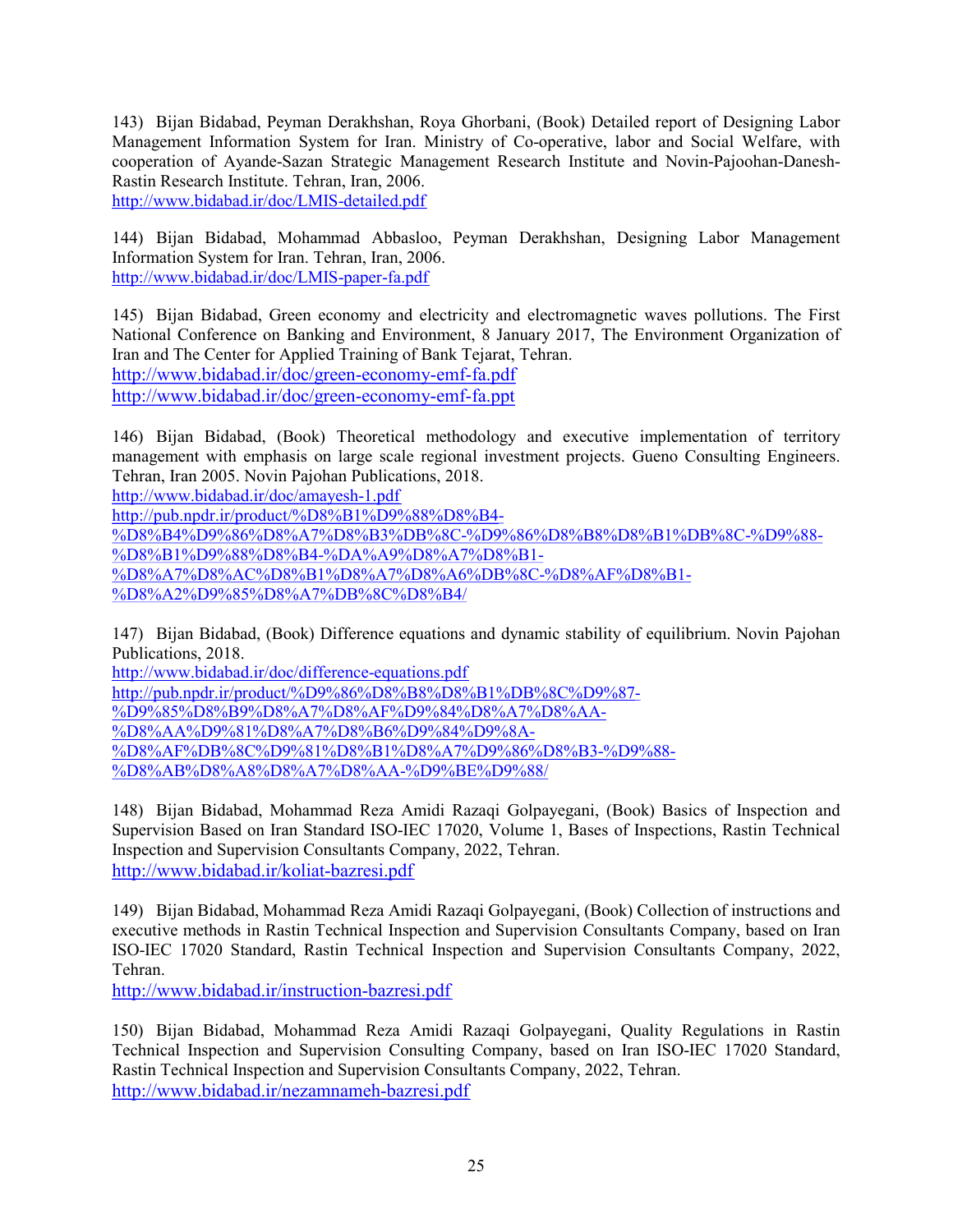#### **Writing in Macroeconometric Model of Iran (Farsi)**

151) Bijan Bidabad, (Book) Macro econometric model of Iran, version 1.00, Monetary and Banking Research Academy, Central Bank of Iran, 1996.

152) Bijan Bidabad, (Book) Macro econometric model of Iran, version 2.00, Monetary and Banking Research Academy, Central Bank of Iran, 1996.

153) Bijan Bidabad, (Book) Macro econometric models of Iran, version 3.00, Vol. i, main document, Monetary and Banking Research Academy, Central Bank of Iran, 1996.

154) Bijan Bidabad, (Book) Macro econometric model of Iran, version 3.00, Vol. ii, simulation and forecast, Monetary and Banking Research Academy, Central Bank of Iran, 1996.

155) Bijan Bidabad, (Book) Macro econometric model of Iran, version 4.00, descriptive document, Monetary and Banking Research Academy, Central Bank of Iran, 1996. <http://www.bidabad.ir/doc/mac-model-ver4-detail.pdf>

156) Bijan Bidabad, (Book) Macro econometric model of Iran, version 4.00, simulation and forecast, Model Building for Iranian Economy Meeting, Central Bank of Iran, 1997. Reprinted in Iran's economy Modeling, Central Bank of Iran, 1997.

<http://www.bidabad.ir/doc/mac-model-ver4-kholaseh.pdf>

157) Bijan Bidabad, (Book) Macro econometric model of Iran, version 4.00, Monetary and Banking Research Academy, Central Bank of Iran, 1997. <http://www.bidabad.ir/doc/mac-model-ver4-ketab.pdf>

158) Bijan Bidabad, Critics on the macroeconometric model of the  $3<sup>rd</sup>$  five years plan of Iran. Parliament Research Center, Office of Economic surveys, Tehran, Iran, 1999. Revised and reprinted in "Tazehaye Eghtesad", the monthly review of science, economic and banking, pp. 4-7, No. 87, April 2000. Monetary and Banking Research Academy, Central Bank of Iran.

159) Bijan Bidabad, (Book) Data banks of United Nations' LINK project for Iran. Spring 2003. Monetary and Banking Research Academy, Central Bank of Iran. <http://www.bidabad.ir/doc/databank-link.pdf>

160) Bijan Bidabad, Structured Data bank of System of National Accounts of Iran <http://www.bidabad.ir/doc/SNA131.xlsx>

161) Bijan Bidabad, Structured Data bank of Balance of Payments of Iran <http://www.bidabad.ir/doc/databop12.xls>

162) Bijan Bidabad, Structured Data bank of Monetary Accounts of Iran <http://www.bidabad.ir/doc/m2det12.xls>

163) Bijan Bidabad, Structured Data bank of Government Budget of Iran <http://www.bidabad.ir/doc/databud7.xls>

164) Bijan Bidabad, Data bank for Macro-econometric Model of Iran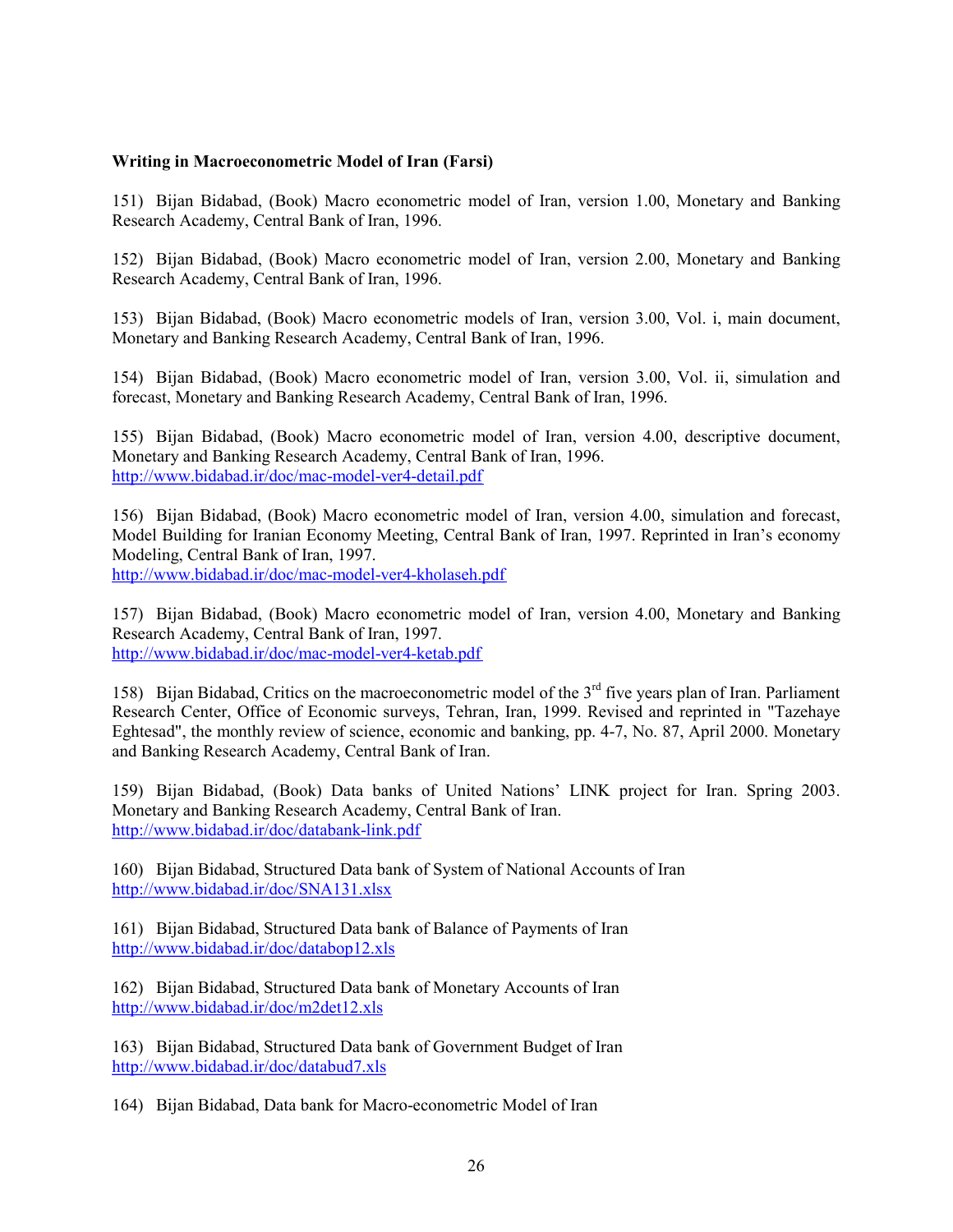<http://www.bidabad.ir/doc/allchk41.xls>

165) Bijan Bidabad, (Book) Macro econometric model of Iran, version 5.00, Main document. Monetary and Banking Research Academy, Central Bank of Iran, 2004. <http://www.bidabad.ir/doc/model5book.pdf>

166) Bijan Bidabad, (Book) Macro econometric model of Iran, version 5.00, Descriptive document. Monetary and Banking Research Academy, Central Bank of Iran, 2004.

167) Bijan Bidabad, A glance at macro econometric model of Iran, version 5.00. Monetary and Banking Research Academy, Central Bank of Iran, 2004. <http://www.bidabad.ir/doc/model5koliat.pdf>

168) Bijan Bidabad, Summary of macro econometric model of Iran, version 5.00. Monetary and Banking Research Academy, Central Bank of Iran. Presented at monthly conference of Monetary and Banking Research Academy, 12, May, 2004. Tehran. <http://www.bidabad.ir/doc/model5kholaseh.pdf>

169) Bijan Bidabad, Effects of loan's interest rate decrease on Iran's economy (macroeconometric model of Iran simulation). Monetary and Banking Research Academy, Central Bank of Iran, 2004. <http://www.bidabad.ir/doc/ketabe-interestrate7.pdf>

170) Bijan Bidabad, A scheme of the macro econometric model of Iran, version 6.0. Monetary and Banking Research Academy, Central Bank of Iran. Presented at 11<sup>th</sup> monthly conference of Monetary and Banking Research Academy, 1, March, 2005. Tehran, Iran. MBRA monthly conferences (2004-2005), Monetary and Banking Research Academy, Central Bank of Iran, pp. 271-309. Summarized in: Tazehaye Eghtesad, the monthly review of science, economic and banking, pp. 109-122. no. 106, March 2005. Monetary and Banking Research Academy, Central Bank of Iran. <http://www.bidabad.ir/doc/model6shema.pdf>

### **Writing in Cement Economics (Farsi)**

171)Bijan Bidabad, Comprehensive study of the economic structure of the Abyek Cement Factory, Fars-Khuzestan Cement Co. November 1999. <http://www.bidabad.ir/doc/karkhaneh-abyek.pdf>

172)Bijan Bidabad, Economic structure and production cost in Abyek cement company. Proceeding of Tehran Cement International Conference. Tehran Cement Company. 3-4 October, 2004, Tehran, vol. 2, pp. 581-600.

<http://www.bidabad.ir/doc/abyekfunction.pdf>

173)Bijan Bidabad, Methodology of economic analysis of a cement company. Proceeding of Tehran Cement International Conference. Tehran Cement Company. 3-4 October, 2004, Tehran, vol. 2, pp.503- 531.

<http://www.bidabad.ir/doc/abyekanalysis.pdf>

174)Bijan Bidabad, Economics of Iran's cement price, Fars-Khuzestan Cement Co., November 2004. Association of Cement Producers Entrepreneurs, published by Geeti-Noor Cultural-Artistical Institute, Tehran, Iran, 2006.

<http://www.bidabad.ir/doc/price-cement.pdf>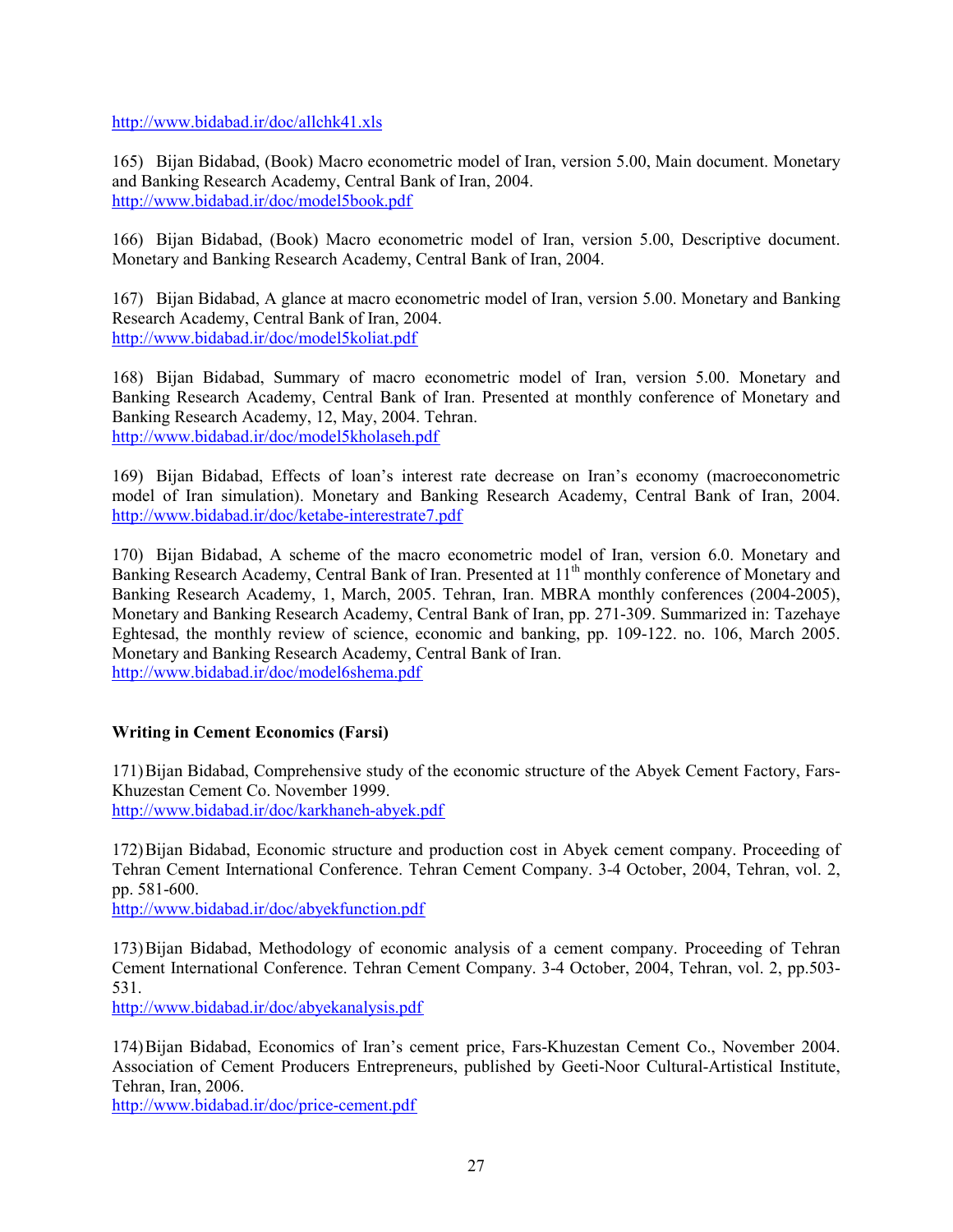175)Bijan Bidabad, The effect of Iran's accession to World Trade Organization (WTO) on her cement industry, Cement Research and Planning Center, Amir-Kabir Industrial University, Fars-Khoozestan Cement Company, Tehran, Iran, 2005.

Volume 1: Economic structure of cement industry.

<http://www.bidabad.ir/doc/Cement-WTO-fasl1.pdf>

176)Volume 2: World cement.

<http://www.bidabad.ir/doc/Cement-WTO-fasl2.pdf>

177)Volume 3: World Trade Organization (WTO) and Iran.

<http://www.bidabad.ir/doc/Cement-WTO-fasl3.pdf>

178)Volume 4: Countries' cement and World Trade Organization (WTO) and other international treaties. <http://www.bidabad.ir/doc/Cement-WTO-fasl4.pdf>

179)Volume 5: Tariff, non-tariff and custom barriers to Iran's cement foreign trade and World Trade Organization (WTO).

<http://www.bidabad.ir/doc/Cement-WTO-fasl5.pdf>

180)Volume 6: Quantitative effect of Iran's accession to WTO on cement industry.

<http://www.bidabad.ir/doc/Cement-WTO-fasl6.pdf>

181)Volume 7: Summary, conclusions and policy recommendations regarding cement industry in accession of Iran's accession to WTO.

<http://www.bidabad.ir/doc/Cement-WTO-fasl7.pdf>

182)Bijan Bidabad, The economics of Iran and world cement, Association of Cement Producers Entrepreneurs, published by Geeti-Noor Cultural-Artistical Institute, Tehran, Iran, 2005. <http://www.bidabad.ir/doc/eqtesade-cement-ketab.pdf>

183)Bijan Bidabad, Environment and cement industry in Iran and Europe. Proceeding of the 1<sup>st</sup> Iran's cement economics seminar, Cement Planning and Research Bureau of Amirkabir Industrial University, Association of Cement Producers Entrepreneurs, September, 27<sup>th</sup> 2005, Tehran, pp. 317-350, printed by Elme-Omran.

<http://www.bidabad.ir/doc/mohitezist-cement.pdf>

184)Bijan Bidabad, Dynamic disequilibrium adjustment model (DDAM) in analyzing the tariff reduction effects on cement foreign trade of Iran. Proceeding of the 1<sup>st</sup> Iran's cement economics seminar, Cement Planning and Research Bureau of Amirkabir Industrial University, Association of Cement Producers Entrepreneurs, September,  $27<sup>th</sup>$  2005, Tehran, pp. 245-266, printed by Elme-Omran. <http://www.bidabad.ir/doc/tarif-change-cement.pdf>

185)Bijan Bidabad, Financial liquidation of cement projects. Proceeding of the 1<sup>st</sup> Iran's cement economics seminar, Cement Planning and Research Bureau of Amirkabir Industrial University, Association of Cement Producers Entrepreneurs, September, 27<sup>th</sup> 2005, Tehran, pp. 299-316, printed by Elme-Omran. Reprinted: Cement Monthly, (Scientific, Technical, Economic Monthly Review),  $13<sup>th</sup>$  year, No.106, July 2007, pp. 72-80.

<http://www.bidabad.ir/doc/gardesh-naghdinegi-cement.pdf>

186)Bijan Bidabad, Domestic resource cost of cement production. Proceeding of the  $1<sup>st</sup>$  Iran's cement economics seminar, Cement Planning and Research Bureau of Amirkabir Industrial University, Association of Cement Producers Entrepreneurs, September, 27<sup>th</sup> 2005, Tehran, pp. 267-294, printed by Elme-Omran.

<http://www.bidabad.ir/doc/drc-cement.pdf>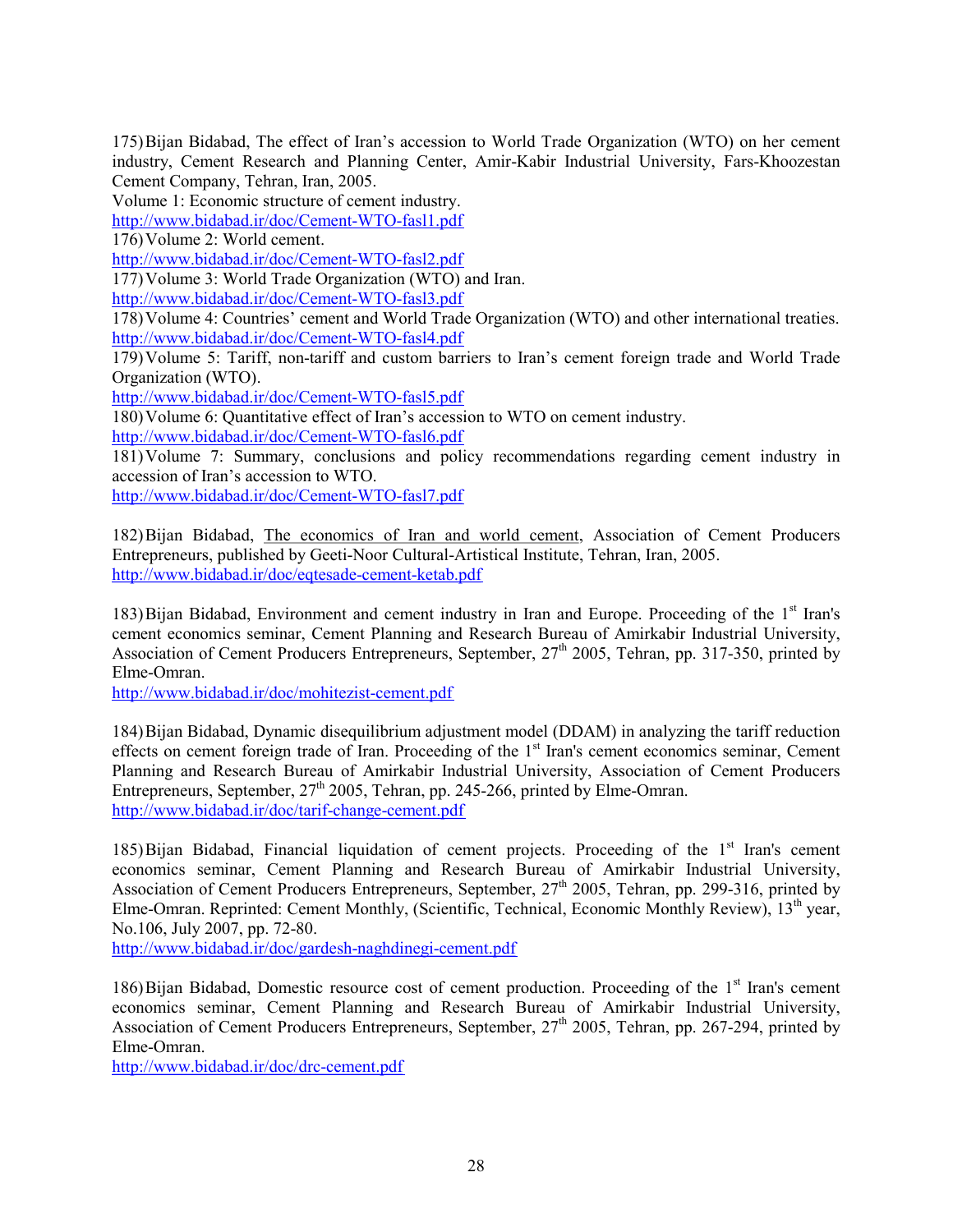187)Bijan Bidabad, Supply and demand of cement in Iran. Proceeding of the 1<sup>st</sup> Iran's cement economics seminar, Cement Planning and Research Bureau of Amirkabir Industrial University, Association of Cement Producers Entrepreneurs, September, 27<sup>th</sup> 2005, Tehran, pp. 29-78, printed by Elme-Omran. <http://www.bidabad.ir/doc/cheshmandaze-cement.pdf>

188)Bijan Bidabad, Econometric simulation of cement price liberalization in Iran. Proceeding of the 1st Iran's cement economics seminar, Cement Planning and Research Bureau of Amirkabir Industrial University, Association of Cement Producers Entrepreneurs, September,  $27<sup>th</sup>$  2005, Tehran, pp. 121-144, printed by Elme-Omran. Reprinted: Cement Monthly, (Scientific, Technical, Economic Monthly Review),  $12<sup>th</sup>$  year, No.102, February-March 2006, pp. 50-59. <http://www.bidabad.ir/doc/azadsazi-gheymat-cement.pdf>

189)Bijan Bidabad, Investment productivity and price of cement interrelationship. Proceeding of the 1st Iran's cement economics seminar, Cement Planning and Research Bureau of Amirkabir Industrial University, Association of Cement Producers Entrepreneurs, September,  $27<sup>th</sup>$  2005, Tehran, pp. 179-177, printed by Elme-Omran.

<http://www.bidabad.ir/doc/gheymat-bazdehiement.pdf>

190)Bijan Bidabad, Domestic and international cement transportation economics. Proceeding of the  $1<sup>st</sup>$ Iran's cement economics seminar, Cement Planning and Research Bureau of Amirkabir Industrial University, Association of Cement Producers Entrepreneurs, September, 27<sup>th</sup> 2005, Tehran, pp. 351-396, printed by Elme-Omran.

<http://www.bidabad.ir/doc/transport-cement.pdf>

191)Bijan Bidabad, Proceeding of 1<sup>st</sup> Iran's cement economics seminar, editor, proceeding of the 1<sup>st</sup> Iran's cement economics seminar, Cement Planning and Research Bureau of Amirkabir Industrial University, Association of Cement Producers Entrepreneurs, September, 27<sup>th</sup> 2005, Tehran, printed by Elme-Omran. <http://www.bidabad.ir/doc/proceeding-cement.pdf>

192)Farhad Savabi Asl, Bijan Bidabad, Hamid Shahrestani. The Development of Markowitz – Sharpe's Theory and New Efficient Frontier: The Case of Large Cement Corporations in Tehran Stock Exchange Market. Quarterly journal of growth and sustainable development (Economic Research),  $10^{th}$  year, no. 2, summer 2010, pp.43-60.

<http://www.bidabad.ir/doc/markowitz-sharp-fa.pdf> <http://www.bidabad.ir/doc/markowitz-sharp-fa.ppt>

193)Hamid Shahrestani, Farhad Savabi Asl, Bijan Bidabad. The Generalization of Markowitz Theory in Optimization of the Stocks Portfolio. Economic Research Letter (Pajooheshnameh Eqtesadi), Winter 2011, pp.207-229.

<http://www.bidabad.ir/doc/markowitz-fa.pdf>

194)Bijan Bidabad, Mahshid Sherafati, Rohollah Mohammadi, A Financial Model for Economic Analysis of Cement Factory, 2014. <http://www.bidabad.ir/doc/abyekanalysis-short-fa.pdf>

#### **Writing in Islamic Banking, Finance and Insurance (Farsi)**

195) Bijan Bidabad, Religious-economic analysis of usury in consumption and investment loans and shortages of contemporary jurisprudence in finding the rules of religion legislator. Monetary and Banking Research Academy, Central Bank of Iran, 2003. Republished in Bank va Eghtesad (Bank and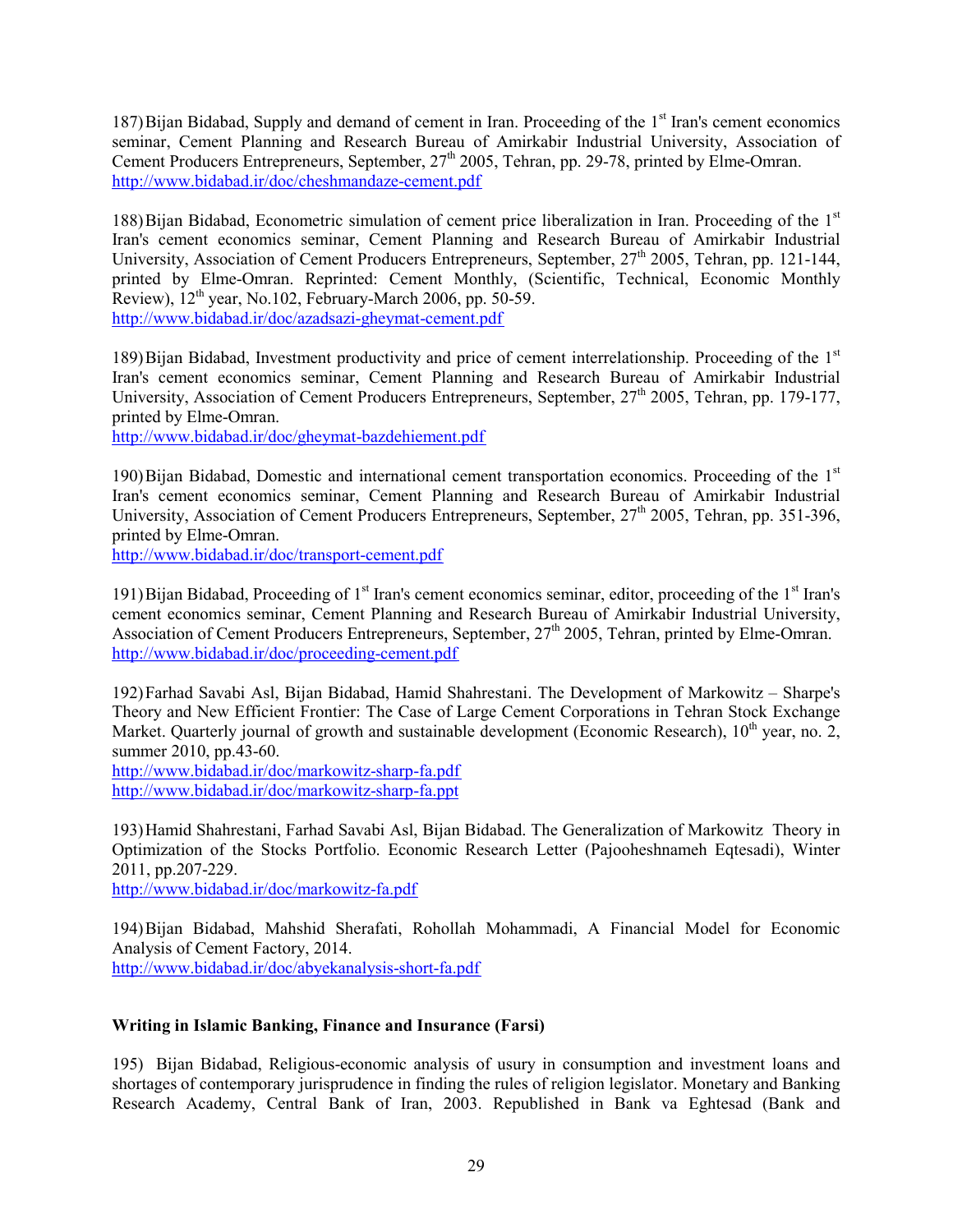Economics), A monthly review of banking and economics: No.106: June 2010 pp: 38-42; No.108: August 2010 pp: 38-42; No.109: September 2010 pp: 36-41; No.111: November 2010 pp: 34-38; No.112: December 2010 pp: 42-44.

<http://www.bidabad.ir/doc/reba-fa.pdf>

196) Bijan Bidabad, Non-usury bank Corporation and contemporary usury and non-usury banking operations. Proceeding of the 3rd biennial Islamic economics conference (Islamic economic theory and Iran's economy), pp. 193-224, Economic Research Institute, Tarbiat Modares University, Tehran, Iran, 24-25 December 2003.

<http://www.bidabad.ir/doc/sherkat-sahami-bank.pdf> <http://www.bidabad.ir/doc/sherkatbank.ppt>

197) Bijan Bidabad, Religious-economic analysis of insurance and characteristics of Islamic government. Proceeding of the 8 biennial Islamic economics conference (Ethic in Islamic economic and Iran's economy), pp. 193-224, Economic Research Institute, Tarbiat Modares University, Tehran, Iran, 7 March 2014.

<http://www.bidabad.ir/doc/bimeh.pdf> <http://www.bidabad.ir/doc/bimeh.pptx>

198) Bijan Bidabad, Tax rate and base in Islamic finance and wise-based view point to religiousjurisprudence principles. Monetary and Banking Research Academy, Central Bank of Iran, 2003. <http://www.bidabad.ir/doc/nerkh-va-payeh-malyat.pdf>

199) Bijan Bidabad, One-tenth in Islamic finance, Proceeding of Islam and Economic Development Conference (Components and Principles), 22 February 2005, Tehran, Iran. pp. 405-484. <http://www.bidabad.ir/doc/malyat-oshr.pdf>

200) Bijan Bidabad, Islamic Public Finance, Monetary and Banking Research Academy, Central Bank of Iran, 2003. <http://www.bidabad.ir/doc/malyat.pdf>

201) Bijan Bidabad, Expenditures in Islamic public finance, Proceeding of the 4<sup>th</sup> biennial Islamic economics conference (Iran's economy debates and Islamic solution), pp. 303-364, Economic Research Institute, Tarbiat Modares University, Tehran, Iran, 15-16 November 2005. Tehran, Iran. Reprinted in Bank va Eqtesad (Bank and Economics), Monthly Review of Banking and Economics, Year 2006, March (No. 68, pp. 55-59), April (No. 69, pp. 62-66), May (No. 70, pp. 66-72), June (No. 71, pp. 68-74). <http://www.bidabad.ir/doc/expend-islam.pdf>

202) Bijan Bidabad, Mahmoud Allahyarifard, Review of hardware infrastructure for e-commerce and ebanking. 2005.

<http://www.bidabad.ir/doc/sakhtafzare-ebanking.pdf>

203) Bijan Bidabad, Mahmoud Allahyarifard, Hardware infrastructure for e-commerce and e-banking in Iran. Ravand, the scientific-professional journal of Central Bank of Iran, 15<sup>th</sup> year, no. 47 winter, pubblished May 2006, pp. 63-100. <http://www.bidabad.ir/doc/sakht-ebank.pdf>

204) Bijan Bidabad, Mahmoud Allahyarifard, Software infrastructure for e-commerce and e-banking in Iran. April, 2004.

<http://www.bidabad.ir/doc/narm-ebank.pdf> <http://www.bidabad.ir/doc/narm-ebank-revised.pdf>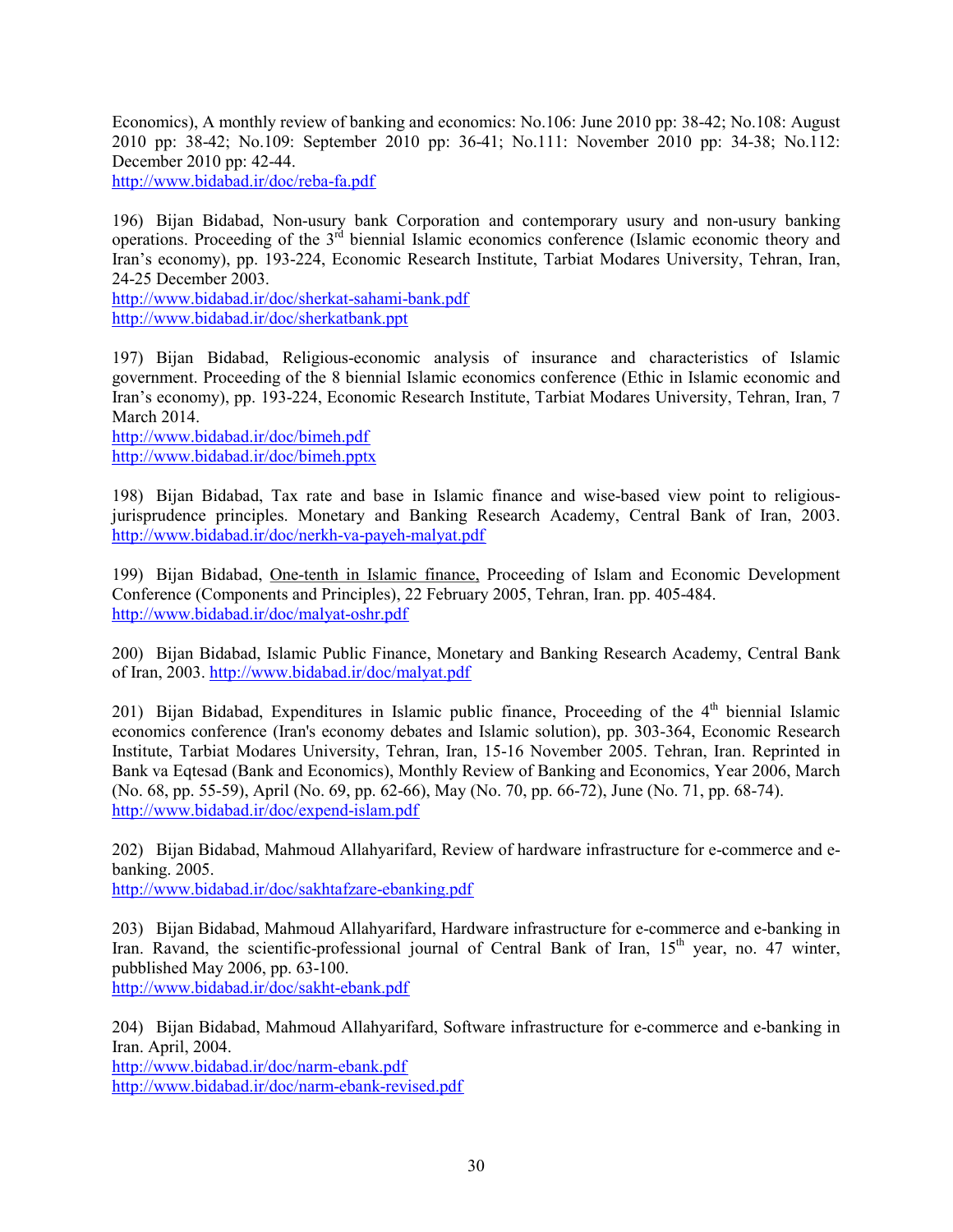205) Bijan Bidabad, Mahmoud Allahyarifard, Mark-up prices of traditional and modern banking services (Bank Melli Iran). Proceeding of the 3<sup>rd</sup> e-commerce conference, developments, constrictions, strategies, 31 May - June 1, 2005, pp. 331-357, Deputy of planning and economic affairs, Ministry of commerce. Calculations for 2002:

<http://www.bidabad.ir/doc/baha-bank-1381.pdf>

206) Bijan Bidabad, Mahmoud Allahyarifard, Mark-up prices of traditional and modern banking services (Bank Melli Iran). Calculations for 2004. <http://www.bidabad.ir/doc/baha-bank-1383.pdf>

207) Bijan Bidabad, Mahmoud Allahyarifard, Effects of modern banking on productivity and mark-up prices on banking services (The case of Bank Melli Iran). Calculations for 2006. <http://www.bidabad.ir/doc/baha-bank-1385.pdf>

208) Bijan Bidabad, Mahmoud Allahyarifard, Information and communication technologies in establishment of Profit and Loss Sharing (PLS) Mechanism. Quarterly Journal of New Economy and Commerce, vol. 1, No. 3, winter 2006, pp. 1-37. Reprinted in Proceeding of National Conference of Money and Banking Management Development, 27-28 January 2014, Ansar Bank, Tehran, Iran. <http://prd.moc.gov.ir/jnec/farsi/3rd/Article2.pdf> [http://www.bidabad.ir/doc/Pls\\_it-fa.pdf](http://www.bidabad.ir/doc/Pls_it-fa.pdf) 

209) Bijan Bidabad, Mahmoud Allahyarifard, Efficiency of Assets and Liabilities Management in Islamic Banking. Quarterly Journal of New Economy and Commerce, vol. 3, No. 12, Spring 2008, pp. 109-128.

<http://www.bidabad.ir/doc/alm-farsi.pdf>

210) Bijan Bidabad, Jina Aghabeigi, Mahasti Naeimi, Azarang Amirostovar, Saeid Salehian, Saeid Nafisi Saraee, Alireza Mehdizadeh Chelehbari, Bijan Hossainpour, Saeid Sheikhani, Mahmoud Allahyarifard, Mohammad Safaeepour, Nadia Khalili Velaee. Detailed design of Profit and Loss Sharing (PLS) banking. Office of Research and Planning, Bank Melli Iran. 2008, Tehran. <http://www.bidabad.ir/doc/detailed-pls.pdf>

211) Bijan Bidabad, Mahmoud Allahyarifard, Operational Mechanism of Rastin Profit and Loss Sharing (PLS) Banking, Financial innovations of Mosharekeh (Partnership) Certificate and Pazireh (Subscripted) Certificate with international financial efficiency. Presented at the second conference of Banking services and export, Bank of export development, 18 October 2008, Tehran, Iran. Reprinted in Proceeding of National Conference of Money and Banking Management Development, 27-28 January 2014, Ansar Bank, Tehran, Iran.

<http://www.bidabad.ir/doc/PLS-Banking.pdf> <http://www.bidabad.ir/doc/PLS-Banking-Export-Deveopment-Bank-2.ppt> <http://www.bidabad.ir/doc/PLS-Banking-revised.pdf> <http://www.bidabad.ir/doc/Rastin-Banking-4-revised.pptx> <http://www.bidabad.ir/doc/pls-tamine-mali.ppt> <http://www.bidabad.ir/doc/pls-3.ppt> <http://www.bidabad.ir/doc/pls-mfs-jfs-instructions-93.pptx> <http://www.bidabad.ir/doc/pls-novin-pajoohan.ppt> <http://www.bidabad.ir/doc/pls-8-12-saat.ppt>

212) Bijan Bidabad, Mohammad Safaeipour. The Electronic Market for Transaction of Mosharekeh (Partnership)/Pazireh (Subscripted) Certificates. Fifth Conference of E-commerce, 23-24, November 2008, Ministry of Commerce, Tehran, Iran.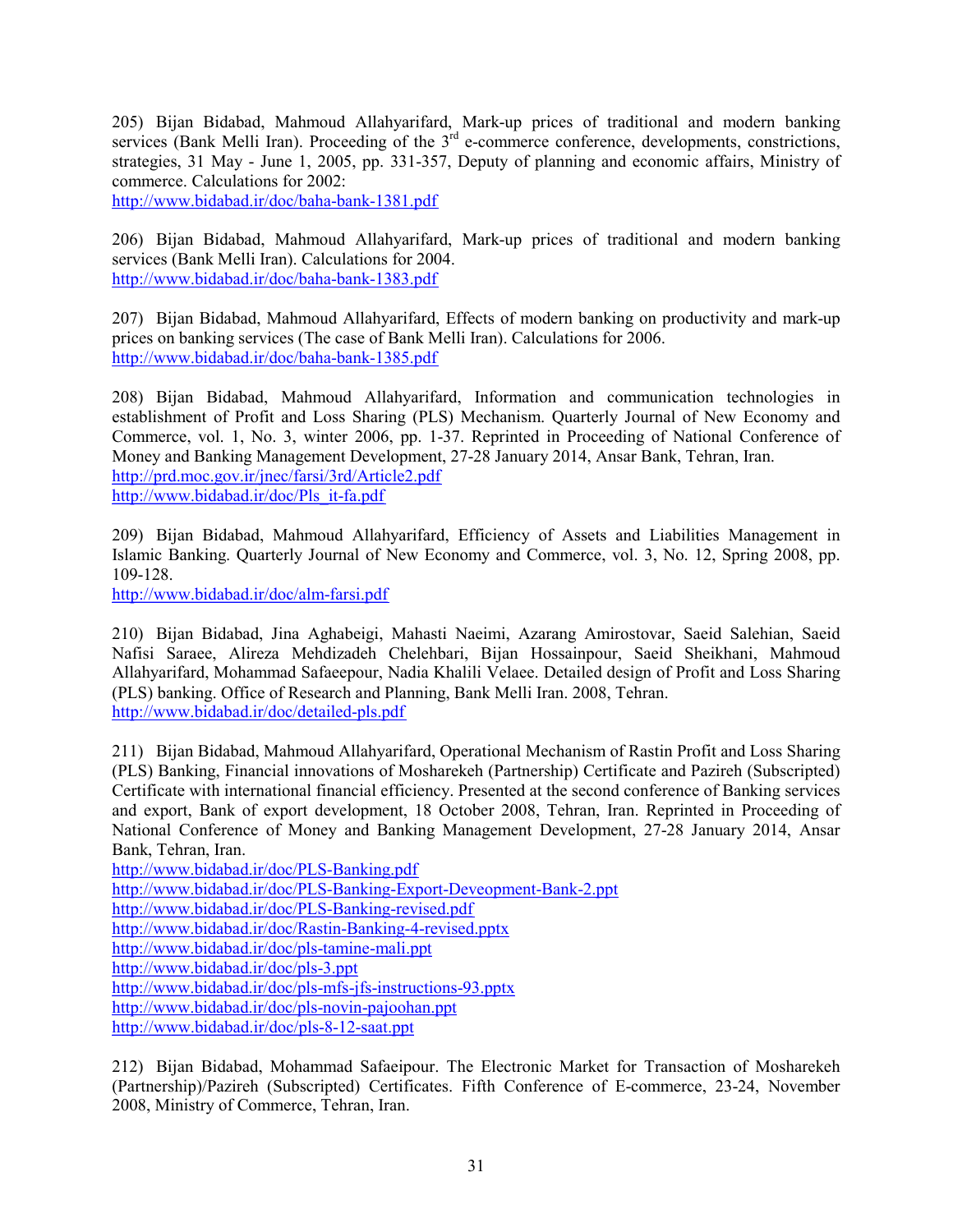<http://www.bidabad.ir/doc/charchoobe-bazare-electronic-pls.pdf> <http://www.ecommerce.gov.ir/EArchive/EArchiveF/Item.asp?ParentID=43&ItemID=182>

213) Bijan Bidabad, Mahmoud Allahyarifard. Gradual Promotion of Modern Banking Productivity and the Effects of Unsuccessful Transaction (A case Study of Bank Melli Iran). Presented at the third conference of E-Banking, 9-10 August 2009, Tehran, Iran. <http://www.bidabad.ir/doc/e-banking-efficiency-over-time.pdf> <http://www.bidabad.ir/doc/e-banking-efficiency-over-time.pptx>

214) Bijan Bidabad, Non-Usury banking versus economic crises. Bank va Eqtesad (Bank and Economics), Monthly Review of Banking and Economics, December 2009, No. 103, pp. 22-27.

215) Bijan Bidabad, Mahmoud Allahyarifard. Profit and Loss Sharing (PLS) Banking Accounting. Proceeding of National Conference of Money and Banking Management Development, 27-28 January 2014, Ansar Bank, Tehran, Iran.

<http://www.bidabad.ir/doc/PLS-accounting-fa.pdf>

216) Bijan Bidabad, Stabilizing Business cycles with Rastin Profit and Loss Sharing (PLS) Banking and Ethic Economics. Proceeding of the Conference on Analyzing the Development and Extensions of Financing Methods with Emphasis on the Roles of Bank, Insurance and Capital Market, pp. 134-167, Ministry of Finance and Economic Affairs, Payame Nour University, Bank Melli Iran, 19 July 2011, Tehran, Iran. Quarterly Financial Economics, summer 2013, series 7, No. 24, pp. 37-72. [http://ecj.iauctb.ac.ir/article\\_512498.html](http://ecj.iauctb.ac.ir/article_512498.html) <http://www.bidabad.ir/doc/pls-business-cycles.pdf> <http://www.bidabad.ir/doc/pls-business-cycles.ppt>

217) Bijan Bidabad, Mahmoud Allahyarifard. IT Based Usury Free Financial Innovations. 2011. Proceedings of the  $3<sup>rd</sup>$  international conference on development of financing system in Iran with cooperation of center for Technology Studies of Sharif University and IRTI of IDB. 19-20 February, 2011, pp. 69-89. Reprinted in Proceeding of National Conference of Money and Banking Management Development, 27-28 January 2014, Ansar Bank, Tehran, Iran. <http://www.bidabad.ir/doc/non-usury-finance-it-fa.pdf>

218) Bijan Bidabad, Jina Aqabeigi, Azarang Amirostovar, A. Hezaveh, A. Shafiei, S. Nafisi Zobdehsaraei, A. Mehdizadeh, A. Hayatdavoodi, B. Hussainpour, S.A. Hussaini, A. Shali, M. Kashefi, M. Allahyarifard, M. Safaeipour, A. Kosari, B. Einollahzadeh, M. Naeimi, N. Khalilivelaei, Shakeri. Detailed design of Modarebah Financial Sharing (MFS), a sub-system of Rastin Profit and Loss Sharing (PLS) banking. Bank Melli Iran, Tehran, 2010.

<http://www.bidabad.ir/doc/detailed-mfs.pdf>

219) Bijan Bidabad, J. Aqabeigi, A. Amirostovar, A. Hezaveh, A. Shafiei, S. Nafisi Zobdehsaraei, A. Mehdizadeh, A. Hayatdavoodi, B. Hussainpour, S.A. Hussaini, A. Shali, M. Kashefi, M. Allahyarifard, M. Safaeipour, A. Kosari, B. Einollahzadeh, M. Naeimi, N. Khalilivelaei, Shakeri, M. Naseri. Detailed design of Joaleh Financial Sharing (JFS), a sub-system of Rastin Profit and Loss Sharing (PLS) banking. Bank Melli Iran, Tehran, 2010.

<http://www.bidabad.ir/doc/detailed-jfs.pdf>

220) Bijan Bidabad, Mahmoud Allahyarifard, Mahnaz Rabiei. Usury-Free Bonds (in Domestic Money and Foreign Exchange) and Islamic Central Banking Monetary Instruments**.** Proceedings of the 3rd international conference on development of financing system in Iran with cooperation of center for Technology Studies of Sharif University and IRTI of IDB. 19-20 February, 2011, pp. 517-540.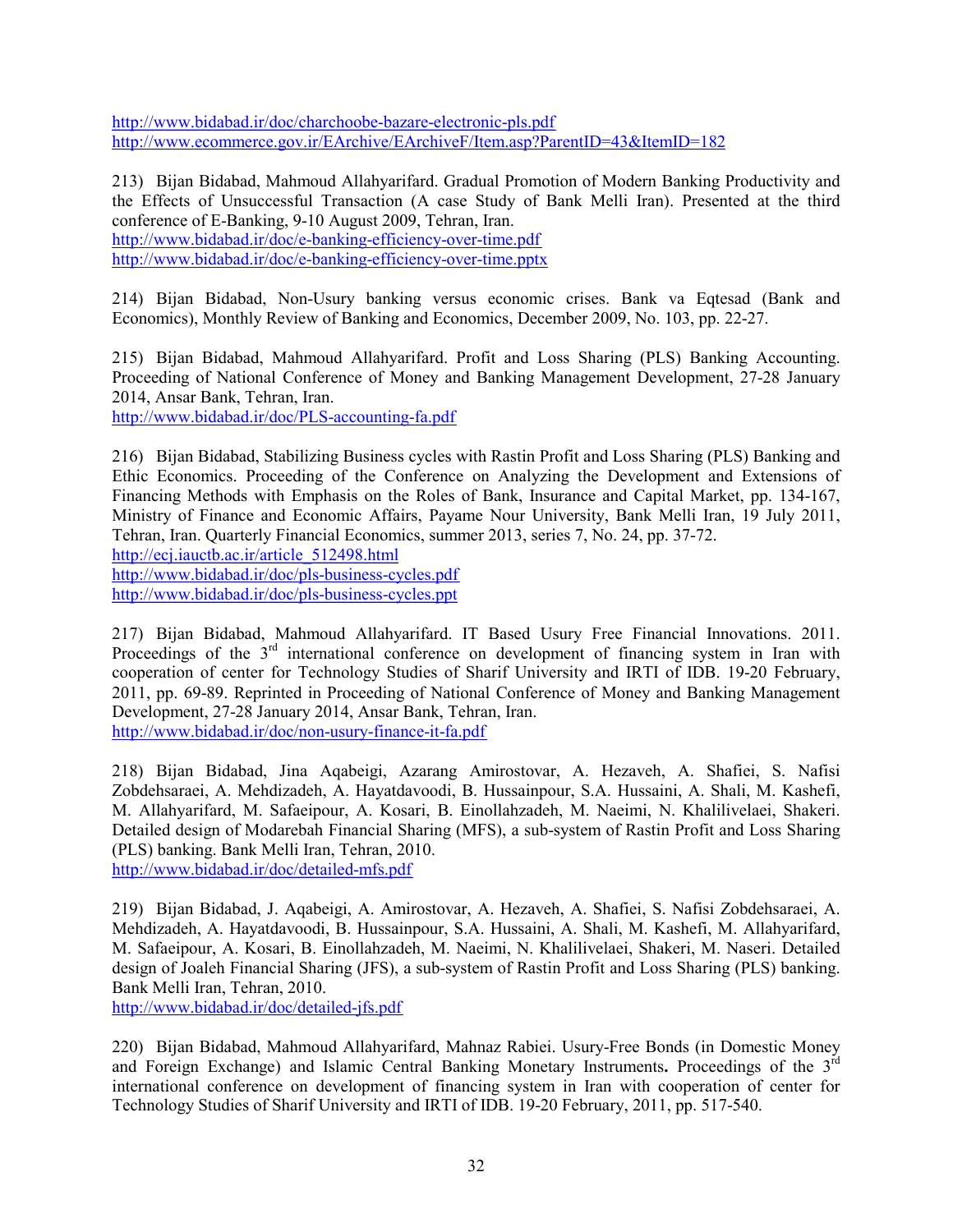<http://www.bidabad.ir/doc/Islamic-banking-bond-fa.pdf>

221) Bijan Bidabad, Insurance and Bankruptcy Chain Theory, 2010. <http://www.bidabad.ir/doc/bimeh-varshekastegi.pdf>

222) Bijan Bidabad, Economic-Juristic Analysis of Obligatory Insurance, 2010. <http://www.bidabad.ir/doc/bimeh-ejbari.pdf>

223) Bijan Bidabad, Economic-Juristic Analysis of Social Security Insurances, 2010. <http://www.bidabad.ir/doc/bimeh-tamini.pdf>

224) Bijan Bidabad, A. Siahpoush, M. Mirzaei Qazi, S. Aljabouri, H. Nasrollahi, Z. Qolami, A. Sharifi, Amir Shams, Sh. Akbarzadeh. Detailed Design of Qarzul-Hasaneh Saving Certificate (Bond), Bank Qarzul-Hasaneh Mehr Iran. 2011. <http://www.bidabad.ir/doc/gavahi-qarz-tarh-bi-vam.pdf>

<http://www.bidabad.ir/doc/gavahi-qarz-tarh.ppt>

225) Bijan Bidabad, A glance at Profit and Loss Sharing (PLS) and the subsystems of Mudarebah Financial Sharing (MFS) and Joaleh Financial Sharing (JFS). Bank va Eqtesad (Bank and Economics), Monthly Review of Banking and Economics, August 2011, No. 114, pp. 20-26. <http://www.bidabad.ir/doc/negahi-bar-pls-mfs-jfs.pdf>

226) Bijan Bidabad, Legal and Juridical Analysis of Usury-Free Bonds. Proceeding of the National Seminar on the Role of Islamic Banking in Providing Finance with Special Emphasis on Interest-Free Benevolent Loan (Qarzulhasaneh) Financing, 13 December, 2011. Bank of Qarzulhasane Mehr Iran and Tarbiat Modares University, Tehran, Iran.

<http://www.bidabad.ir/doc/legal-analysis-of-non-usury-bonds.pdf> <http://www.bidabad.ir/doc/legal-analysis-of-non-usury-bonds.ppt>

227) Bijan Bidabad, Saving Qarzolhasana Cerificate (SQC). Proceeding of the National Seminar on the Role of Islamic Banking in Providing Finance with Special Emphasis on Interest-Free Benevolent Loan (Qarzulhasaneh) Financing, 13 December, 2011. Bank of Qarzulhasane Mehr Iran and Tarbiat Modares University, Tehran, Iran.

<http://www.bidabad.ir/doc/gavahi-qarzulhasana-pasandaz.pdf> <http://www.bidabad.ir/doc/gavahi-qarz-paper.ppt>

228) Bijan Bidabad, Preventing oscillations and cyclical economic crises by new financial instruments and banking structure reform, 2011.

<http://www.bidabad.ir/doc/bohran-va-abzare-mali.pdf>

229) Bijan Bidabad, M. Safarzadeh and J. Aghabeigi, Organization of Profit and Loss Sharing (PLS) Banking in Bank Melli Iran. Bank Meli Iran, 2011. <http://www.bidabad.ir/doc/PLS-organization.pdf>

230) Bijan Bidabad, Modarebah Finance Sharing (MFS), 2011. To be appeared in Pajooheshnameh Bank Maskan: Scientific-Applied Quarterly Journal of Maskan Bank. <http://www.bidabad.ir/doc/mfs-paper-fa.pdf>

231) Bijan Bidabad, Joaleh Finance Sharing (JFS). Pooyesh: Scientific-Applied Quarterly Journal of Maskan Bank, Second year, No. 6, Summer 2013, pp: 98-121. <http://www.bidabad.ir/doc/jfs-paper-fa.pdf>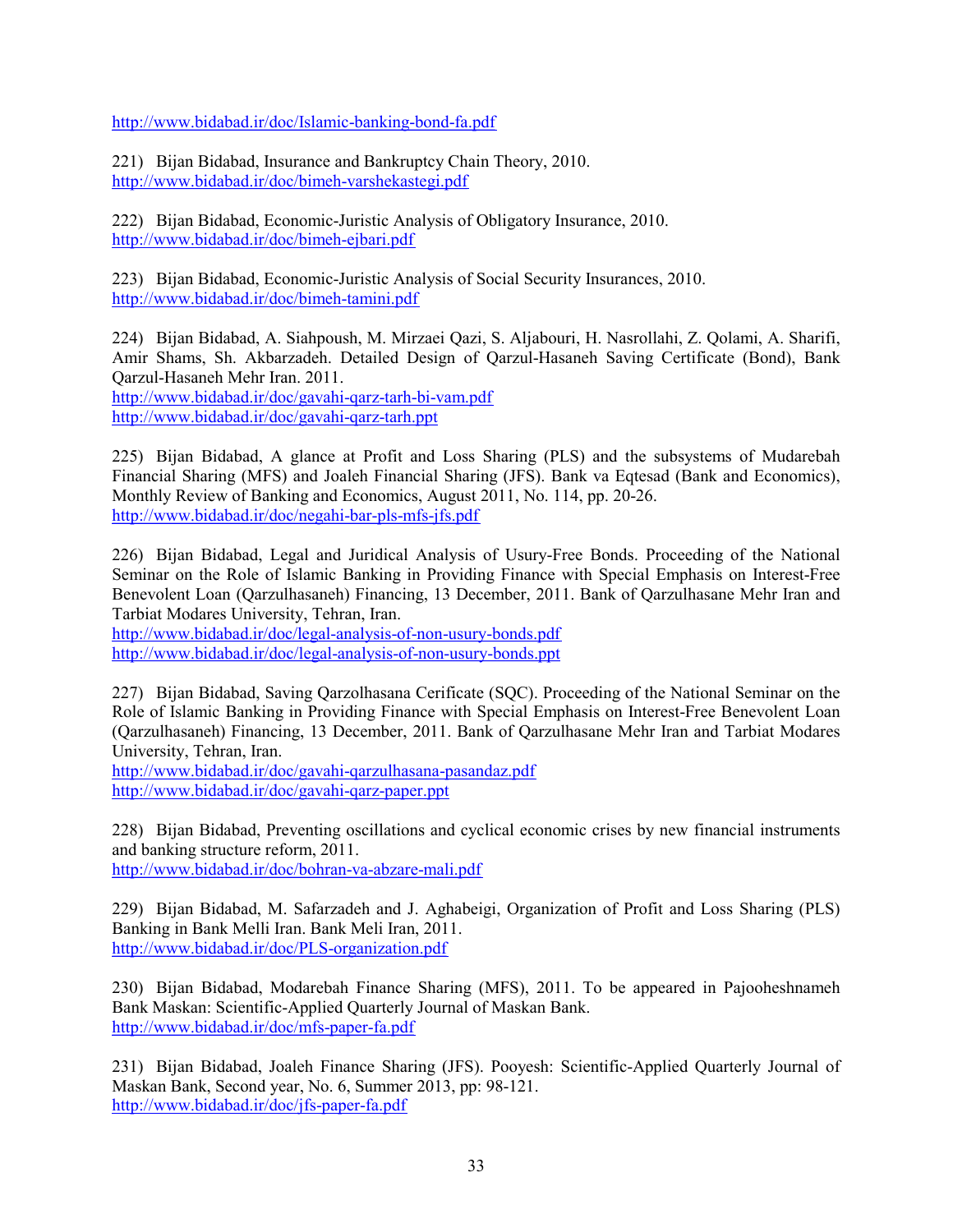232) Bijan Bidabad, Change Strategy for Banking Structure. Proceeding of the Conference on Analyzing the Development and Extensions of Financing Methods with Emphasis on the Roles of Bank, Insurance and Capital Market, pp. 93-132, Ministry of Finance and Economic Affairs, Payame Nour University, Bank Melli Iran, 19 July 2011, Tehran, Iran.

<http://www.bidabad.ir/doc/rahborde-tahavole-bank.pdf>

233) Bijan Bidabad, Interest Free Treasury Bill, Proceeding of the 24<sup>th</sup> Monetary and Exchange Policies Conference, Monetary and Banking Research Institute, Central Bank of Iran, 16-17 June, 2014. Tehran, Iran.

<http://conf.mbri.ac.ir/conf24/userfiles/file/rooz-2/dr-bidabad.pdf> <http://www.bidabad.ir/doc/interest-free-t-bond-fa.pdf> <http://www.bidabad.ir/doc/interest-free-t-bond-fa.pptx>

234) Bijan Bidabad, M. Mahan, M. Azadani, F. Mohammadi, M.A. Barati, P. Qorbani Moghadam, G. Behtaji. Construction of Time Series Integrated Database of Mellat Bank. Yase Arqavani Consulting Engineers, Tehran, Iran, 2010-2011.

235) Bijan Bidabad, M. Mahan, M. Azadani, F. Mohammadi, M.A. Barati, P. Qorbani Moghadam, G. Behtaji. Time Series Integrated Database of Mellat Bank. Yase Arqavani Consulting Engineers, Tehran, Iran, 2010-2011.

236) Bijan Bidabad, M. Mahan, M. Azadani, F. Mohammadi, M.A. Barati, P. Qorbani Moghadam, G. Behtaji. Analysis of Long-term Trends of Financial Statements Items and Indices of Mellat Bank. Yase Arqavani Consulting Engineers, Tehran, Iran, 2010-2011.

237) Bijan Bidabad, M. Mahan, M. Azadani, F. Mohammadi, M.A. Barati, P. Qorbani Moghadam, G. Behtaji. Model Building for Financial Statements (Balance Sheet and Income Statement) of Mellat Bank, (Financial Integrated Econometric Model of Mellat Bank). Yase Arqavani Consulting Engineers, Tehran, Iran, 2010-2011.

238) Bijan Bidabad, Fardin Mohammadi. Financial Integrated Econometric Model of Mellat Bank. Yase Arqavani Consulting Engineers, Tehran, Iran, 2012.

239) Bijan Bidabad, Marketing for Profit and Loss Sharing (PLS), Pooyesh: Scientific-Applied Quarterly Journal of Maskan Bank, Second year, No. 7, Winter 2014, pp: 88-99. <http://www.bidabad.ir/doc/pls-marketing.pdf>

240) Bijan Bidabad, Rouhollah Mohammadi and Tahereh Norasteh, Credit Classification of Bank Customers. Tehran, 2011.

<http://www.bidabad.ir/doc/customer-ranking.pdf>

241) Bijan Bidabad, A. Siahpoush, M. Mirzaei Qazi, S. Aljabouri, H. Nasrollahi, Z. Qolami, A. Sharifi, Amir Shams, Sh. Akbarzadeh. Detailed Design of Qarzul-Hasaneh Saving Certificate (Bond) with Certificate of Loan Points Right, Bank Qarzul-Hasaneh Mehr Iran. 2011. <http://www.bidabad.ir/doc/gavahi-qarz-tarh-ba-vam.pdf>

242) Bijan Bidabad, Detailed design of Installment Financial Sharing (IFS), a subsystem of Rastin Profit and Loss Sharing (PLS) Banking. Bank Melli Iran, Tehran, 2011. <http://www.bidabad.ir/doc/detailed-ifs.pdf>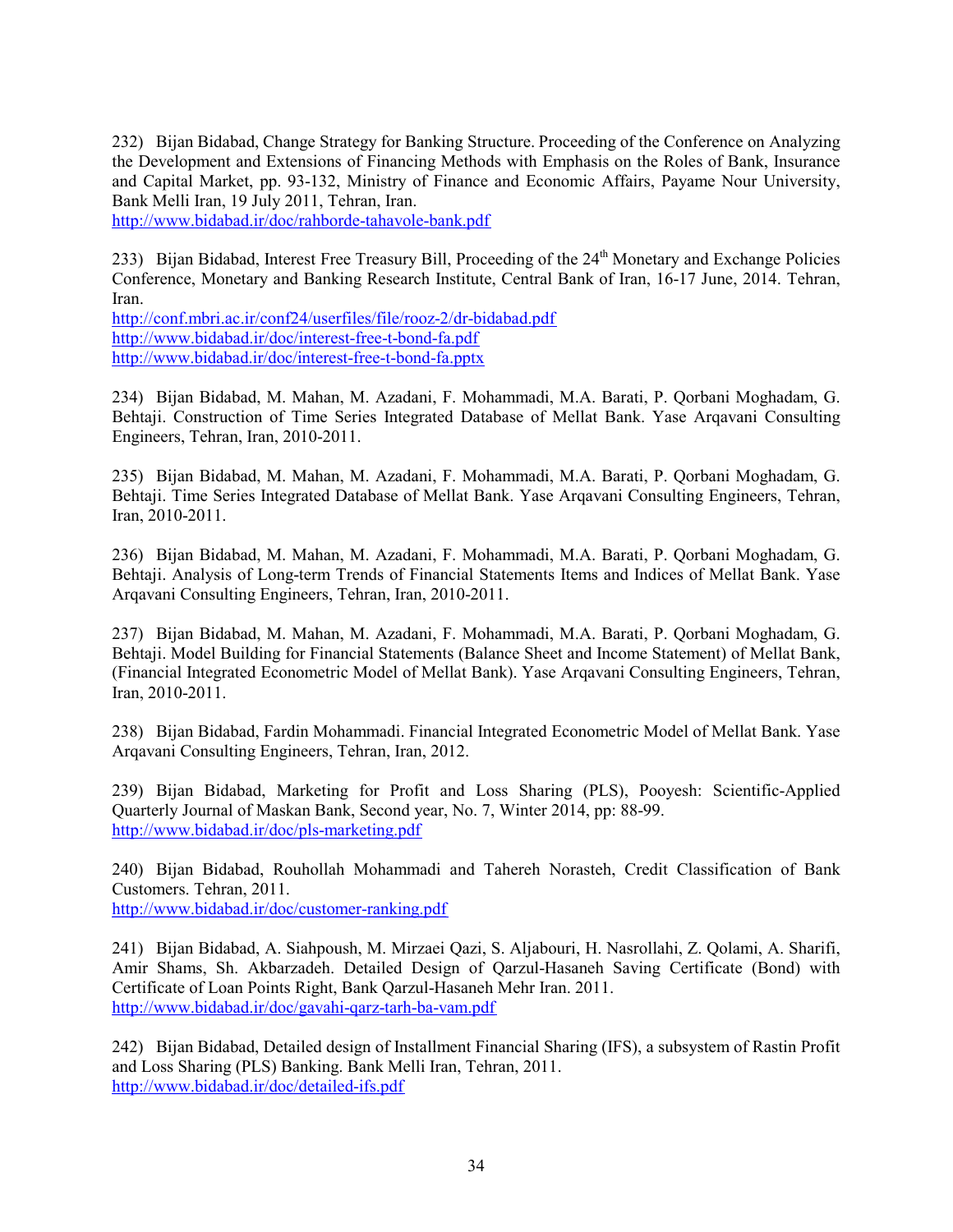243) Bijan Bidabad, Detailed design of Rent Financial Sharing (RFS), a subsystem of Rastin Profit and Loss Sharing (PLS) banking. Bank Melli Iran, Tehran, 2011. <http://www.bidabad.ir/doc/detailed-rfs.pdf>

244) Bijan Bidabad, Installment Financial Sharing (IFS), 2011. To be appeared in Pajooheshnameh Bank Maskan: Scientific-Applied Quarterly Journal of Maskan Bank. <http://www.bidabad.ir/doc/ifs-paper-fa.pdf>

245) Bijan Bidabad, IT-Based Sub-Systems of Rastin Banking. Proceeding of National Conference of E-Service new change in sustainable development, 21-22 November, 2011. Al-Zahra University, Tehran, Iran.

<http://www.bidabad.ir/doc/Rastin-Bank-IT.pdf> <http://www.bidabad.ir/doc/Rastin-Bank-IT.ppt>

246) Bijan Bidabad, IT-Based Security of Banking Transactions in Rastin Banking System. Bank va Eghtesad (Bank and Economics), A monthly review of banking and economics: No.116: December 2011 pp: 37-40.

<http://www.bank-eghtesad.com/Article4.htm> <http://www.bidabad.ir/doc/amniyat-taamolat-banki.pdf>

247) Bijan Bidabad, R. Mohammadi, Rastin Social Takaful and Qarzul-Hasaneh Banking, 2011. <http://www.bidabad.ir/doc/takaful-qarzulhasane.pdf>

248) Bijan Bidabad, Rent Financial Sharing (RFS), 2012. To be appeared in Pajooheshnameh Bank Maskan: Scientific-Applied Quarterly Journal of Maskan Bank. <http://www.bidabad.ir/doc/rfs-paper-fa.pdf>

249) Bijan Bidabad, Financial Transparency, Governance and Public Disclosure for Banks in Rastin Banking System and Proposition for Necessary Regulations to Improve them. Bank va Eghtesad (Bank and Economics), A monthly review of banking and economics: No.117: February 2012 pp: 24-34. Reprinted in Proceeding of National Conference of Money and Banking Management Development, 27- 28 January 2014, Ansar Bank, Tehran, Iran. Reprinted in Hoqooq va Eghtesad (Law and Economics) Humanistic Science Monthly, No. 2, March 2014, pp. 58-77. <http://www.bidabad.ir/doc/shafafiyat.pdf>

250) Bijan Bidabad, Financial Transparency, Governance and Public Disclosure for Entrepreneur (Financial Resource Receiver) in Rastin Banking System. Tehran, Iran, 2015. <http://www.bidabad.ir/doc/transparency-entrepreneur-fa.pdf>

251) Bijan Bidabad, Mmohammad Safaeipour. Components of the Integrated System of Rastin Profit and Loss Sharing Banking System, Operations and Processes Management Approach. Proceeding of The First International Conference on Electronic Banking and Payment Systems, Vol. 1, Persian papers, pp. 76-126, 19-20 February, 2012, Monetary and Banking Research Academy, Central Bank of Iran, Tehran, Iran.

<http://www.bidabad.ir/doc/ajza-system-rastin.pdf> <http://www.bidabad.ir/doc/ajza-system-rastin.ppt>

252) Bijan Bidabad, Mahmoud Allahyarifard. Interbank Withdrawal Protocol (IWP) in Rastin Banking. The 4<sup>th</sup> Conference on Information and Knowledge Technology (IKT2012), Faculty of Electrical and Computer Engineering, Babol Noshiravani University of Technology. May 22-24, 2012. <http://www.bidabad.ir/doc/iwp-paper-fa.pdf>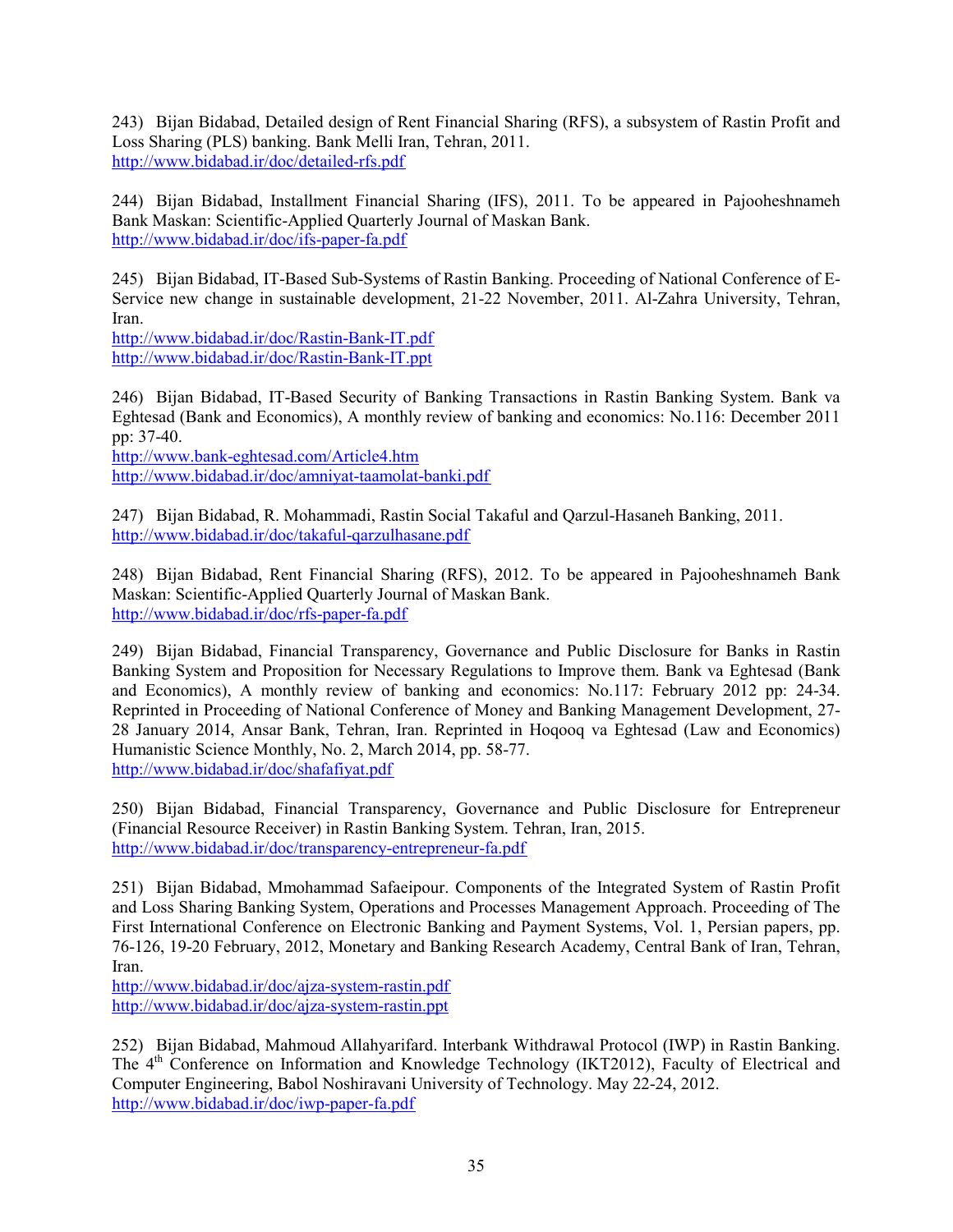<http://www.bidabad.ir/doc/iwp-1.ppt>

253) Bijan Bidabad, (Book) Detailed Design of Rastin Social Takaful (RST), A subsystem of Rastin Profit and Loss Sharing Banking System. Bank Melli Iran, Tehran, 2012. <http://www.bidabad.ir/doc/detailed-rst.pdf>

254) Bijan Bidabad, Rastin Social Takaful (RST), 2012. To be appeared in Pajooheshnameh Bank Maskan: Scientific-Applied Quarterly Journal of Maskan Bank. <http://www.bidabad.ir/doc/rst-paper-fa.pdf>

255) Bijan Bidabad, Mortgage Securitization System (MSS) in Rastin Banking, 2012. <http://www.bidabad.ir/doc/mss-paper-fa.pdf>

256) Bijan Bidabad, (Book) Detailed Design of Bail Financial Sharing (BFS), A subsystem of Rastin Profit and Loss Sharing Banking System. Bank Melli Iran, Tehran, 2012. <http://www.bidabad.ir/doc/detailed-bfs.pdf>

257) Bijan Bidabad, Bail Financial Sharing (BFS), 2012. To be appeared in Pajooheshnameh Bank Maskan: Scientific-Applied Quarterly Journal of Maskan Bank. <http://www.bidabad.ir/doc/bfs-paper-fa.pdf>

258) Bijan Bidabad, (Book) Detailed Design of Rastin Personal Security (RPS), A subsystem of Rastin Profit and Loss Sharing Banking System. Bank Melli Iran, Tehran, 2012. <http://www.bidabad.ir/doc/detailed-rps.pdf>

259) Bijan Bidabad, Rastin Personal Security (RPS), 2012. To be appeared in Pajooheshnameh Bank Maskan: Scientific-Applied Quarterly Journal of Maskan Bank. <http://www.bidabad.ir/doc/rps-paper-fa.pdf>

260) Bijan Bidabad, Joint Stock Company with Variable Capital, 2012. <http://www.bidabad.ir/doc/vjsc-paper-fa.pdf>

261) Bijan Bidabad, Method of Preventing Squandering of Banking Resources in Rastin Banking, 2012. <http://www.bidabad.ir/doc/esraf-bank-resource-fa.pdf>

262) Bijan Bidabad, Rastin Profit and Loss Sharing Base System (PLS), Pajooheshnameh Bank Maskan: Scientific-Applied Quarterly Journal of Maskan Bank, Year 1, No. 4, Summer 2012, pp 25-63. <http://www.bidabad.ir/doc/pls-base-fa.pdf>

263) Bijan Bidabad, Rastin Banking, A Bird's Eye View, Bank va Eghtesad (Bank and Economics), A monthly review of banking and economics: No.119: September 2012 pp: 18-32. <http://www.bidabad.ir/doc/rastin-bank-glance-fa.pdf>

264) Bijan Bidabad, Rastin Banking, General Characteristics, 2012. <http://www.bidabad.ir/doc/rastin-bank-general.pdf> <http://www.bidabad.ir/doc/rastin-bank-general.ppt>

265) Bijan Bidabad, Saeid Abdullahi, Azarang Amirostovar, Eskandar Pordel, Mahmoud Allahyarifard, Maryam Heidari, Alireza Shafiei. Proposition of Regulations for Execution of the Content of Bank's Executable Documents in Rastin Banking. Bank Melli Iran. 2012. Proceeding of National Conference of Money and Banking Management Development, 27-28 January 2014, Ansar Bank, Tehran, Iran.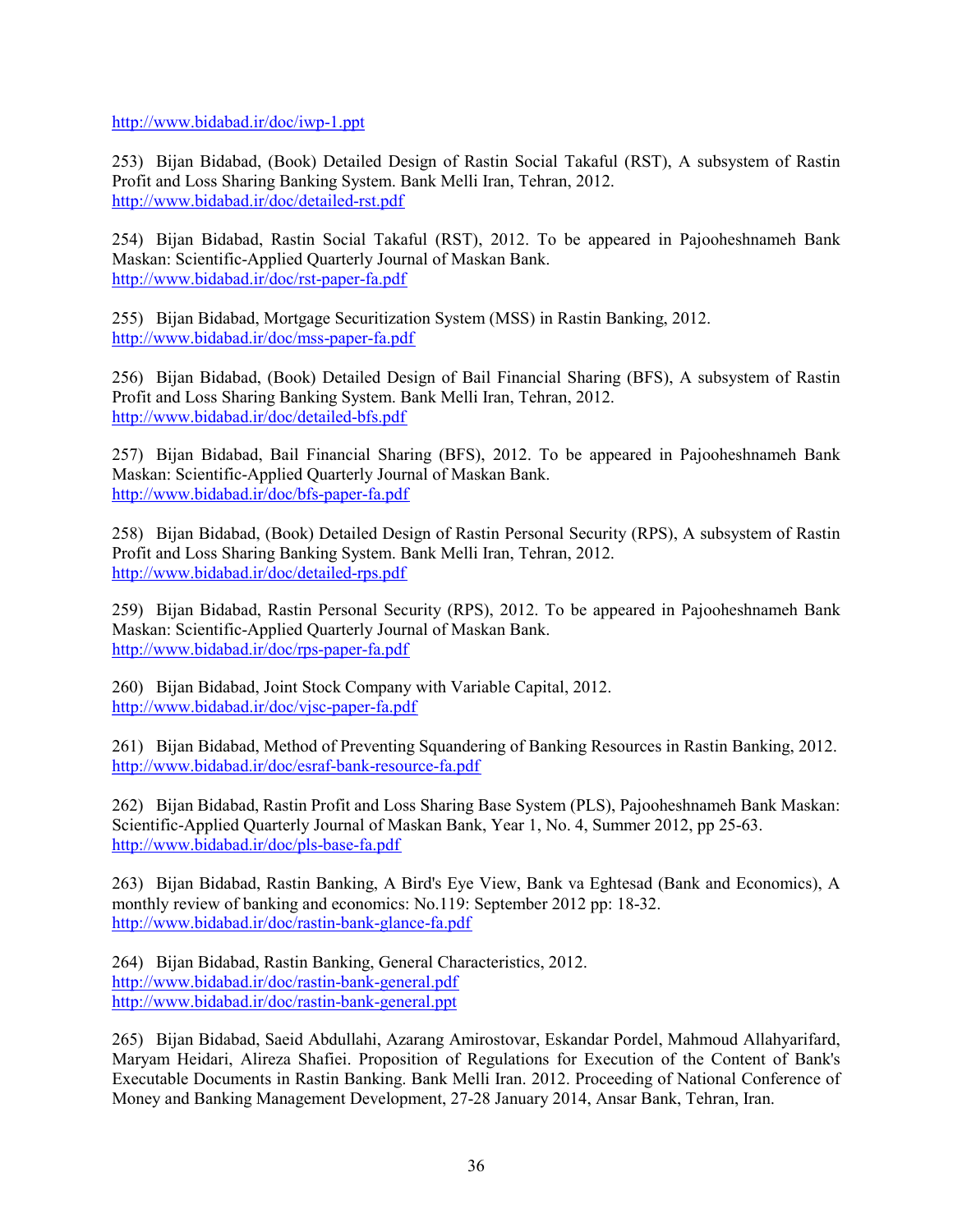<http://www.bidabad.ir/doc/rastin-bank-ejraye-asnad.pdf> <http://www.bidabad.ir/doc/rastin-bank-ejraye-asnad.pptx>

266) Bijan Bidabad, Azarang Amirostovar, Saeid Abdollahi, Mahmoud Allahyarifard, Eskandar Pordel, Maryam Heidari, Alireza Shafiei, Mohammad Ali Pourbehrouz, (Book) Draft of Rastin Banking Bill, Bank Melli Iran, 2012.

<http://www.bidabad.ir/doc/rastin-banking-bill.pdf>

267) Bijan Bidabad, Azarang Amirostovar, Saeid Abdollahi, Mahmoud Allahyarifard, Eskandar Pordel, Maryam Heidari, Alireza Shafiei, Mohammad Ali Pourbehrouz, (Book) Draft of Rastin Banking Executive Regulation, Bank Melli Iran, 2012. <http://www.bidabad.ir/doc/rastin-banking-regulation.pdf>

268) Bijan Bidabad, Central Banking and Monetary Policy in Iran. Presented at Graduates Community of Economics, School of Economics, Tehran University, 1, October, 2012, Tehran, Iran. Printed in Bank va Eghtesad (Bank and Economics), A monthly review of banking and economics: No.123: June 2013 pp: 18-32.

<http://www.bidabad.ir/doc/siasat-pooli.pdf>

269) Bijan Bidabad, Mahmoud Allahyarifard, Rastin Banking and Banking Changes in Iran, The Letter of the Commerce Chamber, Autumn 2013, Year 85, No. 81, PP. 11-12. <https://www.bidabad.ir>/doc/rastin-bank-change.pdf <https://www.noormags.ir/view/fa/articlepage/1053820>

270) Bijan Bidabad, (Book) Detailed Design of Money Laundering Detection System (MLD), A complementary system of Rastin Banking System. Bank Melli Iran, Tehran, 2013. <http://www.bidabad.ir/doc/detailed-mld.pdf>

271) Bijan Bidabad, Money Laundering Detection System (MLD), Tehran, 2013. <http://www.bidabad.ir/doc/mld-paper-fa.pdf>

272) Bijan Bidabad, Necessary Complementary Projects of Rastin Banking to Reform Iran's Banking System, Bank Melli Iran, Tehran, 2013. <http://www.bidabad.ir/doc/projects-rastin-banking-fa.pdf>

273) Bijan Bidabad, Rastin Banking, New Operational Islamic Banking System (A bird's eye view), 2013.

<http://www.bidabad.ir/doc/rastin-bank-bird-eye-view-fa.pdf>

274) Bijan Bidabad, Rastin Certificate Market (RCM), Complement System of Rastin Banking System, 2013.

<http://www.bidabad.ir/doc/rastin-bank-rcm-fa.pdf>

275) Bijan Bidabad, Change Management of Banking Structure by Rastin Banking (Knowledge Management in Cut and Paste of Processes and Apprenticeship), presented at the  $10<sup>th</sup>$  International Conference on Economics and Management, Islamic Azad University, Rasht, Iran, 2017. <http://www.bidabad.ir/doc/change-banking-fa.pdf> <http://www.bidabad.ir/doc/change-banking-fa.pptx>

276) Bijan Bidabad, Rastin Swap Bonds (RSB) operations, 2013. <http://www.bidabad.ir/doc/rsb-operations-fa.pdf>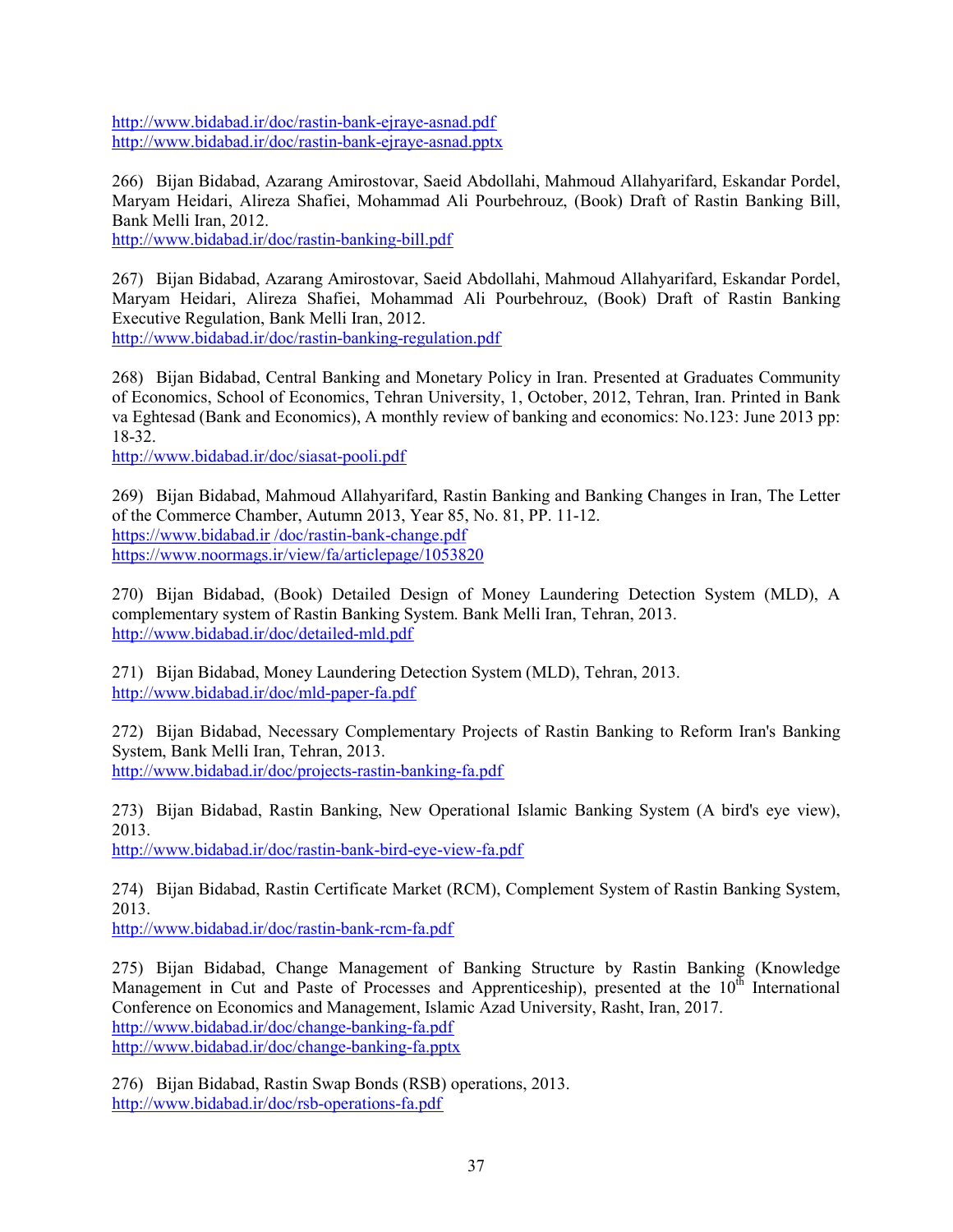277) Bijan Bidabad, Distribution of Musharakah profit between depositor and entrepreneur based on Euler theorem in Rastin Banking. Proceeding of National Conference of Money and Banking Management Development, 27-28 January 2014, Ansar Bank, Tehran, Iran. <http://www.bidabad.ir/doc/profit-distribution-euler-fa.pdf> <http://www.bidabad.ir/doc/profit-distribution-euler-fa.ppt>

278) Bijan Bidabad, New derivatives and bonds financial instruments in Rastin banking. Proceeding of National Conference of Money and Banking Management Development, 27-28 January 2014, Ansar Bank, Tehran, Iran.

<http://www.bidabad.ir/doc/rastin-derivatives-fa.pdf>

279) Bijan Bidabad, Insurance in Rastin banking, 2014. <http://www.bidabad.ir/doc/rastin-insurance-fa.pdf>

280) Bijan Bidabad, M. Allahyarifard, Rastin Musharakah Accounting. 2014. <http://www.bidabad.ir/doc/rastin-mosharekat-accounting-fa.pdf>

281) Bijan Bidabad, Operational Ethic Banking in Rastin Banking (Professional Ethics, Auditing, Inspection, Control, Monitoring and Maintenance of Operations), 2014. <http://www.bidabad.ir/doc/rastin-ethic-banking-fa.pdf>

282) Bijan Bidabad, (Book) Rastin banking, Vol. 1: Theoretical subjects, Novin Pajoohan Danesh Rastin Institute, 2016.

<http://www.bidabad.ir/doc/rastin-bank-1-fa.pdf> [http://pub.npdr.ir/product/%D8%A8%D8%A7%D9%86%DA%A9%D8%AF%D8%A7%D8%B1%DB%](http://pub.npdr.ir/product/%D8%A8%D8%A7%D9%86%DA%A9%D8%AF%D8%A7%D8%B1%DB) 8C-%D8%B1%D8%A7%D8%B3%D8%AA%DB%8C%D9%86-%D8%AC%D9%84%D8%AF-1/

283) Bijan Bidabad, (Book) Rastin banking, Vol. 2: Applied subjects, Novin Pajoohan Danesh Rastin Institute, 2016.

<http://www.bidabad.ir/doc/rastin-bank-2-fa.pdf>

[http://pub.npdr.ir/product/%D8%A8%D8%A7%D9%86%DA%A9%D8%AF%D8%A7%D8%B1%DB%](http://pub.npdr.ir/product/%D8%A8%D8%A7%D9%86%DA%A9%D8%AF%D8%A7%D8%B1%DB) 8C-%D8%B1%D8%A7%D8%B3%D8%AA%DB%8C%D9%86-%D8%AC%D9%84%D8%AF-2- %D8%B3%DB%8C%D8%B3%D8%AA%D9%85-%D9%86%D9%88%DB%8C%D9%86- %D8%A8%D8%A7%D9%86%DA%A9%D8%AF%D8%A7/

284) Bijan Bidabad, (Book) Rastin banking, Vol. 3: Operational subjects, Novin Pajoohan Danesh Rastin Institute, 2016.

<http://www.bidabad.ir/doc/rastin-bank-3-fa.pdf>

[http://pub.npdr.ir/product/%D8%A8%D8%A7%D9%86%DA%A9%D8%AF%D8%A7%D8%B1%DB%](http://pub.npdr.ir/product/%D8%A8%D8%A7%D9%86%DA%A9%D8%AF%D8%A7%D8%B1%DB) 8C-%D8%B1%D8%A7%D8%B3%D8%AA%DB%8C%D9%86-

%D8%B3%DB%8C%D8%B3%D8%AA%D9%85-%D9%86%D9%88%DB%8C%D9%86- %D8%A8%D8%A7%D9%86%DA%A9%D8%AF%D8%A7%D8%B1%DB%8C-%D8%A7-2/

285) Bijan Bidabad, Jurisprudential and legal analyses of non-usury banking regulations in Iran and proposing legal bill and executive regulation for Rastin Banking. Proceeding of the first seminar of the series of professional seminars on criticizing Iran's banking system rules and laws with Islamic approach, with the title: "Laws and regulations in relation to banking operations" Novin Pajoohan Institute and Monetary and Banking Research Institute of Central Bank of Iran. Tehran, 18, June 2014. <http://www.bidabad.ir/doc/jurist-legal-banking-fa.pdf>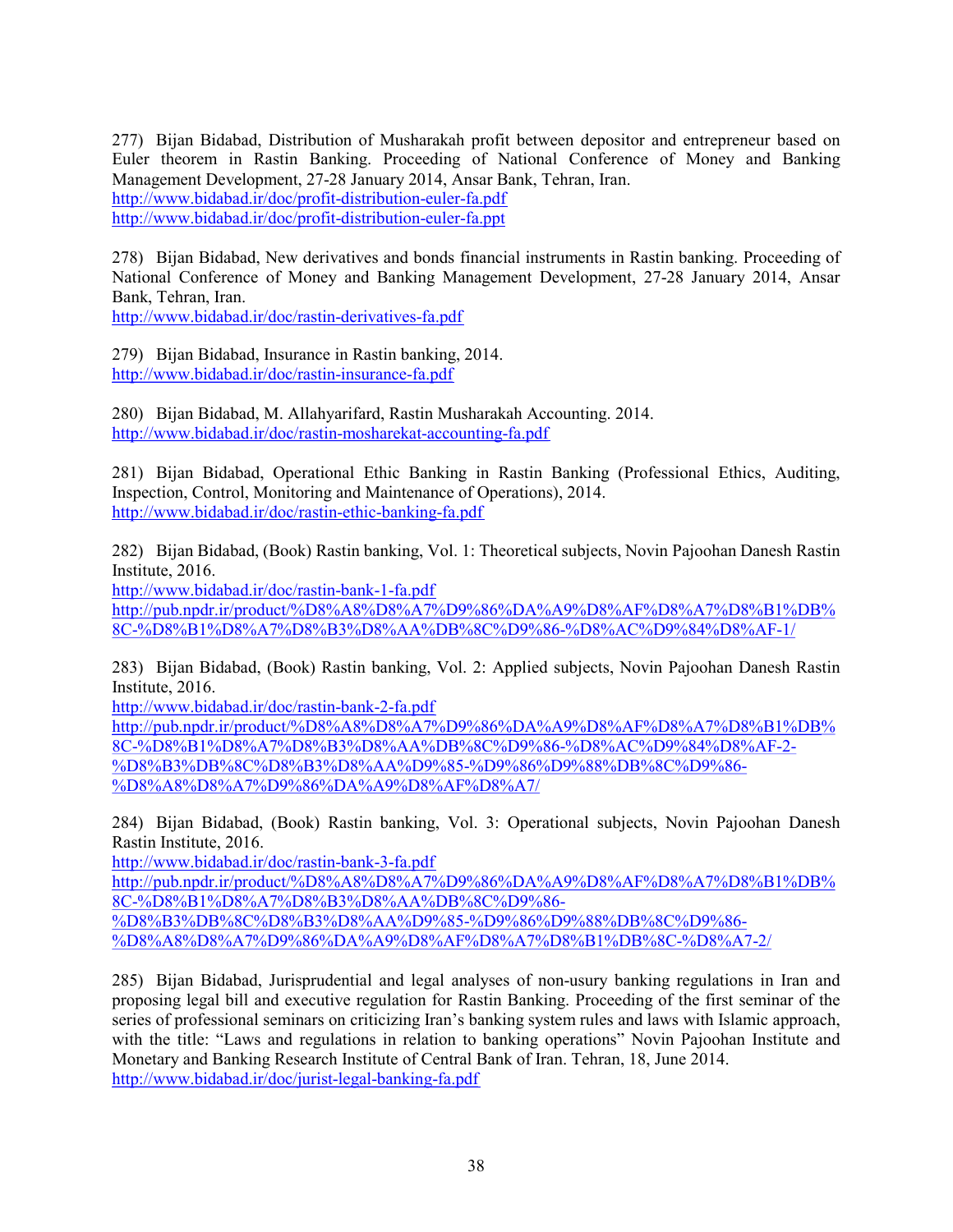286) Bijan Bidabad, Mahmoud Allahyarifard, Eskandar Pordel, Saeid Abdullahi, Shahram Mehrpooya, Ali Hosseinipour, Masoumeh Khalesian (Book) Detailed Design of Rastin Crowd Funding (RCF). Bank Melli Iran, Tehran, 2014.

<http://www.bidabad.ir/doc/detailed-rcf.pdf>

287) Bijan Bidabad, Mahmoud Allahyarifard, Eskandar Pordel, Saeid Abdullahi, Shahram Mehrpooya, Ali Hosseinipour, Masoumeh Khalesian (Book) Detailed Design of Rastin Group Funding (RGF). Bank Melli Iran, Tehran, 2014.

<http://www.bidabad.ir/doc/detailed-rgf.pdf>

288) Bijan Bidabad, Rastin Crowd Funding (RCF). Proceeding of The  $4<sup>th</sup>$  Annual Conference on Electronic Banking and Payment Systems, Monetary and Banking Research Institute of Central Bank of Iran. Tehran, 26-27 January, 2015. <http://www.bidabad.ir/doc/rcf-paper-fa.pdf>

<http://www.bidabad.ir/doc/rcf-paper-fa.pptx>

289) Bijan Bidabad, Rastin Group Funding (RGF). Bank Melli Iran, Tehran, 2014. <http://www.bidabad.ir/doc/rgf-paper-fa.pdf>

290) Bijan Bidabad, Serial Commitment Clearance in Rastin Banking. Tehran, 2015. <http://www.bidabad.ir/doc/scc-paper-fa.pdf>

291) Bijan Bidabad, Rastin Swap Deposit (RSD). Tehran, 2015. <http://www.bidabad.ir/doc/rsd-paper-fa.pdf>

292) Bijan Bidabad, Rastin Swap Card (RSC). Tehran, 2015. <http://www.bidabad.ir/doc/rsc-paper-fa.pdf>

293) Bijan Bidabad, Green banking and sustainable financing in Rastin Banking. The First National Conference on Banking and Environment, 8 January 2017, The Environment Organization of Iran and The Center for Applied Training of Bank Tejarat, Tehran.

<http://www.bidabad.ir/doc/green-rastin-banking-fa.pdf> <http://www.bidabad.ir/doc/green-rastin-banking-fa.ppt>

294) Bijan Bidabad, Operational Solution to Solve Iran Banking Problems. Proceeding of the second national conference of Islamic Banking Approach in Resisting the Economy, 15 February, 2017. Raqib Isfahani Higher Educational Institute, Isfahan, Iran. <http://www.bidabad.ir/doc/Iran-Banking-Reform-fa.pdf>

<http://www.bidabad.ir/doc/Iran-Banking-Reform-fa.pptx>

295) Mahmoud Allahyarifard, Off-Balance Sheet Accounting in Rastin Partnership Accounting. Tehran, 2017.

<http://www.bidabad.ir/doc/off-balance-rastin-accounting-fa.pdf>

296) Abbas Khodabakhshi, Beytollah Akbari Moghaddam, Investigating the nonlinear effect of interest rates on the general level of prices, Smooth Transition regression approach, Quarterly Journal of Applied Theories of Economics, Volume 8, Issue 2, Summer, 2021, PP. 267-294. <http://www.bidabad.ir/doc/interest-price-relation-fa.pdf>

<https://dx.doi.org/10.22034/ecoj.2021.43669.2801>

[https://ecoj.tabrizu.ac.ir/?\\_action=article&au=108232&\\_au=Bijan++Bidabad&lang=en](https://ecoj.tabrizu.ac.ir/?_action=article&au=108232&_au=Bijan++Bidabad&lang=en)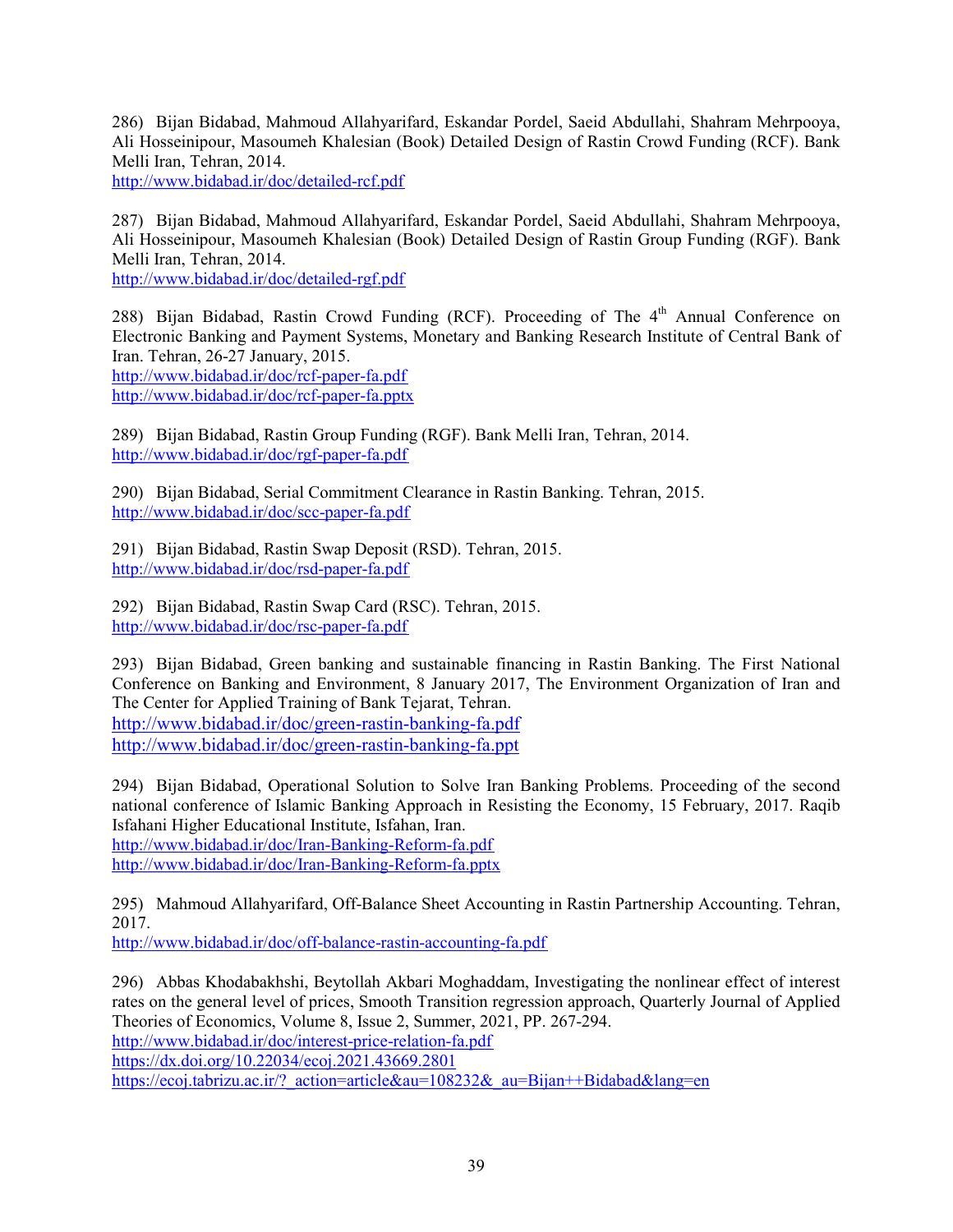#### **Writing in Ethic Economics (Farsi)**

297) Bijan Bidabad, Prodigality in ethic economics. Proceeding of Correcting Consumption Pattern Conference. Institute for Trade Studies and Research, Ministry of commerce, 26 July 2010, pp. 49-76. Tehran, Iran.

<http://www.bidabad.ir/doc/esraf-eghtesade-akhlagh.pdf>

298) Bijan Bidabad, Prodigality and ethic economics. Bank va Eqtesad (Bank and Economics), Monthly Review of Banking and Economics, October 2008, No. 94, pp. 61-64.

299) Bijan Bidabad, Equilibrium in ethic economics <http://www.bidabad.ir/doc/taadol-eghtesade-akhlagh.pdf>

300) Bijan Bidabad, Social former and ethic economics <http://www.bidabad.ir/doc/shakeleh-ejtema-eghtesade-akhlagh.pdf>

301) Bijan Bidabad, Sustainable development and over-consumption in ethic economics. Proceeding of Correcting Consumption Pattern Conference. Institute for Trade Studies and Research, Ministry of Commerce, pp. 377-400. 26 July 2010, Tehran, Iran. <http://www.bidabad.ir/doc/toseeh-payedar-eghtesade-akhlagh.pdf>

302) Bijan Bidabad, Mystical foundation of science methodology, 2009. <http://www.bidabad.ir/doc/mabani-ravesh-shenasi-elm.pdf>

303) Bijan Bidabad, World phenomenon of hunger and food squandering. Bank va Eqtesad (Bank and Economics), Monthly Review of Banking and Economics, February 2010, No. 104, pp. 59-63. <http://www.bidabad.ir/doc/gorosnegi/padideh-gorosnegi.pdf>

304) Bijan Bidabad, Equilibrium in ethic economics and neoclassical economics <http://www.bidabad.ir/doc/taadol-akhlaq-neoclassic.pdf>

305) Bijan Bidabad, The executive problems of social work, philanthropy and charity institutes, Reza Social Work Institute, 2015, Tehran, Iran. <http://www.bidabad.ir/doc/social-work-problems-fa.pdf>

306) Bijan Bidabad, (Book) Tabandeh Co-Philanthropy System (Web-Based Core Co-Philanthropy System), Reza Social Work Institute, 2015, Tehran, Iran. <http://www.bidabad.ir/doc/detailed-Tabandeh-Co-Philanthropy.pdf>

307) Bijan Bidabad, Social work and philanthropic institutes activity in framework of Co-Philanthropy legal institution, Reza Social Work Institute, 2015, Tehran, Iran. <http://www.bidabad.ir/doc/Tabandeh-Co-Philanthropy-Social-Work-fa.pdf>

308) Bijan Bidabad, Co-Philanthropy institution, Reza Social Work Institute, 2015, Tehran, Iran. <http://www.bidabad.ir/doc/Tabandeh-Co-Philanthropy-fa.pdf>

309) Bijan Bidabad, Introduction to Tabandah Co-Philanthropy System, Reza Social Work Institute, 2015, Tehran, Iran.

<http://www.bidabad.ir/doc/Tabandeh-Co-Philanthropy-System-general-fa.pdf>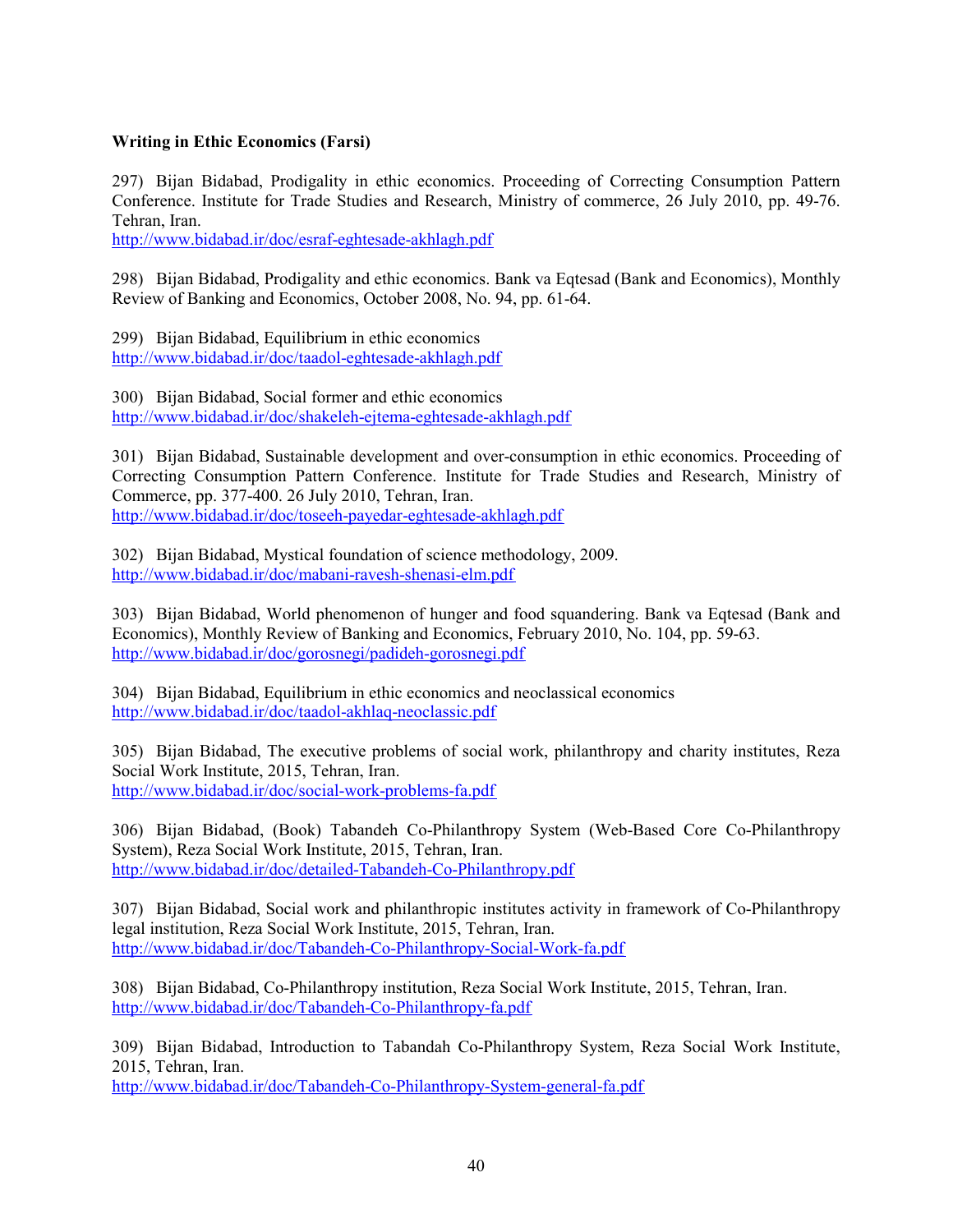310) Bijan Bidabad, Collecting and Distributing Subsystems of Tabandah Co-Philanthropy System, Reza Social Work Institute, 2015, Tehran, Iran. <http://www.bidabad.ir/doc/Tabandeh-Co-Philanthropy-Collect-Distribute-Sub-fa.pdf>

311) Bijan Bidabad, Educational Subsystems of Tabandah Co-Philanthropy System, Reza Social Work Institute, 2015, Tehran, Iran. <http://www.bidabad.ir/doc/Tabandeh-Co-Philanthropy-Education-Sub-fa.pdf>

312) Bijan Bidabad, Provision and Equipping Subsystems of Tabandah Co-Philanthropy System, Reza Social Work Institute, 2015, Tehran, Iran. <http://www.bidabad.ir/doc/Tabandeh-Co-Philanthropy-Provision-Equipping-Sub-fa.pdf>

313) Bijan Bidabad, Financial Aids Subsystems of Tabandah Co-Philanthropy System, Reza Social Work Institute, 2015, Tehran, Iran. <http://www.bidabad.ir/doc/Tabandeh-Co-Philanthropy-Financial-Aids-Sub-fa.pdf>

314) Bijan Bidabad, Employment Subsystems of Tabandah Co-Philanthropy System, Reza Social Work Institute, 2015, Tehran, Iran. <http://www.bidabad.ir/doc/Tabandeh-Co-Philanthropy-Employment-Sub-fa.pdf>

315) Bijan Bidabad, Counselling and Social Care Subsystems of Tabandah Co-Philanthropy System, Reza Social Work Institute, 2015, Tehran, Iran. <http://www.bidabad.ir/doc/Tabandeh-Co-Philanthropy-Counselling-Social-Care-Sub-fa.pdf>

316) Bijan Bidabad, Intellectual Property Right, Juristic, Legal and Ethical Reconsiderations, 2016, Tehran, Iran. <http://www.bidabad.ir/doc/intellectual-property-right-ethic-fa.pdf>

317) Bijan Bidabad, Foundations and Measures of Professional ethics in Islamic Sufism, 2017, Tehran, Iran.

<http://www.bidabad.ir/doc/professional-ethics-sufi-fa.pdf>

### **Writings in Sufism-Gnosticism (Farsi)**

318) Bijan Bidabad, (Book) Rastin Memorandum, regarding the  $100<sup>th</sup>$  anniversary of Haj Mohammad Khan Rastin, a sage of the Nimatollahi Gonabadi Sultanalishahi Sufi Order. 1st ed. 2000, 2nd ed. 2002, Tehran, Iran.

319) Bijan Bidabad, (Book) Biography of Haj Mohammad Khan Rastin, a sage of the Nimatollahi Gonabadi Sultanalishahi Sufi Order. 2002, Tehran, Iran. <http://www.bidabad.ir/doc/rastin11.pdf>

320) Bijan Bidabad, (Book) Biography of Haj Shaykh Emad-e-din Hakeemelahi Sabzevari, a sage of the Nemat-o-llahi Gonabadi Sultanalishahi Sufi order. 2002, Tehran, Iran. <http://www.bidabad.ir/doc/emad20-eslah.pdf>

321) Bijan Bidabad, (Book) Biography of Haj Yusef Mardani, a sage of the Nimatollahi Gonabadi Sultanalishahi Sufi order. 2002, Tehran, Iran.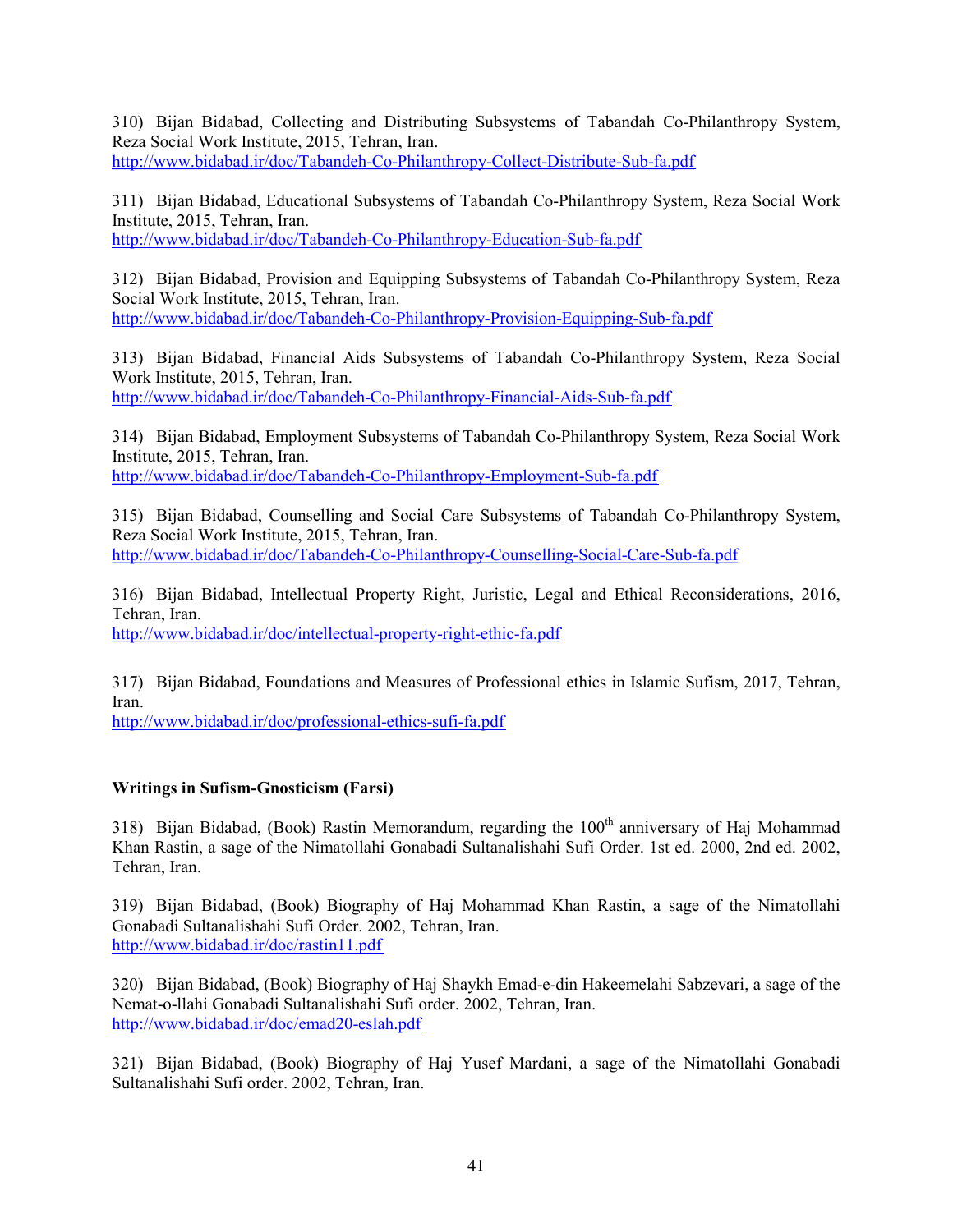322) Bijan Bidabad, The moral-mystical advices of the leaders of the Nimatollahi Gonabadi Sultanalishahi Sufi order in the previous century. 2002, Tehran, Iran.

323) Bijan Bidabad, Nouralishah the II and the theory of infinity in contemporary mathematics, 2002, Tehran.

<http://www.bidabad.ir/doc/infinity.pdf>

324) Bijan Bidabad, Nouralishah the II and the theory of relativity in contemporary physics, 2002, Tehran.

<http://www.bidabad.ir/doc/relativity.pdf>

325) Bijan Bidabad, Comarision of the Nouralishah the II and contemporary physics and mathematics theories, 2004, Tehran. <http://www.bidabad.ir/doc/relativity-infinity.pdf>

326) Bijan Bidabad, (Book), Sufi foundations of Islamic economic, Usury, Banking, Insurance, Finance, a theosophy approach. Monetary and Banking Research Academy, Central Bank of Iran, 2003. <http://www.bidabad.ir/doc/mabani-erfani-eqtesade-islami.pdf>

327) Bijan Bidabad, (Book), Sufi Foundations of Islamic international relations, public international law, foreign policy and diplomacy, a theosophy approach, 2005. <http://www.bidabad.ir/doc/mabani-erfani-ravabet-beynolmelal.pdf>

328) Bijan Bidabad, (Book) Sufi Foundations of Political Science in Islam, Politics, Government, Velayat, a theosophy approach, 2009. <http://www.bidabad.ir/doc/mabani-erfani-oloome-siasi.pdf>

329) Bijan Bidabad, (Book) Sufi Foundations of Law in Islam, Comparative Law, Legal Systems, Criminal Law, a theosophy approach, 2009. <http://www.bidabad.ir/doc/mabani-erfani-hoqooq.pdf>

330) Bijan Bidabad, (Book) Sufi Foundations of Constitutional Law in Islam, Law Philosophy, Individual rights, Public Law, a theosophy approach, 2009. <http://www.bidabad.ir/doc/mabani-erfani-hoquqe-asasi.pdf>

331) Bijan Bidabad, (Book) Sufi Foundations of International Trade in Islam, Analyzing World Trade Organization's Agreements, a theosophy approach, 2011. <http://www.bidabad.ir/doc/mabani-erfani-trade.pdf>

332) Bijan Bidabad, Foundations of International Relations: An Islamic Sufi Approach. 2010. <http://www.bidabad.ir/doc/international-relations-fa.pdf>

333) Bijan Bidabad, Public International Law Principles: An Islamic Sufi Approach. 2010. <http://www.bidabad.ir/doc/inter-public-law-fa.pdf>

334) Bijan Bidabad, Foreign Policy Principles: An Islamic Sufi Approach. 2010. <http://www.bidabad.ir/doc/foreign-policy-fa.pdf>

335) Bijan Bidabad, Diplomacy Principles: An Islamic Sufi Approach. 2010. <http://www.bidabad.ir/doc/diplomacy-fa.pdf>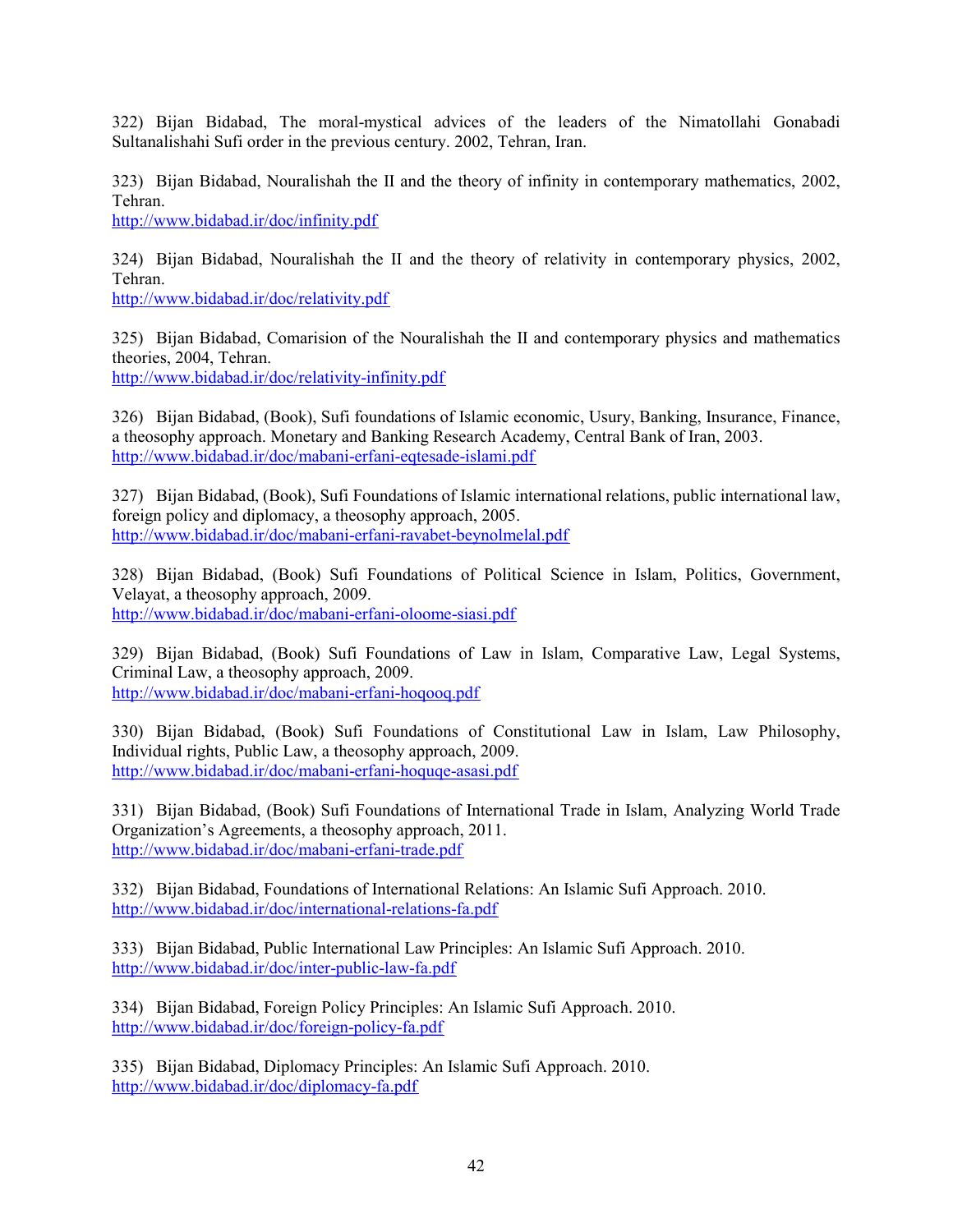336) Bijan Bidabad, Public Law: An Islamic Sufi Approach. 2010. <http://www.bidabad.ir/doc/hoqooqe-omoomi.pdf>

337) Bijan Bidabad, Individual Law: An Islamic Sufi Approach. 2010. <http://www.bidabad.ir/doc/hoqooqe-fardi.pdf>

338) Bijan Bidabad, Philosophy of Law. 2010. <http://www.bidabad.ir/doc/falsafeh-hoqooq.pdf>

339) Bijan Bidabad, Criminal Law: An Islamic Sufi Approach. 2010. <http://www.bidabad.ir/doc/hoqooqe-jaza.pdf>

340) Bijan Bidabad, Retribution (Hudood) in Islamic Criminal Law: An Islamic Sufi Approach. 2010. <http://www.bidabad.ir/doc/hudood.pdf>

341) Bijan Bidabad, Retaliation, Blood Money and discretionary punishment in Islamic Criminal Law: An Islamic Sufi Approach. 2010. <http://www.bidabad.ir/doc/qesas-diat-tazirat.pdf>

342) Bijan Bidabad, Politics and Government: An Islamic Sufi Approach. 2010. <http://www.bidabad.ir/doc/siasat-va-hokoomat.pdf>

343) Bijan Bidabad, Religion and Government: An Islamic Sufi Approach. 2010. <http://www.bidabad.ir/doc/din-va-hokoomat.pdf>

344) Bijan Bidabad, Guardianship (Welayat) and Government: An Islamic Sufi Approach. 2010. <http://www.bidabad.ir/doc/velayat-va-hokoomat.pdf>

345) Bijan Bidabad, Public Administration: An Islamic Sufi Approach. 2010. <http://www.bidabad.ir/doc/edareh-omoore-omoomi.pdf>

346) Bijan Bidabad, Social Changes: An Islamic Sufi Approach. 2010. <http://www.bidabad.ir/doc/tahavolate-ejtemaee.pdf>

347) Bijan Bidabad, Historical Phenomenon of Messengers, Mystics and Sufis Homicide. 2010. <http://www.bidabad.ir/doc/qatle-payambaran.pdf>

348) Bijan Bidabad, Intellect and Theosophy: An Islamic Sufi Approach. 2010. <http://www.bidabad.ir/doc/aql-va-hekmat.pdf>

349) Bijan Bidabad, The Style of Islamic Government. 2010. <http://www.bidabad.ir/doc/shiveh-hokoomat-eslami.pdf>

350) Bijan Bidabad, Proposition for an International Trade Convention, an Islamic Sufi Approach. 2011. <http://www.bidabad.ir/doc/convention-trade.pdf>

351) Bijan Bidabad, M. Tabatabaei, Slavery in Islam, an Islamic Sufi Approach. 2011. <http://www.bidabad.ir/doc/bardedari-erfan-fa.pdf>

352) Bijan Bidabad, (Book) Summary of International Relations Principles; An Islamic Sufi Approach (Public International Law, Foreign Policy, and Diplomacy). 2012.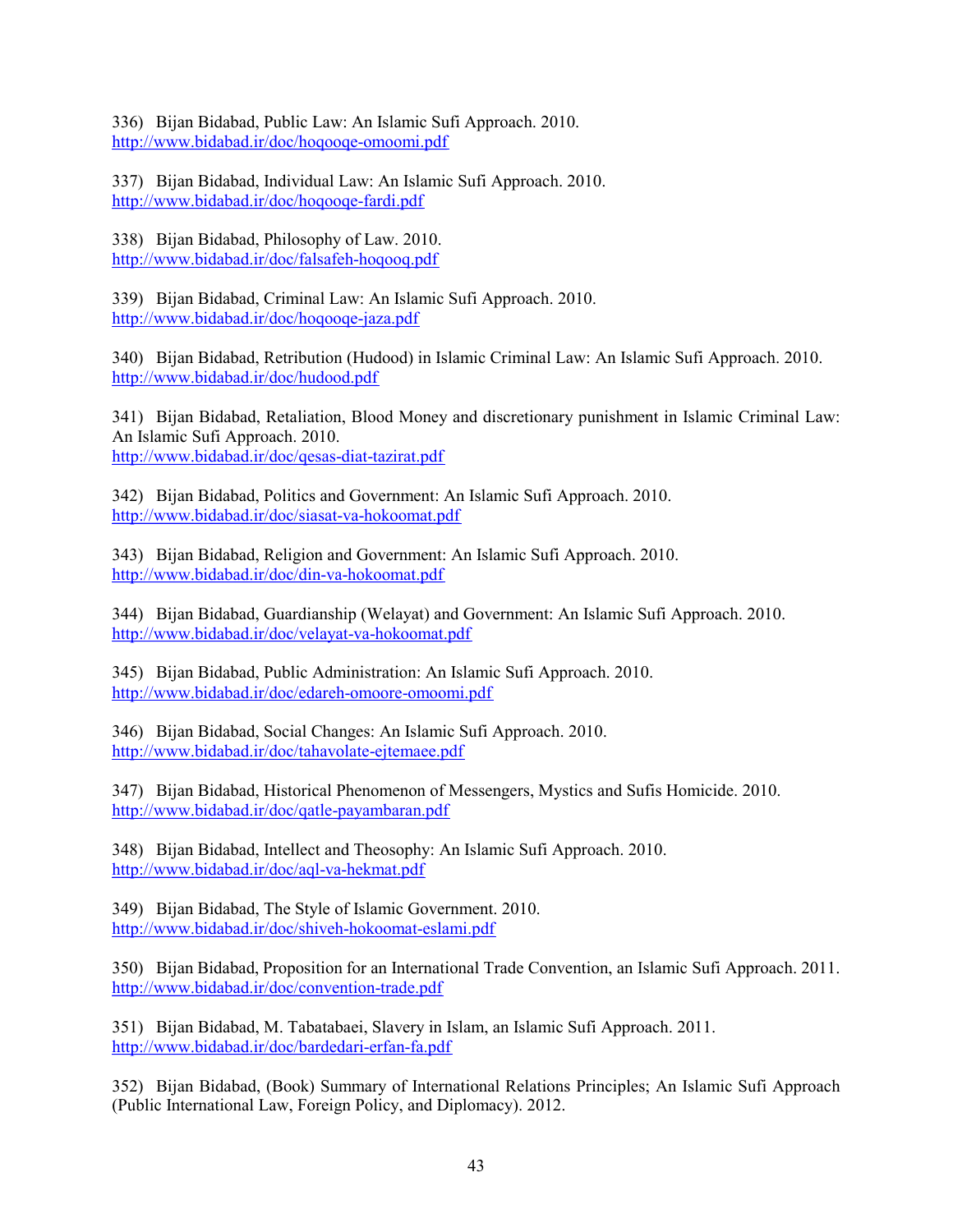<http://www.bidabad.ir/doc/inter-rel-kholaseh-fa.pdf>

353) Bijan Bidabad, Ownership, an Islamic Sufi Approach. 2013. Shortened published in Hoqooq va Eghtesad (Law and Economics) Humanistic Science Monthly, No. 1, December 2013, pp. 54-57. <http://www.bidabad.ir/doc/ownership-fa.pdf>

354) Bijan Bidabad, Proposition of Public Finance International Convention, an Islamic Sufi Approach. 2013.

<http://www.bidabad.ir/doc/public-finance-convention-fa.pdf>

355) Bijan Bidabad, A Draft for International Relation Declaration based on Islamic Sufi Teachings, 2014.

<http://www.bidabad.ir/doc/inter-rel-declaration-fa.pdf>

356) Bijan Bidabad, Conversion of matter to energy (Accordance of Sufism with Physic and Biology), 2015.

<http://www.bidabad.ir/doc/inter-rel-declaration-fa.pdf>

357) Bijan Bidabad, Faranak Bidabad, (Book) Sufi Foundations of Psychology in Islam, Mystical Psychology and Social Functioning of Sufism, a theosophy approach. 2017. <http://www.bidabad.ir/doc/psychology-sufism-fa.pdf>

358) Bijan Bidabad, Promoting of fruition of democracy by the "refining" electronic election process. 2017.

<http://www.bidabad.ir/doc/refining-election-fa.pdf>

359) Bijan Bidabad, Man and woman resolution in Islamic law. 2017. <http://www.bidabad.ir/doc/man-resolution-paper-fa.pdf>

360) Bijan Bidabad, Education process and social functioning of Sufism, 2017. <http://www.bidabad.ir/doc/social-functioning-sufi-paper-fa.pdf>

361) Bijan Bidabad, Faranak Bidabad, Psychotherapy content in Sufism psychology, 2017. <http://www.bidabad.ir/doc/psychotherapy-content-sufi-paper-fa.pdf>

362) Bijan Bidabad, Faranak Bidabad, Psychotherapy process in Sufism psychology, 2017. <http://www.bidabad.ir/doc/psychotherapy-process-sufi-paper-fa.pdf>

363) Bijan Bidabad, Faranak Bidabad, Psychopathology in Sufism psychology, 2017. <http://www.bidabad.ir/doc/psychopathology-sufi-paper-fa.pdf>

364) Bijan Bidabad, Faranak Bidabad, Theory of Sufism psychology, 2017. <http://www.bidabad.ir/doc/psychology-sufi-paper-fa.pdf>

365) Bijan Bidabad, Faranak Bidabad, Psychotherapist-psychopath relation in Sufism psychology, 2017. <http://www.bidabad.ir/doc/psychotherapist-psychopath-sufi-paper-fa.pdf>

366) Bijan Bidabad, Faranak Bidabad, The theory of personality in Sufism psychology, 2017. <http://www.bidabad.ir/doc/personality-sufi-paper-fa.pdf>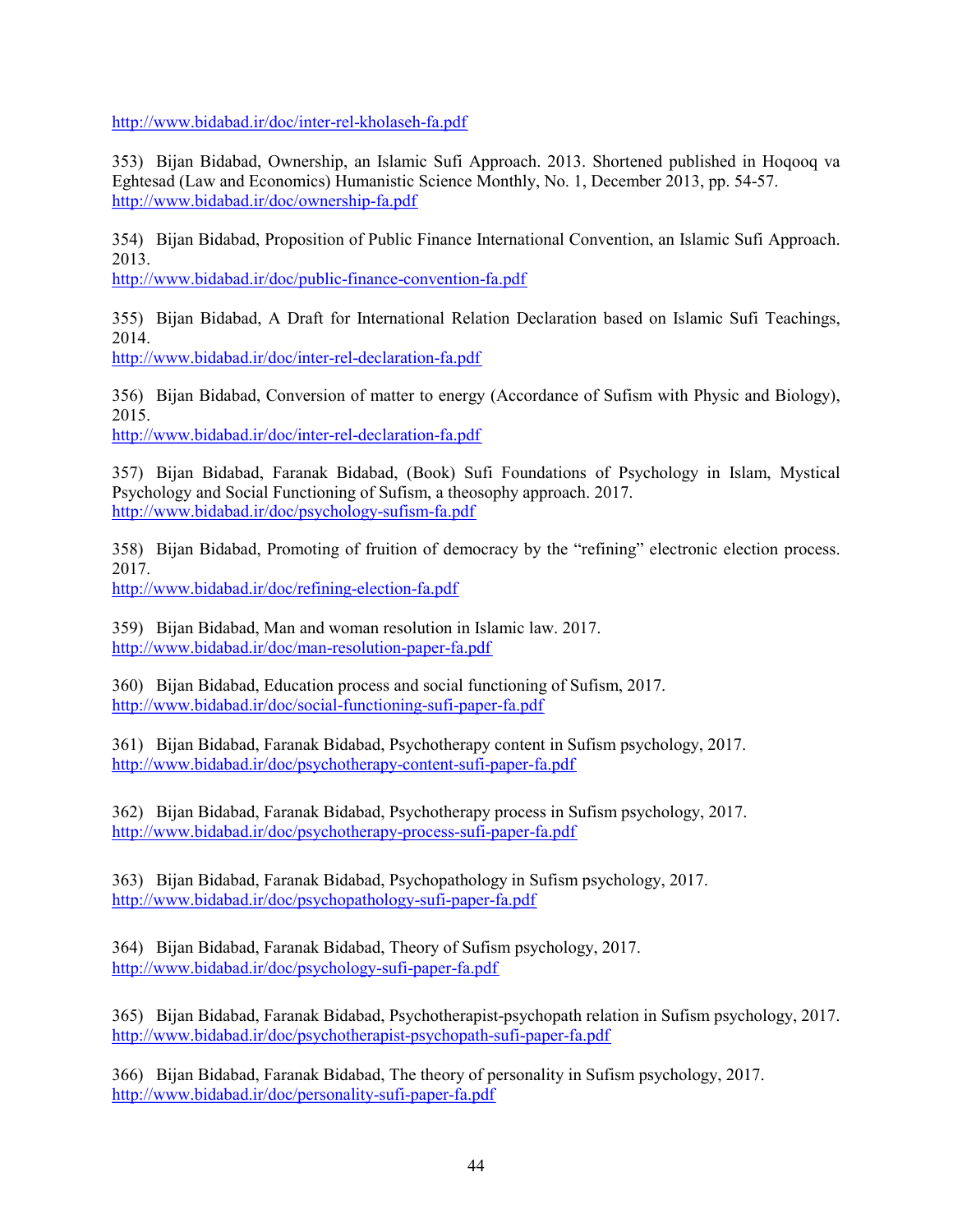367) Bijan Bidabad, (Book), Sufi Foundations of Ethic Economics in Islam, Science Methodology, Ethics, Green Economy, a theosophy approach, 2017. <http://www.bidabad.ir/doc/mabani-erfani-akhlaq.pdf>

368) Bijan Bidabad, Mathematical Foundations of Tabandeh Sociology Theory, 2018. <http://www.bidabad.ir/doc/tabandeh-sociology-fa.pdf>

### **Country Survey (Farsi)**

369) Bijan Bidabad, Rohollah Mohammadi, (Book) Economic, political and social survey of Sierra Leone. International Corporation of Consultants and Contractors, ICON, Tehran, 2010. <http://www.bidabad.ir/doc/country/Sierraleone.pdf>

370) Bijan Bidabad, Rohollah Mohammadi, (Book) Economic, political and social survey of Botswana. International Corporation of Consultants and Contractors, ICON, Tehran, 2010. <http://www.bidabad.ir/doc/country/Botswana.pdf>

371) Bijan Bidabad, Rohollah Mohammadi, (Book) Economic, political and social survey of Gabon. International Corporation of Consultants and Contractors, ICON, Tehran, 2010. <http://www.bidabad.ir/doc/country/Gabon.pdf>

372) Bijan Bidabad, Rohollah Mohammadi, (Book) Economic, political and social survey of Trinidad and Tobago. International Corporation of Consultants and Contractors, ICON, Tehran, 2010. <http://www.bidabad.ir/doc/country/trinida-tobago.pdf>

373) Bijan Bidabad, Rohollah Mohammadi, (Book) Looking through African Development Bank. International Corporation of Consultants and Contractors, ICON, Tehran, 2010. <http://www.bidabad.ir/doc/country/African-banks.pdf>

374) His Holiness Haj Sultan Hossein Tabandeh Reza Ali Shah The Second, Bijan Bidabad. Collection of translations of His Holiness Haj Sultan Hossein Tabandeh Reza Ali Shah The Second and translation of the rest of the text of the Exegesis of "Bayan-o Saadah fi Maqamat-ul-Ibadah, written by His Holiness Haj Molla Sultan Mohammad Sultan Ali Shah Gonabadi. Translation from Arabic to Persian. Vol. 1, Tehran 2022.

<http://www.bidabad.ir/tarjomeh-bayanosaadeh.pdf>

375) His Holiness Haj Sultan Hossein Tabandeh Reza Ali Shah The Second, Bijan Bidabad. Collection of translations of His Holiness Haj Sultan Hossein Tabandeh Reza Ali Shah The Second and translation of the rest of the text of the Exegesis of "Bayan-o Saadah fi Maqamat-ul-Ibadah, written by His Holiness Haj Molla Sultan Mohammad Sultan Ali Shah Gonabadi. Translation from Arabic to Persian. Vol. 2, Tehran 2022.

<http://www.bidabad.ir/tarjomeh-bayanosaadeh.pdf>

376) His Holiness Haj Sultan Hossein Tabandeh Reza Ali Shah The Second, Bijan Bidabad. Collection of translations of His Holiness Haj Sultan Hossein Tabandeh Reza Ali Shah The Second and translation of the rest of the text of the Exegesis of "Bayan-o Saadah fi Maqamat-ul-Ibadah, written by His Holiness Haj Molla Sultan Mohammad Sultan Ali Shah Gonabadi. Translation from Arabic to Persian. Vol. 3, Tehran 2022.

<http://www.bidabad.ir/tarjomeh-bayanosaadeh.pdf>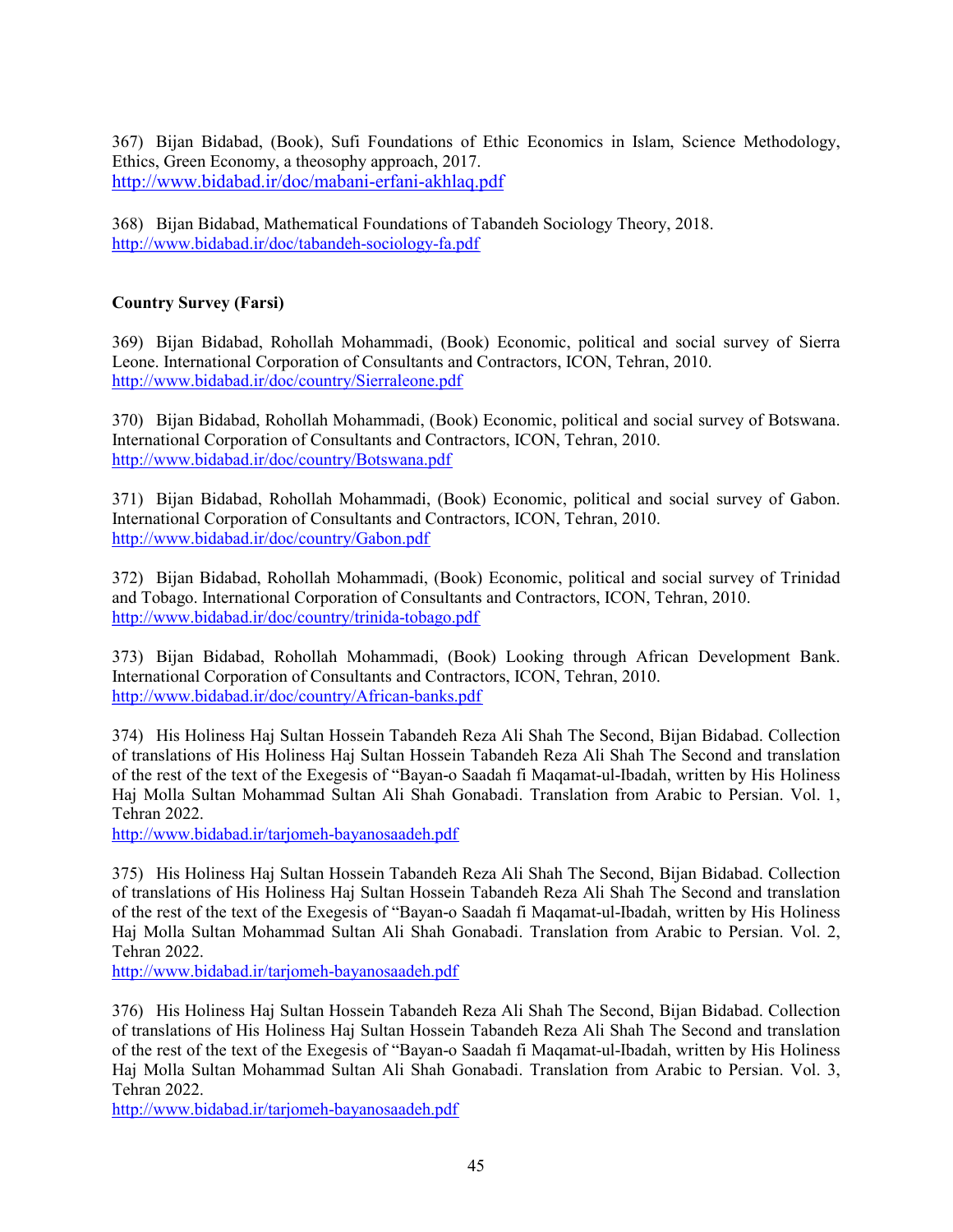377) His Holiness Haj Sultan Hossein Tabandeh Reza Ali Shah The Second, Bijan Bidabad. Collection of translations of His Holiness Haj Sultan Hossein Tabandeh Reza Ali Shah The Second and translation of the rest of the text of the Exegesis of "Bayan-o Saadah fi Maqamat-ul-Ibadah, written by His Holiness Haj Molla Sultan Mohammad Sultan Ali Shah Gonabadi. Translation from Arabic to Persian. Vol. 4, Tehran 2022.

<http://www.bidabad.ir/tarjomeh-bayanosaadeh.pdf>

378) Bijan Bidabad. The Rastin Translations of Holy Quran. Translation from Arabic to Persian. Tehran, 2022.

<http://www.bidabad.ir/quran-rastin.pdf>

#### **Publications in English language**

379) Bijan Bidabad, The new international scholastic order (an essay in political economy of science), Shiraz University, Shiraz, Iran, 1980. <http://www.bidabad.ir/doc/international-scholastic.pdf>

380) Bijan Bidabad, Estimation of the Engel's curves for Iran (urban & rural), M.S. dissertation, Shiraz University, Shiraz, Iran, 1981.

<http://www.bidabad.ir/doc/Engel-curve.pdf>

381) Bijan Bidabad, Behrouz Bidabad, Functional form for estimating the Lorenz curve, Australasian Econometric meeting, Australian National University, Australia, 1989. American Finance & Banking Review, 4(1), 17-21, 2019.

<https://www.cribfb.com/journal/index.php/amfbr/article/view/286> <http://www.bidabad.ir/doc/functional-form-lorenz.pdf> <http://www.bidabad.ir/doc/functional-form-lorenz.pptx>

382) Bijan Bidabad, Dependence of research methodology to laboratory tools in economics, Methodus, Bulletin of the International Network for Economic Method, Vol. 3, No. 1, June 1991, pp. 129-130. <http://www.econmethodology.org/methodus/pdf/v3n1/v3n1p129.pdf> <http://www.bidabad.ir/doc/economic-methodology-v3n1p129.pdf>

383) Bijan Bidabad, Behrouz Bidabad, Complex probability and Markov stochastic processes, Proceeding of the 1st Iranian Statistics Conference, Isfahan University of Technology, 1992. Advances in Applied and Pure Mathematics, Proceedings of the 2014 International Conference on Pure Mathematics, Applied Mathematics, Computational Methods (PMAMCM 2014), Santorini Island, Greece, July 17-21, 2014. PP. 198-201. Indian Journal of Finance and Banking, 3(1), 13-22, 2019.

<https://www.cribfb.com/journal/index.php/ijfb/article/view/290> <http://www.bidabad.ir/doc/complex-prob.pdf>

<http://www.bidabad.ir/doc/complex-prob.pptx>

<http://www.europment.org/library/2014/santorini/MATH.pdf>

384) Bijan Bidabad, (Book) General monetary equilibrium. Lap Lambert Academic Publishing, OmniScriptum GmbH & Co. KG, ISBN: 978-3-659-54045-5, Spring 2014. <http://www.amazon.com/General-Monetary-Equilibrium-International>-Commodity/dp/3659540455/ref=sr\_1\_2?s=books&ie=UTF8&qid=1401553331&sr=1-2 <http://pub.npdr.ir/product/general-monetary-equilibrium/>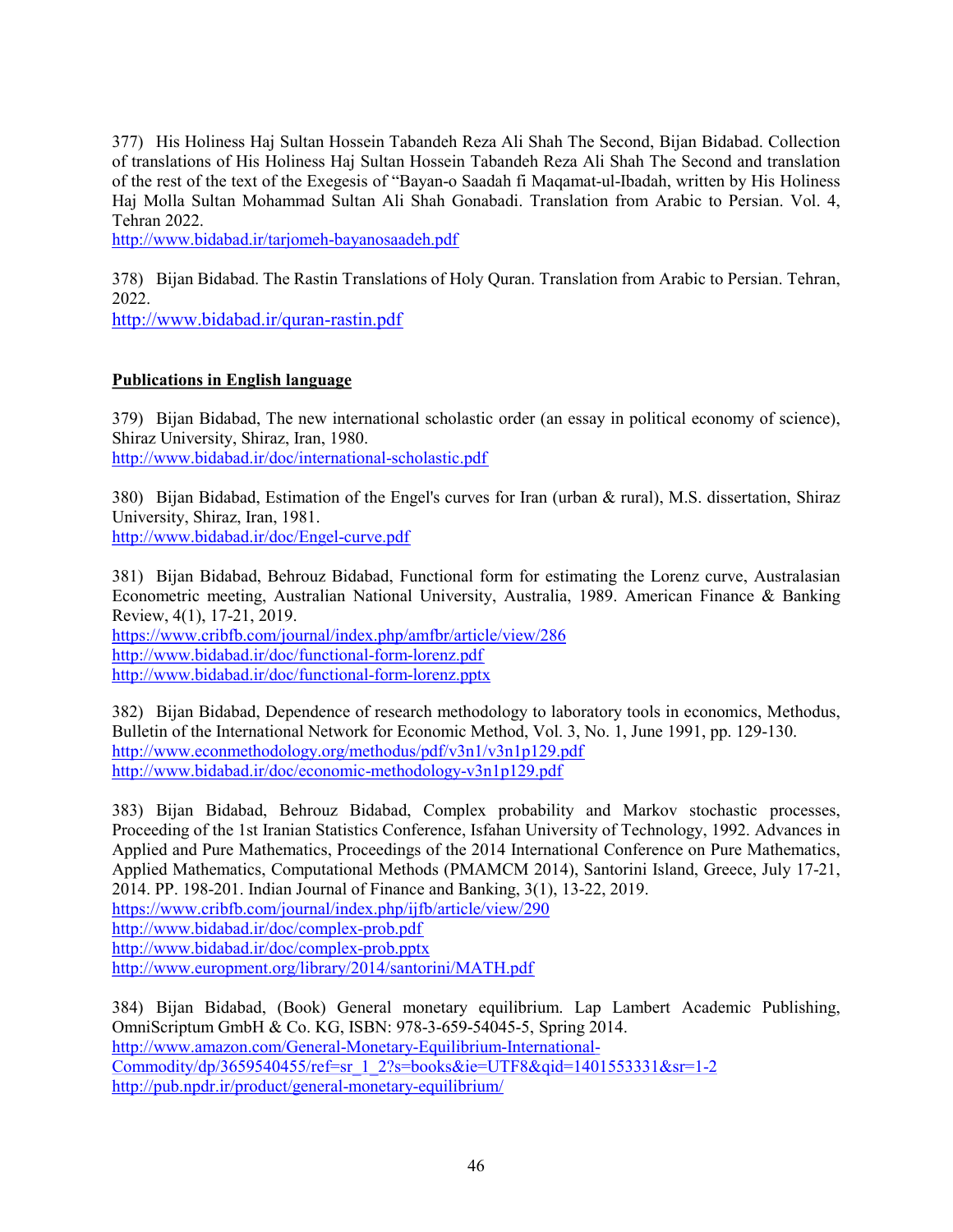385) Bijan Bidabad, Money-Transaction-Income Process: Quantification of Quantity Theory of Money. Proceeding of the 3rd International Conference on Economics, Political, Law and Fiscal Sciences (EPLS '14), World Scientific and Engineering Academy and Society (WSEAS). Transilvania University of Brasov, Brasov, Romania, pp. 213-220, June 26-28, 2014. Australian Finance & Banking Review, 3(1), 33-42, 2019.

<https://www.cribfb.com/journal/index.php/afbr/article/view/300> <http://www.bidabad.ir/doc/MTV4.pdf> <http://www.bidabad.ir/doc/MTV4.ppt>

386) Bijan Bidabad, Triangular Causality in Controlling Parallel Exchange Market by Monetary Targeting and Anti-Inflationary Policies, Proceeding of the 3rd International Conference on Economics, Political, Law and Fiscal Sciences (EPLS '14), World Scientific and Engineering Academy and Society (WSEAS). Transilvania University of Brasov, Brasov, Romania, June 26-28, pp. 120-131, 2014. Triangular Causality in Controlling Parallel Exchange Market, Australian Finance & Banking Review, 3(1), 20-32, 2019.

<https://www.cribfb.com/journal/index.php/afbr/article/view/299> <http://www.bidabad.ir/doc/triangular-causality-en.pdf> <http://www.bidabad.ir/doc/triangular-causality-en.ppt>

387) Bijan Bidabad, Macroeconomics Needs Fresh Methodology of Theorization. Asian Finance & Banking Review, 3(2), 1-6, 2019. <https://www.cribfb.com/journal/index.php/asfbr/article/view/298> <http://www.bidabad.ir/doc/MacMethod.pdf>

388) Bijan Bidabad, The proposed administrative system for safety net program, Ministry of Finance and Economic Affairs, Deputy of Economic Affairs, 2003, Tehran, Iran. <http://www.bidabad.ir/doc/safety-net-org.pdf>

389) Bijan Bidabad, Nahid Kalbasi Anaraki. Inflation targeting in Iran. The 2nd Hallescher workshop: Monetary and Financial Economics. The Halle Institute for Economic Research and Department of Economics at Martin-Luther-University Halle-Wittenberg. 12-13 February 2004. Asian Finance & Banking Review, 3(1), 74-88, 2019.

<https://www.cribfb.com/journal/index.php/asfbr/article/view/296> <http://www.bidabad.ir/doc/Inflation-Targeting-in-Iran.pdf>

390) Bijan Bidabad, Nahid Kalbasi Anaraki. Effects of Iran's WTO accession on the cement industry: A Dynamic Disequilibrium Adjustment Model (DDAM) of Simultaneous Equations. European Cement Conference 2004 proceedings, 4th conference and exhibition for the trends, the environment, emissions trading, markets, production and processing technology of cement in Europe, 15-16 March 2004, Barcelona, Spain, pp.3.1-3.8, Pro Publications International Ltd. Asian Finance & Banking Review, 3(1), 24-43, 2019.

<https://www.cribfb.com/journal/index.php/asfbr/article/view/292> <http://www.bidabad.ir/doc/cement-wto-barcelona.pdf>

391) Bijan Bidabad. Iran's industrial development strategy debates and motive industry in Iran's economy. National Interest, Journal of the Center for Strategic Research, Vol. 1, No. 1, winter 2005, pp. 133-158. Tehran, Iran. International Journal of Business and Management Future, 3(1), 19-37, 2019. <https://www.cribfb.com/journal/index.php/ijbmf/article/view/301> <http://www.bidabad.ir/doc/indstrategy-eng1.pdf> <http://www.csr.ir/national%20interest/8.pdf>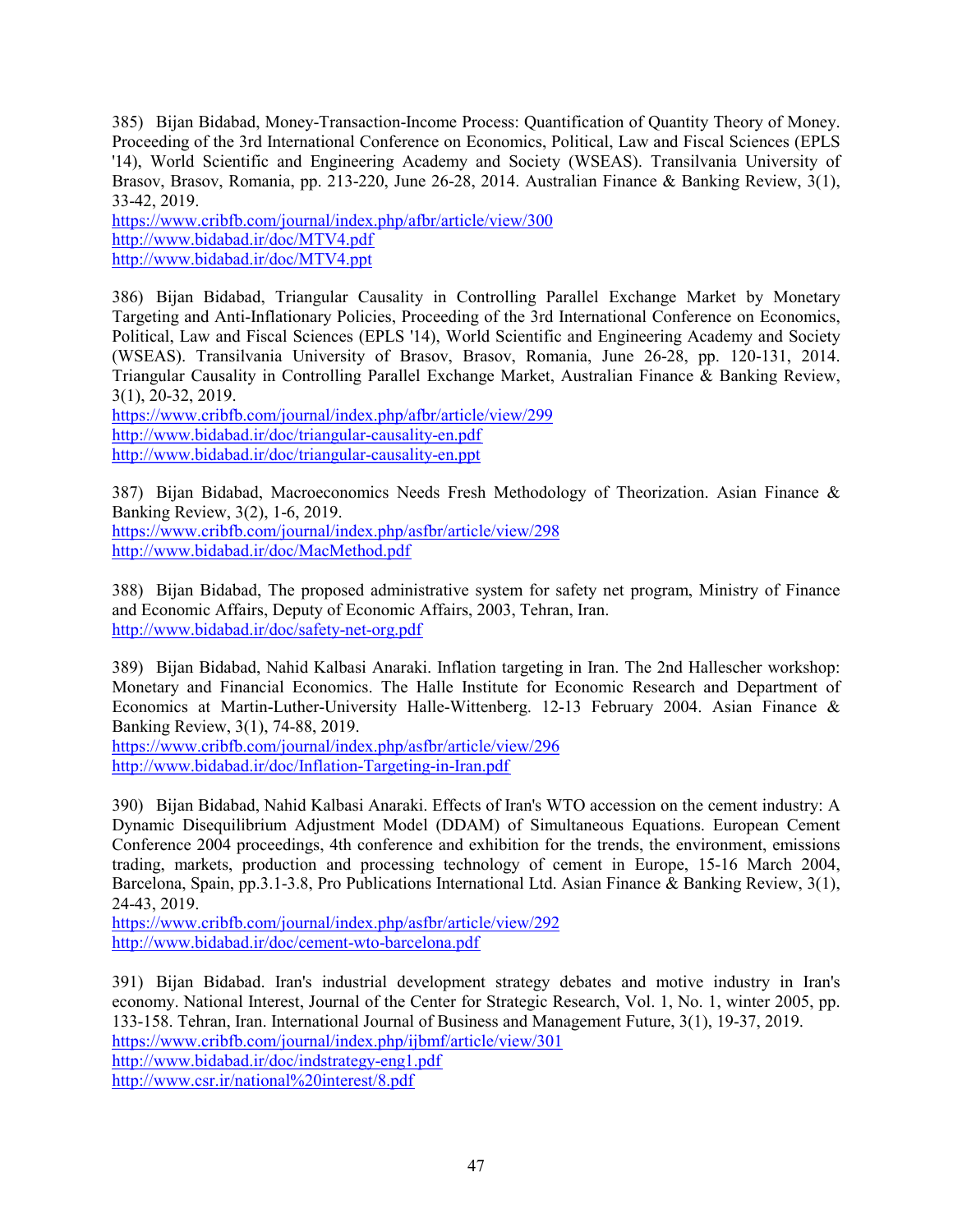392) Bijan Bidabad. Controlling Parallel Exchange Market by Monetary Targeting and Anti-Inflationary Policies. Monetary and Banking Research Academy, Central Bank of Iran, Tehran, Iran, 2006. Asian Finance & Banking Review, 3(1), 44-73, 2019. <https://www.cribfb.com/journal/index.php/asfbr/article/view/295>

<http://www.bidabad.ir/doc/english-control-arz-2.pdf>

393) Bijan Bidabad, Roohollah Mohammadi, Ahmad Jafari Samimi. Simulation of Continuous Qualitative Variables in Econometric Models Using Fuzzy Functions and Numbers. Australian Journal of Basic and Applied Sciences, 4(10): 4780-4791, 2010. <http://www.bidabad.ir/doc/4780-4791.pdf>

394) Bijan Bidabad, Mahshid Sherafati, Roohollah Mohammadi. Operational and Efficient Production Functions: Measuring Efficiency in Abyek Cement Factory. International Conference on Business Strategy and Social Sciences (ICBSSS), Asian Economic and Social Society (AESS), Faculty of Technology Management and Business, Universiti Tun Hussein Onn Malaysia and Pak Publishing Group. 16-17 August, 2014, Kuala Lumpur, Malaysia. International Journal of Business and Management Future, 3(1), 38-50, 2019.

<https://www.cribfb.com/journal/index.php/ijbmf/article/view/302> <http://www.bidabad.ir/doc/abyekfunction-en.pdf>

395) 385. Bijan Bidabad, Mahshid Sherafati, Roohollah Mohammadi. A Financial Model for Economic Analysis of Cement Factory. International Conference on Business Strategy and Social Sciences (ICBSSS), Asian Economic and Social Society (AESS), Faculty of Technology Management and Business, Universiti Tun Hussein onn Malaysia and Pak Publishing Group. 16-17 August, 2014, Kuala Lumpur, Malaysia. International Journal of Business and Management Future, 3(1), 60-72, 2019. <https://www.cribfb.com/journal/index.php/ijbmf/article/view/304> <http://www.bidabad.ir/doc/abyekanalysis-short-en.pdf>

396) Roohollah Mohammadi, Bijan Bidabad, Mahshid Sherafati. Relation of Resource Curse and Grey Economy in Iran, Indian Journal of Scientific Research, 5 (1): pp. 179-184, 2014. <http://www.bidabad.ir/doc/resource-curse-en.pdf> <http://www.ijsr.in/upload/255052013Microsoft%20Word%20-%20July%20isuue%203.pdf>

397) Mahshid Sherafati, Roohollah Mohammadi, Bijan Bidabad. Barriers to E-Commerce in SMEs of Iran, Journal of Applied Science and Agriculture, (JASA), 9(6) May 2014, pp.: 2591-2599. <http://www.bidabad.ir/doc/barriers-e-commerce-en.pdf>

398) Roohollah Mohammadi, Bijan Bidabad, Mahshid Sherafati. Good Governance, Economic Growth and Human Resource Development in Iran, Indian Journal of Scientific Research, 5 (1): pp. 321-326, 2014.

<http://www.bidabad.ir/doc/good-governance-en.pdf> <http://www.ijsr.in/upload/2088981835Microsoft%20Word%20-%20July%20isuue%205.pdf>

399) Mahshid Sherafati, Roohollah Mohammadi, Bijan Bidabad. Financial Ratios and Systemic Risk in Tehran Stock Exchange, 2014. <http://www.bidabad.ir/doc/risk-tse-en.pdf>

400) Roohollah Mohammadi, Mahshid Sherafati, Bijan Bidabad. Information Sharing and Advanced Planning in Performance of Saipa Diesel Company Supply Chain, a SCOR Approach, Journal of Applied Science and Agriculture, (JASA), 9(6) May 2014, Pages: 2687-2691. <http://www.bidabad.ir/doc/saipa-scor-en.pdf>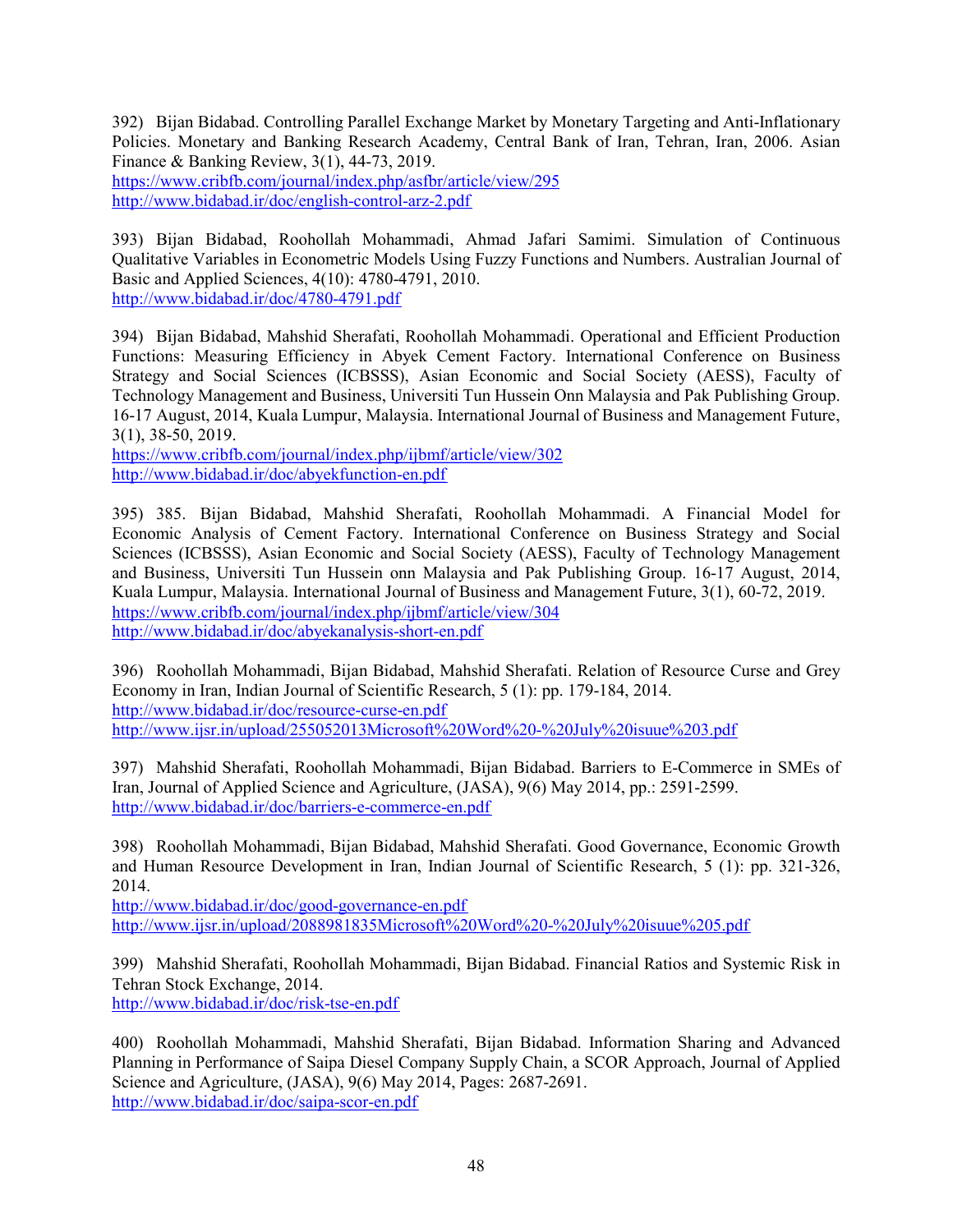401) Mahshid Sherafati, Roohollah Mohammadi, Bijan Bidabad. Effect of Information Quality on Liquidity Risk of Tehran Stock Exchange Companies. International Journal of Current Life Sciences, Vol. 4, Issue, 12, pp. 11906-11911, December, 2014. [http://bretj.com/journals/download\\_paper/2581](http://bretj.com/journals/download_paper/2581)  <http://www.bidabad.ir/doc/info-quality-tse-en.pdf>

402) Bijan Bidabad, Mahshid Sherafati. Mesoeconomics of Migration and Trade. International Journal of Business and Management Future, 3(1), 51-59, 2019. <https://www.cribfb.com/journal/index.php/ijbmf/article/view/303> <http://www.bidabad.ir/doc/mohajerat-tejarat-en.pdf>

403) Mahshid Sherafati, Roohollah Mohammadi, Bijan Bidabad. Efficiency of Maintenance Checking in Mahan Airline Planes (Comparison between AHP-TOPSIS and AHP-ELECTRE Techniques), Argos Journal Special Issue, 2016, pp. 344-359. <http://nebula.wsimg.com/85a3acc94f0345c9d43822494c872e33?AccessKeyId=C26FF9F9DF5628791B6> 9&disposition=0&alloworigin=1

<http://www.bidabad.ir/doc/Maintenance-Checks-en.pdf>

404) Roohollah Mohammadi, Bijan Bidabad, Mahshid Sherafati. Evaluation of LMS Quality Based on ISO-9126, A Partial Least Squares Path Modelling Approach. Canadian International Journal of Social Science And Education, CIJSSE, January 2016, Vol. 5, pp. 47-55, ISSN 2356-847X. <http://www.bidabad.ir/doc/LMS-en.pdf>

405) Roohollah Mohammadi, Bijan Bidabad, Mahshid sherafati. Iran's Industrial Import Demand. European Online Journal of Natural and Social Sciences 2015; Vol.4, No.1, pp. 924-930. Special Issue on New Dimensions in Economics, Accounting and Management. ISSN 1805-3602 [http://european-science.com/eojnss\\_proc/article/view/4298/2020](http://european-science.com/eojnss_proc/article/view/4298/2020)  <http://www.bidabad.ir/doc/Industrial-Import-en.pdf>

406) Abbas Khodabakhshi, Beytollah Akbari Moghaddam, Nonlinear Impact of Interest Rates on Price Level (Smooth Transition Autoregressive Approach). Tehran, 2021. <http://www.bidabad.ir/doc/interest-price-relation-en.pdf>

### **L1 Norm Econometrics**

407) Bijan Bidabad. Least absolute error estimation I, The 1st International Conference on Statistical Data Analysis Based on the  $L_1$  Norm and Related Methods. Neuchatel, Switzerland, 1987. <http://www.bidabad.ir/doc/lae-I.pdf>

408) Bijan Bidabad. Least absolute error estimation II, The 1<sup>st</sup> International Conference on Statistical Data Analysis Based on the  $L_1$  Norm and Related Methods. Neuchatel, Switzerland, 1987. <http://www.bidabad.ir/doc/lae-II.pdf>

409) Bijan Bidabad. A proposed algorithm for least absolute error estimation I, Proceedings of the 3<sup>rd</sup> Analysis Seminar, May 18-19, 1988, Shiraz University, Shiraz, Iran, pp. 24-34.

410) Bijan Bidabad. A proposed algorithm for least absolute error estimation II, Proceedings of the 3<sup>rd</sup> Analysis Seminar, May 18-19, 1988, Shiraz University, Shiraz, Iran, pp. 35-50.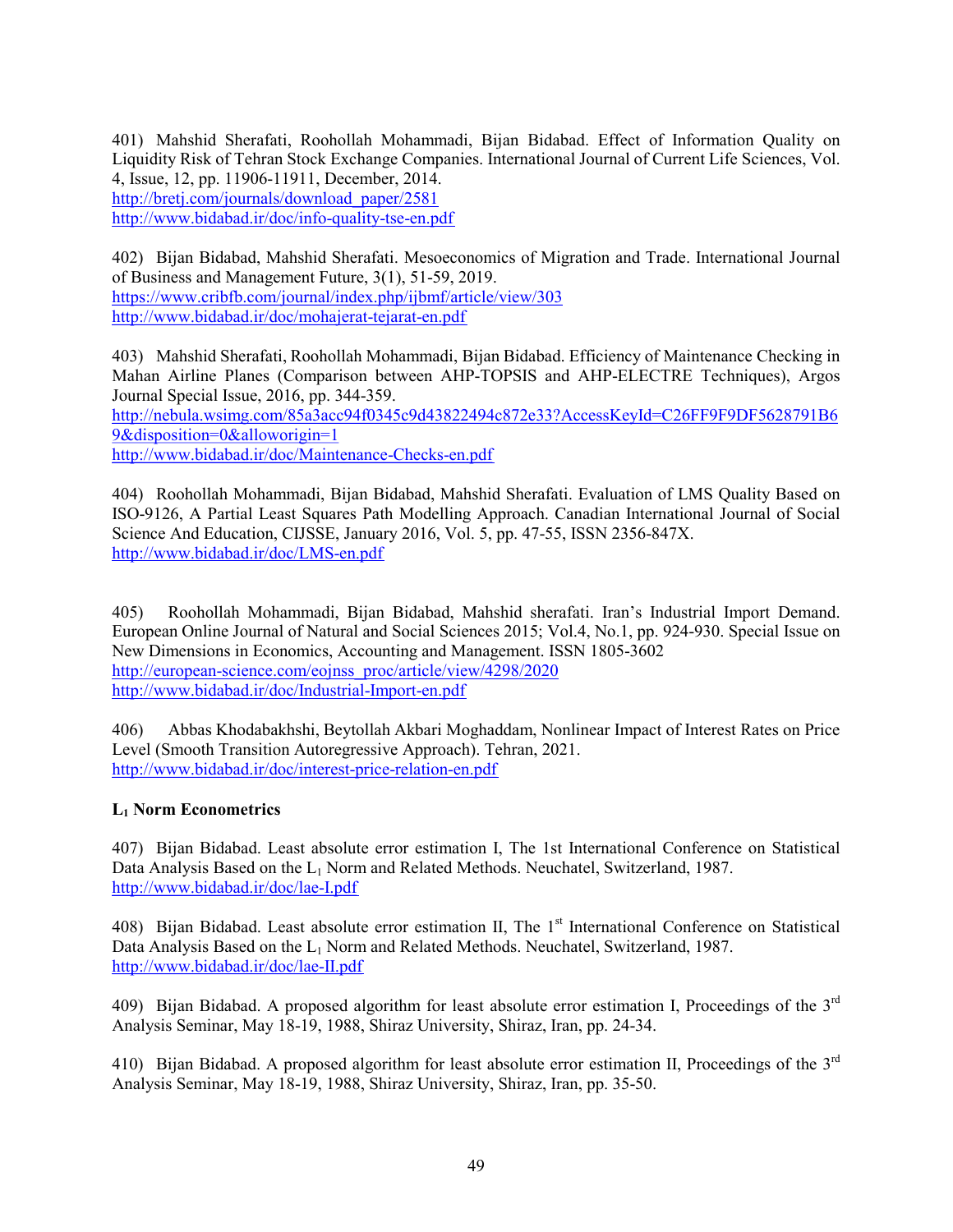411) Bijan Bidabad. Discrete and continuous  $L_1$  norm regressions (proposition of discrete approximation algorithms and continuous smoothing of concentration surface), Ph.D. dissertation, Islamic Azad University, Tehran, Iran, 1989.

<http://www.bidabad.ir/doc/L1-norm-thesis-en.pdf>

412) Bijan Bidabad.  $L_1$  norm based computational algorithms. Bangladesh Journal of Multidisciplinary Scientific Research, Vol. 1, no. 1, PP. 50-68, 2019. <http://www.bidabad.ir/doc/l1-article6.pdf>

413) Bijan Bidabad.  $L_1$  norm solution of overdetermined system of linear equations. Bangladesh Journal of Multidisciplinary Scientific Research, Vol. 1, no. 1, PP. 19-30, 2019. <http://www.bidabad.ir/doc/l1-article5.pdf>

414) Bijan Bidabad.  $L_1$  Norm Based Data Analysis and Related Methods, (1632-1989). Australian Finance & Banking Review, 3(1), 43-81, 2019. <https://www.cribfb.com/journal/index.php/afbr/article/view/317> <http://www.bidabad.ir/doc/l1-articl1.pdf>

415) Bijan Bidabad. New algorithms for the  $L_1$  norm regression. Bangladesh Journal of Multidisciplinary Scientific Research, Vol. 1, no. 1, PP. 1-18, 2019. <http://www.bidabad.ir/doc/l1-article2.pdf>

416) Bijan Bidabad. Comparative study of the  $L_1$  norm regression algorithms. Bangladesh Journal of Multidisciplinary Scientific Research, Vol. 1, no. 1, PP. 31-40, 2019. <http://www.bidabad.ir/doc/l1-article3.pdf>

417) Bijan Bidabad. Continuous  $L_1$  norm estimation of Lorenz curve. Bangladesh Journal of Multidisciplinary Scientific Research, Vol. 1, no. 1, PP. 41-49, 2019. <http://www.bidabad.ir/doc/l1-articl4.pdf>

418) Bijan Bidabad. Estimating Lorenz curve for Iran by using continuous L1 norm estimation, Economics and Management Journal, Islamic Azad University, No. 19, winter 1993, pp. 83-101. Reprinted: International Journal of Marketing Research Innovation, 3(1), 11-21, 2019. <https://www.cribfb.com/journal/index.php/ijmri/article/view/322> <http://www.bidabad.ir/doc/iraninc-l1.pdf>

419) Bijan Bidabad. Continuous  $L_1$  norm estimation of Lorenz curve when probability density function is known.

420) 410. Bijan Bidabad (2019) USA Income distribution counter-business-cyclical trend (Estimating Lorenz curve using continuous L1 norm estimation). First meeting of the Society for the Study of Economic Inequality (ECINEQ), Palma de Mallorca, Spain, July 20-22, 2005. American Finance & Banking Review, 4(2), 11-26.

<http://www.bidabad.ir/doc/estimating-lorenz-us.pdf> <https://www.cribfb.com/journal/index.php/amfbr/article/view/346>

421) Bijan Bidabad, Hamid Shahrestani. An implied inequality index using L1 norm estimation of Lorenz curve. Global Conference on Business and Finance Proceedings. Mercedes Jalbert, managing editor, ISSN 1931-0285 CD, ISSN 1941-9589 Online, Volume 3, Number 2, 2008, The Institute for Business and Finance Research, Ramada Plaza Herradura, San Jose, Costa Rica, May 28-31, 2008, pp. 148-163. Global Journal of Business Research, Vol. 4, No. 1, 2010, pp.29-45.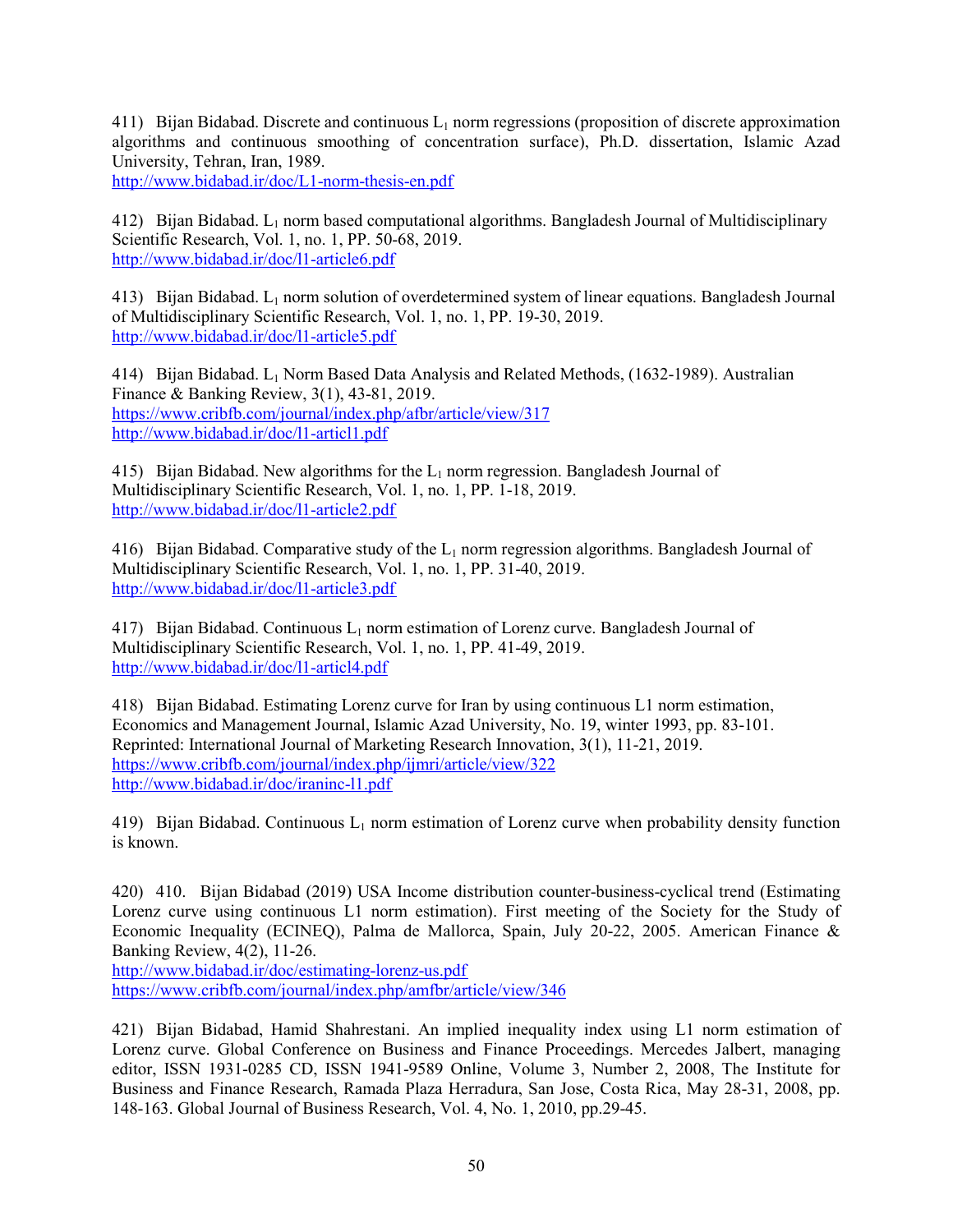<http://www.bidabad.ir/doc/L1-Implied-inequality-index-4.pdf> <http://www.bidabad.ir/doc/SSRN-id1631861.pdf>

422) Bijan Bidabad, (2019) The "Deciles Implied Inequality Indices" for Expressing Income Distribution and Measuring Public Financial Burden of Equalization Policies. American Economic & Social Review, 5(2), 12-20. <http://www.bidabad.ir/doc/Deciles-Implied-Inequality-Index-en.pdf> <https://www.cribfb.com/journal/index.php/aesr/article/view/347>

### **Macro-Econometric Model of Iran**

423) Bijan Bidabad, Small Macro-Econometric Model. Monetary and Banking Research Academy, 2003, Tehran, Iran. American Finance & Banking Review, 4(1), 22-31, 2019. <https://www.cribfb.com/journal/index.php/amfbr/article/view/287> <http://www.bidabad.ir/doc/Small-macro-econometric-model.pdf>

424) Bijan Bidabad, (Book) Macroeconometric model of Iran's economy, Version 5.0, Brief technical document, Monetary and Banking Research Academy, Central Bank of Iran, Tehran, Iran, February 2004. <http://www.bidabad.ir/doc/model5english.pdf>

425) Bijan Bidabad, Country report: Iran. (based on macroeconometric model of Iran version 6.0), Prepared for the United Nations Project LINK Fall Meeting, New York, November 2004. Reprinted in: The Journal of Money and Economy, Spring-Summer 2005, vol.3, no. 4,5, pp. 243-256. Monetary and Banking Research Academy (MBRA), Central Bank of Iran.

<http://www.chass.utoronto.ca/link/meeting/ctryrep/iran200411.pdf> <http://www.bidabad.ir/doc/iran-country-report-link-fall-meeting.pdf>

426) Bijan Bidabad, (Book) Macroeconometric Model of Iran version 6.0, general technical document. Monetary and Banking Research Academy, Central Bank of Iran, Tehran, Iran, December 2006. <http://www.bidabad.ir/doc/model6english1.pdf>

427) Bijan Bidabad, Country report: Iran, Project LINK Spring Meeting, Prepared for the United Nations Project LINK 2005 Spring Meeting, Mexico City, May, 16-20. <http://www.chass.utoronto.ca/link/meeting/ctryrep/iran200505.pdf> <http://www.bidabad.ir/doc/iran-link-country-report-may-2005-repaginated.pdf>

428) Bijan Bidabad, (Book) Macroeconometric Model of Iran, version 6.1, technical document. Lap Lambert Academic Publishing, OmniScriptum GmbH & Co. KG, ISBN: 978-3-659-14252-9, Winter 2014.

[http://www.amazon.com/Macro-Econometric-Model-Bijan-](http://www.amazon.com/Macro-Econometric-Model-Bijan)Bidabad/dp/3659142522/ref=pd\_rhf\_se\_p\_dnr\_2 <http://pub.npdr.ir/product/macro-econometric-model-of-iran/>

### **Ethic Economics and Philanthropy**

429) Bijan Bidabad, Squandering in Ethic Economics: Consumer and Producer Behaviors Analysis. 2010. Squandering in Ethic Economics: Consumer and Producer Behaviors Analysis. International Journal of Islamic Business & Management, 3(2), 30-41. 2019. <https://www.cribfb.com/journal/index.php/ijibm/article/view/279>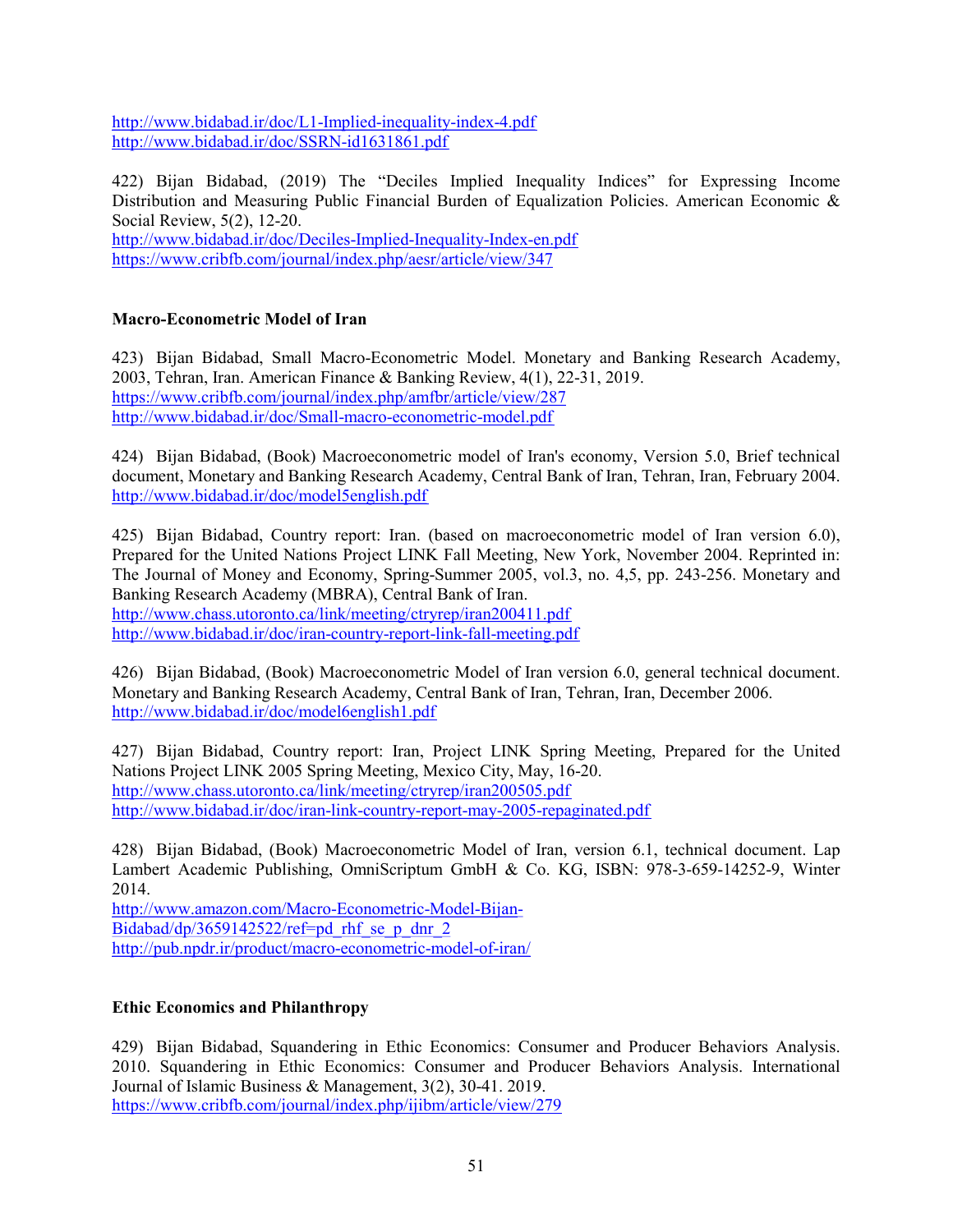<http://www.bidabad.ir/doc/esraf-eghtesade-akhlagh-en.pdf>

430) Bijan Bidabad, Overconsumption in Ethic Economics and Sustainable Development. 2010. Recent Advances in Energy, Environment and Financial Planning, Proceedings of the 5th International Conference on Development, Energy, Environment, Economics (DEEE '14), Florence, Italy, November 22-24, 2014. International Journal of Islamic Business & Management, 3(2), 42-51, 2019. <https://www.cribfb.com/journal/index.php/ijibm/article/view/280> <http://www.bidabad.ir/doc/toseeh-payedar-eghtesade-akhlagh-en.pdf>

431) 419. Bijan Bidabad, Alarm to Global Hunger Phenomenon and Food Squandering. American International Journal of Social Science Research, 4(1), 31-34, 2019. <https://www.cribfb.com/journal/index.php/aijssr/article/view/307> <http://www.bidabad.ir/doc/Global-hunger-en.pdf>

432) Bijan Bidabad, Equilibrium in ethic economics. 2010. International Journal of Islamic Business & Management, 3(2), 16-23. 2019. <https://www.cribfb.com/journal/index.php/ijibm/article/view/277>

<http://www.bidabad.ir/doc/taadol-eghtesade-akhlagh-en.pdf>

433) Bijan Bidabad, Mahshid Sherafati, Disposition (Shakilah) of Society and Ethic Economics. Argos journal, 2016, pp. 181-192. <http://nebula.wsimg.com/8bfebcd133a5712fff5418e5367d27a0?AccessKeyId=C26FF9F9DF5628791B69> &disposition=0&alloworigin=1 <http://www.bidabad.ir/doc/shakeleh-ejtema-eghtesade-akhlagh-en.pdf>

434) Bijan Bidabad, Ethic Economics, Fair Economy, New Economy, Sustainability and other Related Disciplines. In Dominique de Courcelles, Editor, "Actes pour une économie juste". June 2015. International Journal of Islamic Business & Management, 3(2), 24-29, 2019. <https://www.cribfb.com/journal/index.php/ijibm/article/view/278> <http://www.bidabad.ir/doc/fair-economy-en.pdf>

435) Bijan Bidabad, Co-Philanthropy Institution, Reza Social Work Institute, 2015, Tehran, Iran. <http://www.bidabad.ir/doc/Tabandeh-Co-Philanthropy-en.pdf>

436) Bijan Bidabad, Introduction to Tabandah Co-Philanthropy System, Reza Social Work Institute, 2015, Tehran, Iran.

<http://www.bidabad.ir/doc/Tabandeh-Co-Philanthropy-System-general-en.pdf>

437) Bijan Bidabad, Collecting and Distributing Subsystems of Tabandah Co-Philanthropy System, Reza Social Work Institute, 2015, Tehran, Iran. <http://www.bidabad.ir/doc/Tabandeh-Co-Philanthropy-Collect-Distribute-Sub-en.pdf>

438) Bijan Bidabad, Educational Subsystems of Tabandah Co-Philanthropy System, Reza Social Work Institute, 2015, Tehran, Iran. <http://www.bidabad.ir/doc/Tabandeh-Co-Philanthropy-Education-Sub-en.pdf>

439) Bijan Bidabad, Provision and Equipping Subsystems of Tabandah Co-Philanthropy System, Reza Social Work Institute, 2015, Tehran, Iran. <http://www.bidabad.ir/doc/Tabandeh-Co-Philanthropy-Provision-Equipping-Sub-en.pdf>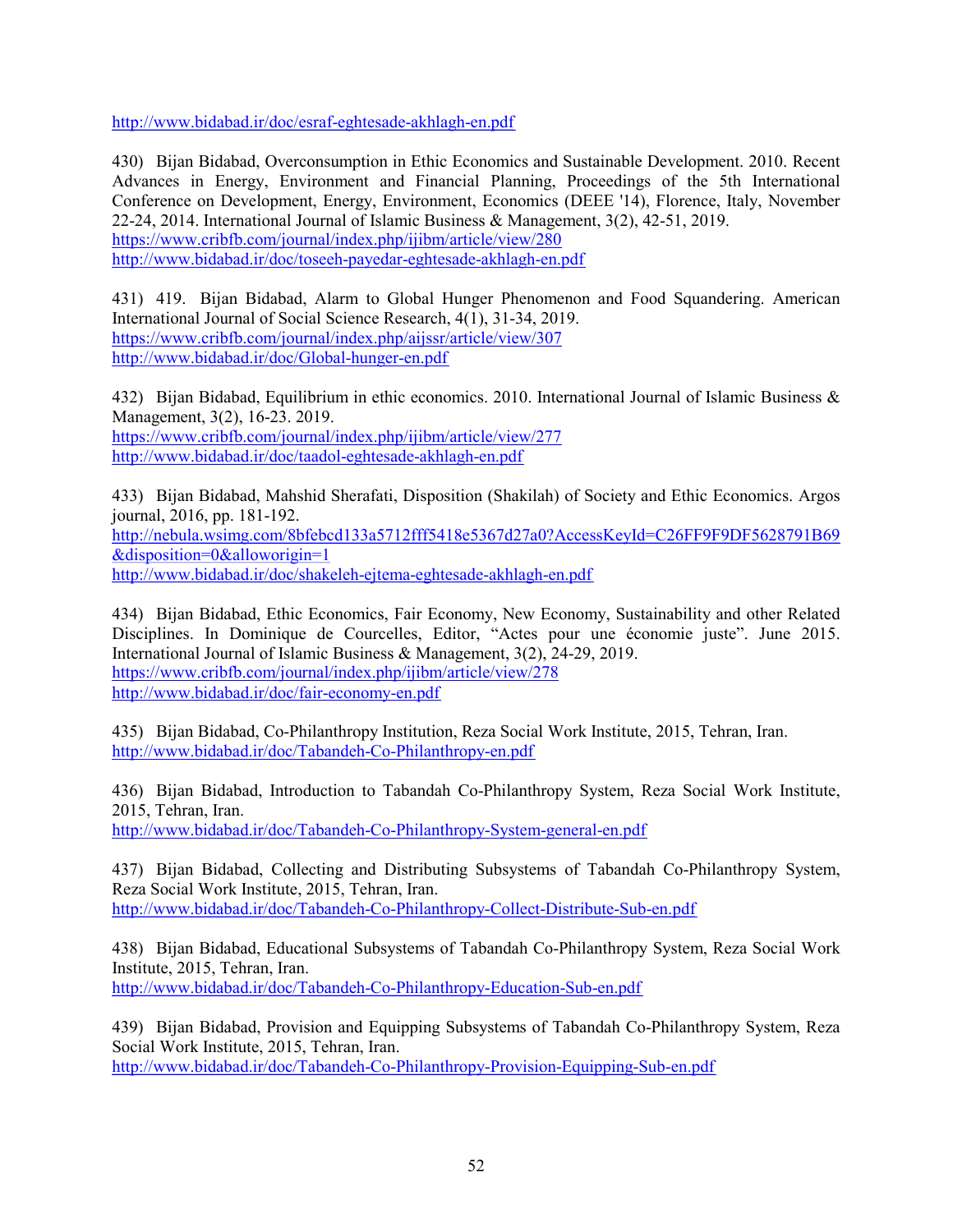440) Bijan Bidabad, Financial Aids Subsystems of Tabandah Co-Philanthropy System, Reza Social Work Institute, 2015, Tehran, Iran. <http://www.bidabad.ir/doc/Tabandeh-Co-Philanthropy-Financial-Aids-Sub-en.pdf>

441) Bijan Bidabad, Employment Subsystems of Tabandah Co-Philanthropy System, Reza Social Work Institute, 2015, Tehran, Iran. <http://www.bidabad.ir/doc/Tabandeh-Co-Philanthropy-Employment-Sub-en.pdf>

442) Bijan Bidabad, Counselling and Social Care Subsystems of Tabandah Co-Philanthropy System, Reza Social Work Institute, 2015, Tehran, Iran. <http://www.bidabad.ir/doc/Tabandeh-Co-Philanthropy-Counselling-Social-Care-Sub-en.pdf>

### **Law and Sufism-Gnosticism**

443) Bijan Bidabad, (Book) Mystical (Sufi) foundation of international relations in Islam, public international law, foreign policy and diplomacy, a theosophy approach based on Islamic Sufi teachings. Lap Lambert Academic Publishing, OmniScriptum GmbH & Co. KG, 2014, ISBN: 978-3-659-62906-8. <http://www.amazon.com/gp/product/3659629065/sr=8>-

4/qid=1416750168/ref=olp\_product\_details?ie=UTF8&me=&qid=1416750168&sr=8-4 <http://pub.npdr.ir/product/mystical-sufi-foundation-of-international-relations-in-islam/>

444) Bijan Bidabad, Foundations of International Relations: An Islamic Sufi Approach. International Journal of Law and Management (IJLMA), Vol. 53 No. 5, 2011, pp. 313-339, Emerald Group Publishing Limited.

<http://dx.doi.org/10.1108/17542431111166322> <http://www.bidabad.ir/doc/international-relations-en.pdf>

445) Bijan Bidabad, Public International Law Principles: An Islamic Sufi Approach, Part I. International Journal of Law and Management (IJLMA), Vol. 53 No. 6, 2011, pp. 393-412, Emerald Group Publishing Limited.

<http://dx.doi.org/10.1108/17542431111185178> <http://www.bidabad.ir/doc/inter-public-law-en.pdf>

446) Bijan Bidabad, Public International Law Principles: An Islamic Sufi Approach, Part II. International Journal of Law and Management (IJLMA), Vol. 54 No. 1, 2012, pp. 5-25, Emerald Group Publishing Limited.

<http://dx.doi.org/10.1108/17542431211189588> <http://www.bidabad.ir/doc/inter-public-law-en.pdf>

447) Bijan Bidabad, Foreign Policy Principles: An Islamic Sufi Approach, Part I. International Journal of Law and Management (IJLMA), Vol. 54 No. 2, 2012, pp. 97-124, Emerald Group Publishing Limited.

<http://dx.doi.org/10.1108/17542431211208531> <http://www.bidabad.ir/doc/foreign-policy-en.pdf>

448) Bijan Bidabad, Foreign Policy Principles: An Islamic Sufi Approach, Part II. International Journal of Law and Management (IJLMA), Vol. 54 No. 3, 2012, pp. 173-196, Emerald Group Publishing Limited.

<http://dx.doi.org/10.1108/17542431211228584> <http://www.bidabad.ir/doc/foreign-policy-en.pdf>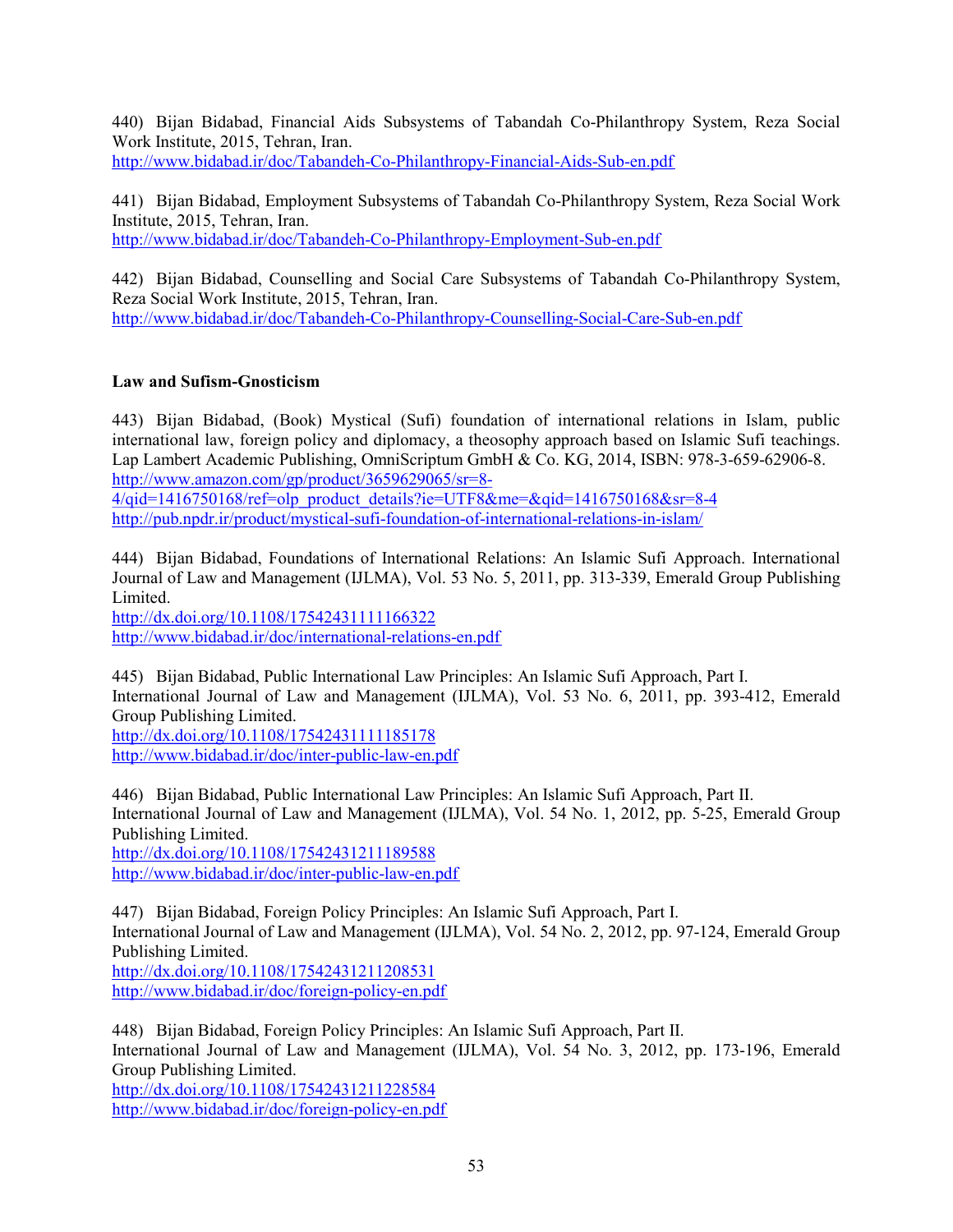449) Bijan Bidabad, Diplomacy Principles: An Islamic Sufi Approach, Part I. International Journal of Law and Management (IJLMA), Vol. 54 No. 4, 2012, pp. 253 – 273. Emerald Group Publishing Limited. <http://dx.doi.org/10.1108/17542431211245305>

<http://www.bidabad.ir/doc/diplomacy-en.pdf>

450) Bijan Bidabad, Diplomacy Principles: An Islamic Sufi Approach, Part II. International Journal of Law and Management (IJLMA), Vol. 54 Iss: 6, 2012, pp.422 – 442. Emerald Group Publishing Limited. <http://dx.doi.org/10.1108/17542431211281936> <http://www.bidabad.ir/doc/diplomacy-en.pdf>

451) Bijan Bidabad, Philosophy of Law: An Islamic Sufi Approach. International Journal of Law and Management (IJLMA), Vol. 60 Issue: 5, pp.1179-1195, 2018, Emerald Group Publishing Limited.

<https://doi.org/10.1108/IJLMA-06-2017-0132> <http://www.bidabad.ir/doc/law-philosophy-en.pdf>

452) Bijan Bidabad, (Book) International Relations Principles, an Islamic Sufi Approach: Public International Law, Foreign Policy, and Diplomacy, a Theosophical Approach Based on Islamic Sufism Teachings. Lap Lambert Academic Publishing, OmniScriptum GmbH & Co. KG, 2014, ISBN: 978-3- 659-63502-1.

<http://www.amazon.com/gp/product/3659635022/sr=8>- 2/qid=1417504278/ref=olp\_product\_details?ie=UTF8&me=&qid=1417504278&sr=8-2 <http://pub.npdr.ir/product/%D8%AA%D8%AD%D9%81%D9%87>- %D8%AD%DA%A9%DB%8C%D9%85-%D9%85%D9%88%D9%85%D9%86- %DA%A9%D9%BE%DB%8C/

453) Bijan Bidabad, Mehdi Tabatabaei, Slavery in Islam: An Islamic Sufi Approach. International Journal of Shari'ah and Corporate Governance Research, 2(2), 1-12, 2019. <https://www.cribfb.com/journal/index.php/ijscgr/article/view/305> <http://www.bidabad.ir/doc/bardedari-erfan-en.pdf>

454) Bijan Bidabad, Public Law: An Islamic Sufi Approach. 2012. <http://www.bidabad.ir/doc/hoqooqe-omoomi-en.pdf>

455) Bijan Bidabad, Individual Law: An Islamic Sufi Approach. International Journal of Law and Management (IJLMA), Emerald Group Publishing Limited, Vol. 60 Issue: 6, pp.1338-1353, 2018. <https://doi.org/10.1108/IJLMA-06-2017-0135> <http://www.bidabad.ir/doc/hoqooqe-fardi-en.pdf>

456) Bijan Bidabad, Public Administration: An Islamic Sufi Approach. 2010. Public Administration: An Islamic Sufi Approach. International Journal of Shari'ah and Corporate Governance Research, 2(2), 22- 40, 2019.

<https://www.cribfb.com/journal/index.php/ijscgr/article/view/318> <http://www.bidabad.ir/doc/edareh-omoore-omoomi.pdf>

457) Bijan Bidabad, Social Changes: An Islamic Sufi Approach. 2012. International Journal of Shari'ah and Corporate Governance Research, 2(2), 41-53, 2019. <https://www.cribfb.com/journal/index.php/ijscgr/article/view/319>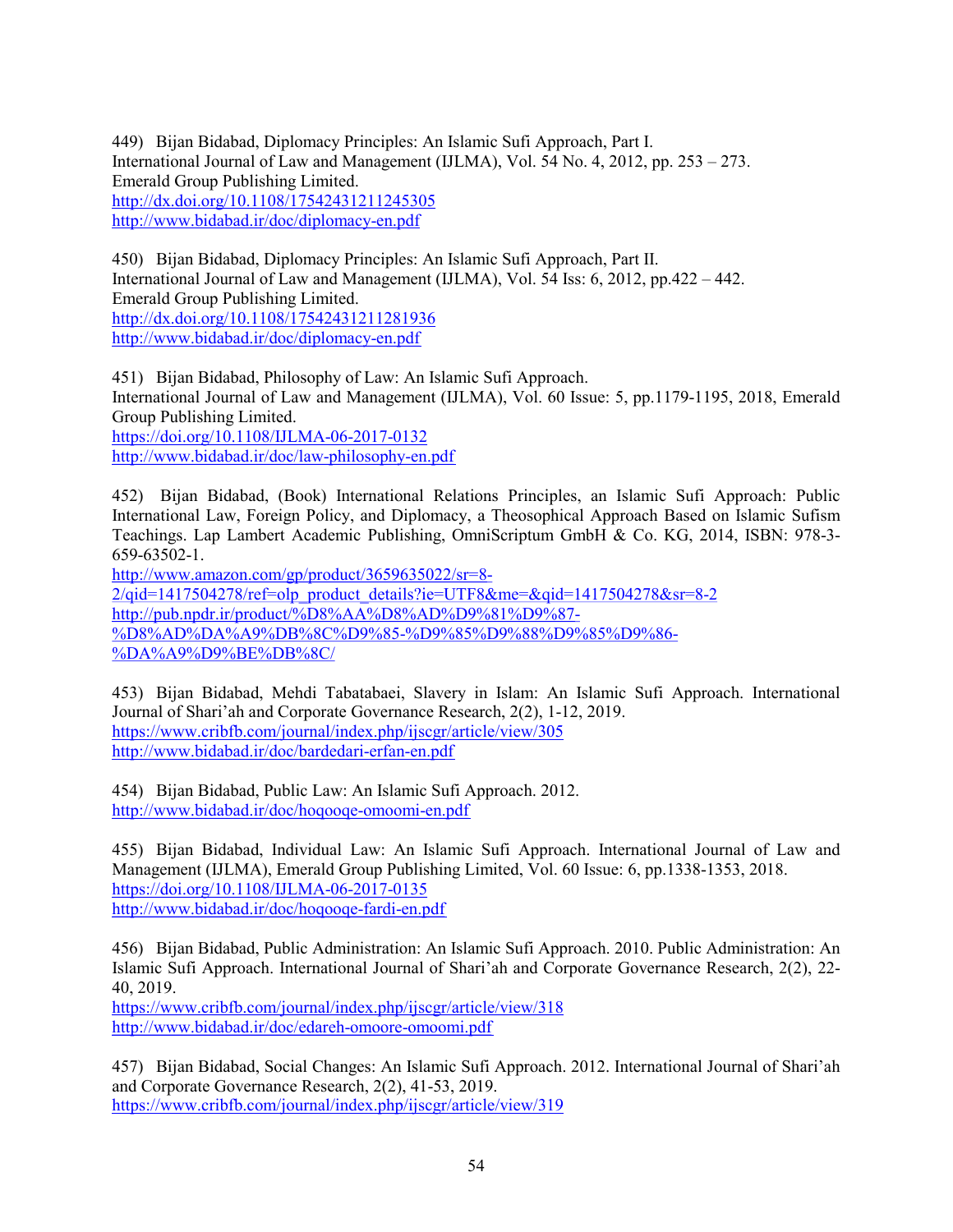<http://www.bidabad.ir/doc/tahavolate-ejtemaee-en.pdf>

458) Bijan Bidabad, A Convention for International Trade (Based on Islamic Sufi Teachings). International Journal of Law and Management (IJLMA), Emerald Group Publishing Limited, Vol. 57, Iss: 5, pp. 522 – 551, 2015.

<http://dx.doi.org/10.1108/IJLMA-06-2013-0025> <http://www.bidabad.ir/doc/convention-trade-en.pdf>

459) Bijan Bidabad, A Draft for International Relation Declaration based on Islamic Sufi Teachings, 2014.

<http://www.bidabad.ir/doc/inter-rel-declaration-en.pdf>

460) Bijan Bidabad, A Declaration for International Relations (Based on Islamic Sufi Teachings). International Journal of Law and Management (IJLMA), Vol. 59, Iss: 4, pp.584-601, Emerald Group Publishing Limited, 2017.

<http://dx.doi.org/10.1108/IJLMA-12-2015-0061> <http://www.bidabad.ir/doc/Inter-Rel-Declaration-en-ijlma.pdf>

461) Bijan Bidabad, Sufi Approach to Behavioral Sciences and Mathematical Foundation of Tabandeh Behavioral Theory (Mathematical Framework for Analyzing Individual and Social Behavioral Issues), 2018.

<http://www.bidabad.ir/doc/tabandeh-sociology-en.pdf>

462) Bijan Bidabad, Man and woman resolution in Islamic law. 2022. <http://www.bidabad.ir/doc/man-resolution-paper-en.pdf>

#### **Islamic Banking and Finance**

463) Bijan Bidabad, Economic-juristic analysis of usury in consumption and investment loans and contemporary jurisprudence shortages in exploring legislator commandments. Proceeding of the 2nd International Islamic Banking Conference. The Monash University of Malaysia. 9-10 September 2004. Reprinted in: National Interest, Journal of the Center for Strategic Research, Vol. 2, No. 1, winter 2006, pp. 72-90. Tehran, Iran. Republished (revised) in: International Journal of Islamic Business & Management, 3(2), 1-15, 2019.

<https://www.cribfb.com/journal/index.php/ijibm/article/view/275> <http://www.bidabad.ir/doc/reba-en.pdf>

464) Bijan Bidabad, Non-Usury Bank Corporation (NUBankCo), The Solution to Islamic banking, Proceeding of the 3rd International Islamic Banking and Finance Conference, Monash University, KL, Malaysia, 16-17 November, 2005. International Journal of Shari'ah and Corporate Governance Research, 2(1), 53-66, 2019.

<https://www.cribfb.com/journal/index.php/ijscgr/article/view/276> <http://www.bidabad.ir/doc/NUBankCo-en.pdf>

465) Bijan Bidabad, Mahmoud Allahyarifard. IT role in fulfillment of Profit & Loss Sharing (PLS) mechanism. Proceeding of the 3rd International Islamic Banking and Finance Conference, The Monash University, KL, Malaysia, 16-17 November, 2005. International Journal of Islamic Banking and Finance Research, 3(2), 44-59, 2019.

<https://www.cribfb.com/journal/index.php/ijibfr/article/view/274>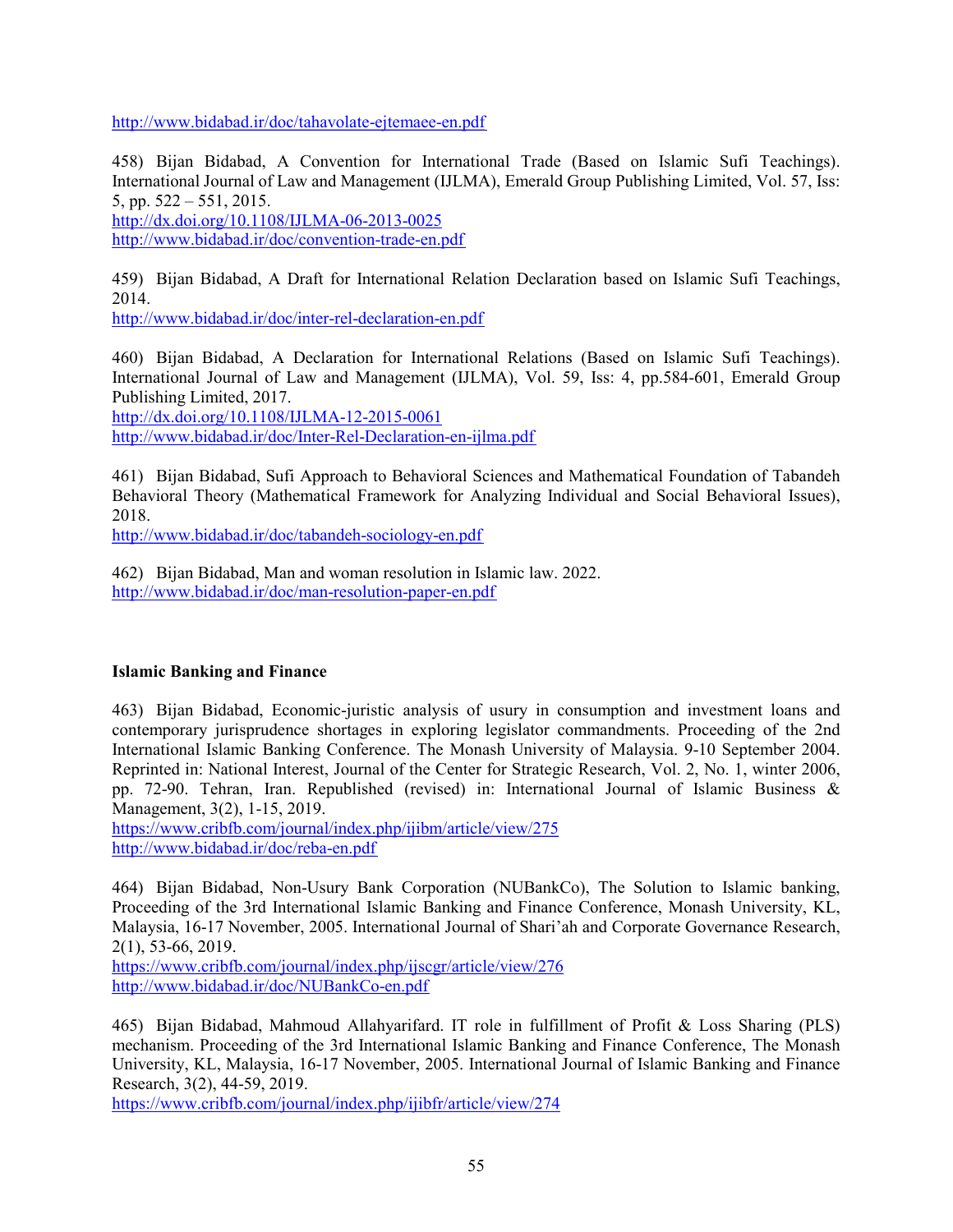<http://www.bidabad.ir/doc/english-pls-5.pdf> <http://www.bidabad.ir/doc/pls-it-en.ppt>

466) Bijan Bidabad, Mahmoud Allahyarifard. Implementing IT to Fulfill Profit & Loss Sharing Mechanism. Islamic Finance News (IFN), Vol. 3, Issue 3, 6, February 2006, pp. 11-15. <http://www.bidabad.ir/doc/summery-pls-it-1.pdf>

467) Bijan Bidabad, Mahmoud Allahyarifard. Assets and Liabilities Management in Islamic Banking. Proceeding of the 3<sup>rd</sup> International Conference on Islamic banking and Finance, Risk Management, Regulation and Supervision, Bidakara, Jakarta, Indonesia, 23-26 February, 2010. pp. 396-413. International Journal of Islamic Banking and Finance Research, 3(2), 32-43, 2019. <https://www.cribfb.com/journal/index.php/ijibfr/article/view/272> <http://www.bidabad.ir/doc/alm-english.pdf>

468) Bijan Bidabad. Bijan Bidabad. Non-Usury Banking Fits the Change Strategy: The Solution to Revive the Economy. American Economic & Social Review, 5(1), 49-61, 2019. <https://www.cribfb.com/journal/index.php/aesr/article/view/283> <http://www.bidabad.ir/doc/PLS-paper-en-5.pdf>

469) Bijan Bidabad, Mahmoud Allahyarifard. The Executive Mechanism of Rastin Profit and Loss Sharing (PLS) Banking. 2009. Indian Journal of Finance and Banking, 3(1), 23-39, 2019. <https://www.cribfb.com/journal/index.php/ijfb/article/view/308> <http://www.bidabad.ir/doc/PLS-banking-Executive-Mechanism.pdf> <http://www.bidabad.ir/doc/pls-en.pptx>

470) Bijan Bidabad, Mahmoud Allahyarifard. IT-Based Usury-Free Financial Innovations. Proceeding of ECDC 2010, 5th International Conference on e-Commerce in Developing Countries: with focus on e-Banking & e-Insurance. ECDC 2010, 15-16 September 2010. American Finance & Banking Review, 4(1), 39-49, 2019.

<https://www.cribfb.com/journal/index.php/amfbr/article/view/289> <http://www.bidabad.ir/doc/non-usury-finance-it-en.pdf>

471) Bijan Bidabad, Mahmoud Allahyarifard. Usury-Free Bonds and Islamic Central Banking Monetary Instruments. 2010.

<http://www.bidabad.ir/doc/Islamic-banking-bond-en.pdf>

472) Bijan Bidabad. Stabilizing Business Cycles by PLS Banking and Ethic Economics. 2010. International Journal of Shari'ah and Corporate Governance Research, 2(1), 67-82, 2019. <https://www.cribfb.com/journal/index.php/ijscgr/article/view/284> <http://www.bidabad.ir/doc/pls-business-cycles-en.pdf>

473) Bijan Bidabad, Mahmoud Allahyarifard. Accounting Procedures for Profit and Loss Sharing (PLS) Banking. 2010.

<http://www.bidabad.ir/doc/PLS-accounting-en.pdf>

474) Bijan Bidabad, Insurance and chain bankruptcy theory. Proceeding of the 3rd International Conference on Economics, Political, Law and Fiscal Sciences (EPLS '14), World Scientific and Engineering Academy and Society (WSEAS). Transilvania University of Brasov, Brasov, Romania, pp. 258-261, June 26-28, 2014. Advances in Environmental Sciences, Development and Chemistry, Proceedings of the 2014 International Conference on Energy, Environment, Development and Economics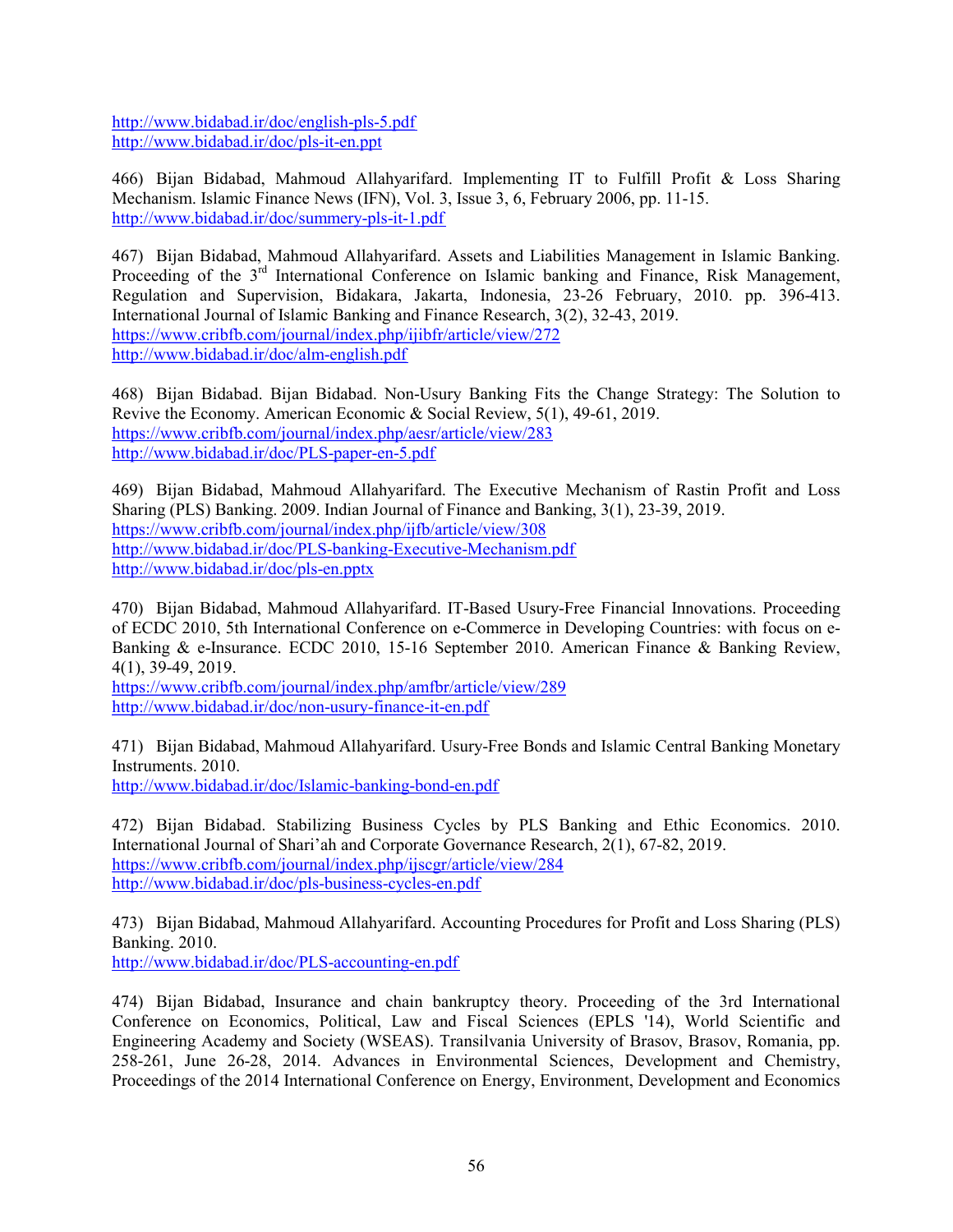(EEDS 2014), Santorini Island, Greece, July 17-21, 2014. pp. 51-54. American Finance & Banking Review, 4(1), 32-38, 2019.

<https://www.cribfb.com/journal/index.php/amfbr/article/view/288> <http://www.bidabad.ir/doc/bimeh-varshekastegi-en.pdf> <http://www.bidabad.ir/doc/bimeh-varshekastegi-en.pptx> <http://www.europment.org/library/2014/santorini/ENVIR.pdf>

475) Farhad Savabi, Bijan Bidabad, Hamid Shahrestani. Generalization and Combination of Markowitz–Sharps Theories and New Efficient Frontier Algorithm. Proceeding of 2009 European Applied Business Research Conference to be held in Prague, Czech Republic, on June 8-11, 2009. Reprinted: African Journal of Business Management, (AJBM), Vol. 6(18), pp. 5844-5851, 9 May, 2012. <http://www.academicjournals.org/AJBM/PDF/pdf2012/9May/Savabi%20et%20al.pdf> <http://www.bidabad.ir/doc/markowitz-sharp-en.pdf>

476) Bijan Bidabad, Abul Hassan, Ben Ali Mohamed Sami, Mahmoud Allahyarifard. Interest-Free Bonds and Central Banking Monetary Instruments. International Journal of Economics and Finance. Vol. 3, no. 3, August 2011, pp. 234-241. <http://dx.doi.org/10.5539/ijef.v3n3p234>

<http://www.ccsenet.org/journal/index.php/ijef/article/download/11665/8300>

477) Bijan Bidabad, Fluctuations and Business Cycles Prevention by New Financial Instruments and Banking Structure Reform. 2011. International Journal of Accounting & Finance Review, 4(1), 35-50, 2019.

<https://www.cribfb.com/journal/index.php/ijafr/article/view/282> <http://www.bidabad.ir/doc/Fluctuations-and-Cycles.pdf>

478) Bijan Bidabad, Mudarebah Financial Sharing (MFS). Journal of Islamic Economics, Banking and Finance, JIEBF, Volume - 10, Number - 1, January - April 2014, pp. 56-68. <http://www.bidabad.ir/doc/mfs-paper-en.pdf> [http://ibtra.com/pdf/journal/v10\\_n1\\_article3.pdf](http://ibtra.com/pdf/journal/v10_n1_article3.pdf)

479) Bijan Bidabad, Joalah Finance Sharing (JFS). Journal of Islamic Economics, Banking and Finance, Volume-12, No. 1, January-March, 2016, pp. 33-48. <http://www.bidabad.ir/doc/jfs-paper-en.pdf> [http://ibtra.com/pdf/journal/v12\\_n1\\_article2.pdf](http://ibtra.com/pdf/journal/v12_n1_article2.pdf) 

480) Bijan Bidabad, Interest-Free Treasury Bonds (IFTB), 2011. International Journal of Shari'ah and Corporate Governance Research, 2(2), 13-21, 2019. <https://www.cribfb.com/journal/index.php/ijscgr/article/view/306> <http://www.bidabad.ir/doc/interest-free-t-bond-en.pdf> <http://www.bidabad.ir/doc/iftb-en.pptx>

481) Bijan Bidabad, Interest-Free Treasury Bonds (IFTB), Islamic Finance and Legal Clarifications, 2011. International Journal of Islamic Business & Management, 3(1), 21-29, 2019. <http://www.bidabad.ir/doc/interest-free-t-bond-feqhi-en.pdf> <https://www.cribfb.com/journal/index.php/ijibm/article/view/258/353>

482) Bijan Bidabad, Abul Hassan, Ben Ali Mohamed Sami, Mahmoud Allahyarifard. Interest-Free Bonds Financial Innovation, A Monetary Instrument for Economy at Crisis. Journal of Economic Cooperation and Development (JECD). 32, 1, 2011, 55-70. [http://www.sesric.org/jecd/jecd\\_articles/ART10102201-2.pdf](http://www.sesric.org/jecd/jecd_articles/ART10102201-2.pdf)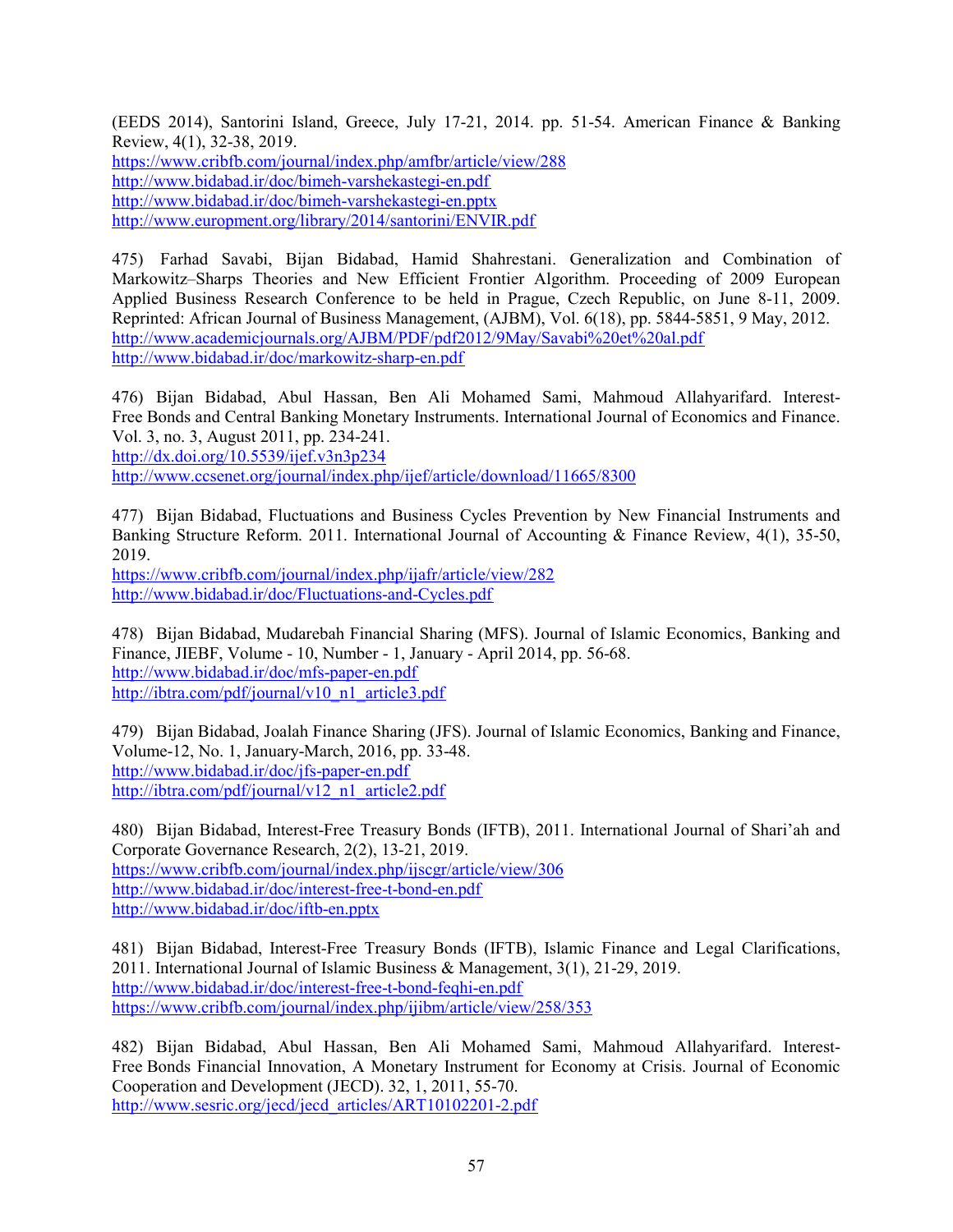483) Deposits and Loans Interest Rates Lag Structure and Business Cycles (Case Study of United States), 2011.

<http://www.bidabad.ir/doc/Interest-Rates-Lags-and-Cycles.pdf>

484) Bidabad, Bijan, Installment Financial Sharing (IFS): A Financial Subsystem of Rastin PLS Banking. International Journal of Islamic Banking and Finance Research, 3(1), 28-42, 2019. <https://www.cribfb.com/journal/index.php/ijibfr/article/view/267> <http://www.bidabad.ir/doc/ifs-paper-en.pdf>

485) Bijan Bidabad, Abul Hassan, Does The Interest Rate Form Business Cycle?, 2011. International Journal of Accounting & Finance Review, 4(1), 29-34, 2019. <https://www.cribfb.com/journal/index.php/ijafr/article/view/281> <http://www.bidabad.ir/doc/interest-rate-cycle.pdf>

486) Bijan Bidabad, Rent Financial Sharing (RFS). Journal of Islamic Economics, Banking and Finance, Vol. 10 No. 2, pp.: 38-53, April-June 2014. <http://www.bidabad.ir/doc/rfs-paper-en.pdf> [http://ibtra.com/pdf/journal/v10\\_n2\\_article2.pdf](http://ibtra.com/pdf/journal/v10_n2_article2.pdf) 

487) Bijan Bidabad, Rastin Social Takaful (RST). Journal of Islamic Economics, Banking and Finance, JIEBF, Volume - 11, Number - 1, January - March 2015, pp.: 13-23. <http://www.bidabad.ir/doc/rst-paper-en.pdf> http://ibtra.com/pdf/journal/v11\_n1\_article1.pdf

488) Bijan Bidabad, Mortgage Securitization System (MSS), A Complementary System of Rastin Banking. International Journal of Law and Management (IJLMA), Emerald Group Publishing Limited, Vol. 59 Issue: 6, pp.778-783, 2017. <https://doi.org/10.1108/IJLMA-05-2016-0045> <http://www.bidabad.ir/doc/mss-paper-en.pdf>

489) Bijan Bidabad, Bail Financial Sharing (BFS): A Financial Subsystem of Rastin PLS Banking. Bank Melli Iran, Tehran, Iran, 2014. International Journal of Islamic Banking and Finance Research, 3(1), 21- 27, 2019.

<https://www.cribfb.com/journal/index.php/ijibfr/article/view/266> <http://www.bidabad.ir/doc/bfs-paper-en.pdf>

490) Bijan Bidabad, Rastin Personal Security (RPS). Journal of Islamic Economics, Banking and Finance, JIEBF, Volume - 11, Number - 2, April - June 2015, pp. 47-61. <http://www.bidabad.ir/doc/rps-paper-en.pdf> [http://ibtra.com/pdf/journal/v11\\_n2\\_article3.pdf](http://ibtra.com/pdf/journal/v11_n2_article3.pdf)

491) Bijan Bidabad, Joint Stock Company with Variable Capital (JSCVC), International Journal of Law and Management (IJLMA), Emerald Group Publishing Limited, Vol. 56 Iss: 4, pp.302 – 310, 2014. <http://dx.doi.org/10.1108/IJLMA-09-2012-0031> <http://www.bidabad.ir/doc/vjsc-paper-en.pdf>

492) Bijan Bidabad, Rastin Profit and Loss Sharing (PLS) Base System. Journal of Islamic Economics, Banking and Finance, pp. 32-57, Vol. 9 No. 4, Oct - Dec 2013. [http://ibtra.com/pdf/journal/v9\\_n4\\_article2.pdf](http://ibtra.com/pdf/journal/v9_n4_article2.pdf)  <http://www.bidabad.ir/doc/pls-base-en.pdf>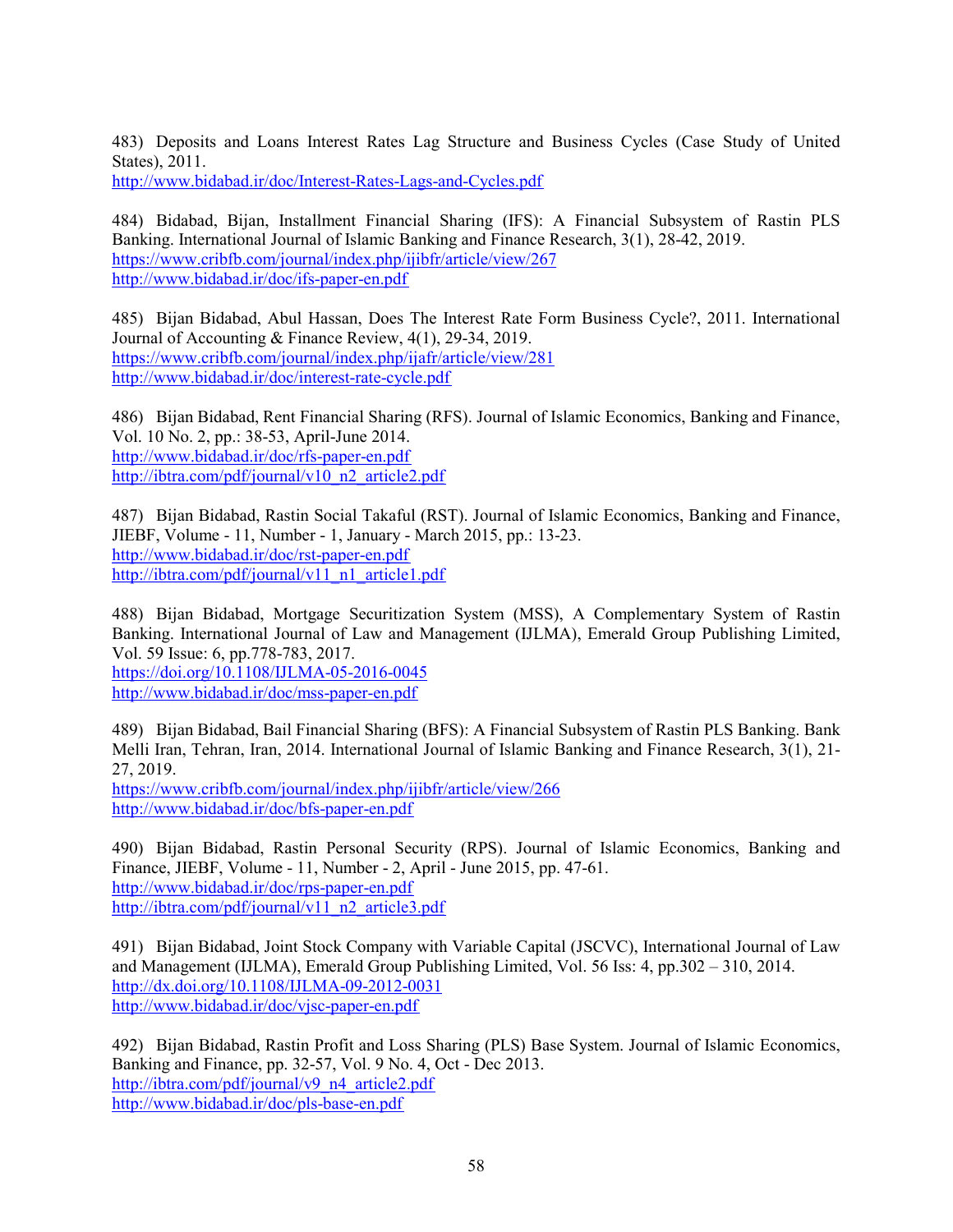493) Bijan Bidabad, Money Laundering Detection System (MLD), A Complementary System of Rastin Banking, Journal of Money Laundering Control, Vol. 20 Issue: 4, pp. 354-366, 2017. <https://doi.org/10.1108/JMLC-04-2016-0016> <http://www.bidabad.ir/doc/mld-paper-en.pdf>

494) Bijan Bidabad, General Characteristics of Rastin Banking. Proceeding of the 3rd International Conference on Economics, Political, Law and Fiscal Sciences (EPLS '14), World Scientific and Engineering Academy and Society (WSEAS). Transilvania University of Brasov, Brasov, Romania, June 26-28, pp. 145-155, 2014. Asian Finance & Banking Review, 3(2), 7-25, 2019. <https://www.cribfb.com/journal/index.php/asfbr/article/view/351> <http://www.bidabad.ir/doc/rastin-bank-general-en.pdf> <http://www.bidabad.ir/doc/rastin-bank-general-en.ppt>

495) Bijan Bidabad, A Glance at Rastin Banking, 2013. Bangladesh Journal of Multidisciplinary Scientific Research, Vol. 1, no. 2, PP. 1-18, 2019. <https://www.cribfb.com/journal/index.php/BJMSR/article/view/354/581> <http://www.bidabad.ir/doc/rastin-bank-glance-en.pdf>

496) Bijan Bidabad, Rastin Banking, New Operational Islamic Banking System (A bird's eye view). Islamic Finance News (IFN), Vol. 10, Issue: 28, 17, July, 2013, pp. 16-18. <http://www.bidabad.ir/doc/rastin-bank-bird-eye-view-en.pdf>

497) Bijan Bidabad, Islamic Monetary Policy, 2013. International Journal of Islamic Banking and Finance Research, 3(2), 1-16, 2019. <https://www.cribfb.com/journal/index.php/ijibfr/article/view/269> <http://www.bidabad.ir/doc/islamic-monetary-policy-en.pdf>

498) Bijan Bidabad, Rastin Certificate Market (RCM), Complementary System of Rastin Banking, 2013. International Journal of Islamic Business & Management, 3(1), 35-43, 2019. <https://www.cribfb.com/journal/index.php/ijibm/article/view/260> <http://www.bidabad.ir/doc/rastin-bank-rcm-en.pdf>

499) Bijan Bidabad, Sovereign Wealth Fund Asset and Liability Management by Rastin Banking Financial Instruments (Rastin Certificates and Rastin Swap Bonds), First National Development Fund of Iran (NDFI) International Conference (NIC2013) - Sovereign Wealth, Asset Allocation and Risk Management, Kish Island, Persian Gulf, Iran, NIC 2013, 27-28 October 2013. American Finance & Banking Review, 4(1), 1-16, 2019.

<https://www.cribfb.com/journal/index.php/amfbr/article/view/285> <http://www.bidabad.ir/doc/swf-alm-en.pdf> <http://en.ndf.ir/international-conference/nic-2013/conference-full-paper.aspx>

500) Bijan Bidabad, Mahmoud Allahyarifard, Interbank Withdrawal Protocol (IWP), Complementary System of Rastin Banking 2013. International Journal of Islamic Business & Management, 3(1), 30-34, 2019.

<https://www.cribfb.com/journal/index.php/ijibm/article/view/259> <http://www.bidabad.ir/doc/iwp-paper-en.pdf>

501) Bijan Bidabad, Roohollah Mohammadi; Mahshid sherafati. Social Takaful and Qard ul-Hassanah Banking Convergences (A Functional Approach), Journal of Applied Science and Agriculture, (JASA), 9(1) January 2014, pp.: 285-291.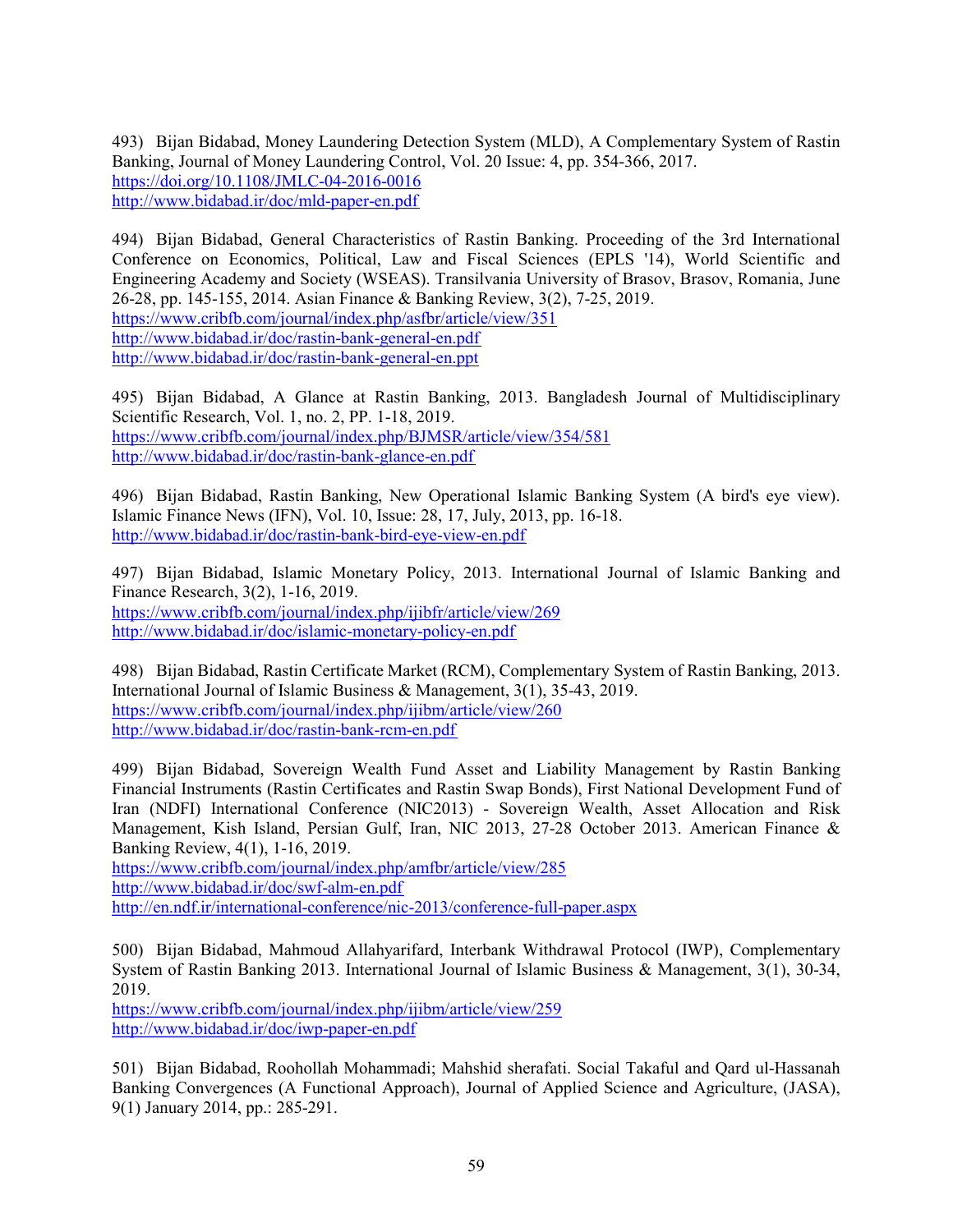<http://www.bidabad.ir/doc/takaful-en.pdf>

502) Bidabad, Bijan, Change Management of Banking System at National Level by Rastin Banking (Knowledge Management, Empowerment, Prune and Graft, and Apprenticeship), presented at the 10th International Conference on Economics and Management, Islamic Azad University, Rasht, Iran, 2017. Review of Behavioral Aspect in Organizations and Society, 2019, 1(1), 57-70. <https://doi.org/10.32770/rbaos.vol157-70> <http://www.bidabad.ir/doc/change-banking-en.pdf>

<http://www.bidabad.ir/doc/change-banking-en.pptx>

503) Bijan Bidabad (2019) Insurance Products in Rastin Profit and Loss Sharing Banking. Indian Journal of Finance and Banking, 3(1), 40-54. <https://www.cribfb.com/journal/index.php/ijfb/article/view/344> <http://www.bidabad.ir/doc/rastin-insurance-en.pdf>

504) Roohollah Mohammadi, Bijan Bidabad, Tahereh Nourasteh, Mahshid Sherafati, Credit Ranking of Bank Customers (An Integrated Model of RFM, FAHP and K-means). European Online Journal of Natural and Social Sciences 2014; Vol.3, No.3 pp. 564-571.

<http://european-science.com/eojnss/article/download/780/pdf> <http://www.bidabad.ir/doc/customer-ranking-en.pdf>

505) Roohollah Mohammadi, Mahshid Sherafati, Bijan Bidabad, Fragility Prediction in Banking Sector, An Ordered Probit Model. Canadian International Journal of Social Science And Education, CIJSSE, January 2016, Vol. 5, pp. 66-77, ISSN 2356-847X. <http://www.bidabad.ir/doc/fragility-prediction-banking-en.pdf>

506) Bijan Bidabad, (Book) New Operational Islamic Banking System, Volume One, Theoretical Foundations, Lap Lambert Academic Publishing, OmniScriptum GmbH & Co. KG, 2014, ISBN: 978-3- 659-54463-74.

[http://www.amazon.com/Rastin-Banking-Operational-Theoretical-](http://www.amazon.com/Rastin-Banking-Operational-Theoretical)Foundations/dp/3659544639/ref=sr\_1\_2?s=books&ie=UTF8&qid=1402563518&sr=1-2 <http://pub.npdr.ir/product/rastin-banking/>

507) Bijan Bidabad, (Book) New Operational Islamic Banking System, Volume Two, Application Issues, Lap Lambert Academic Publishing, OmniScriptum GmbH & Co. KG, 2014, ISBN: 978-3-659- 55210-6.

<http://www.amazon.com/Rastin-Banking-II-Operational>-Application/dp/3659552100/ref=sr\_1\_1?s=books&ie=UTF8&qid=1404643353&sr=1-1 <http://pub.npdr.ir/product/rastin-banking-volume-ii/>

508) Bijan Bidabad, (Book) New Operational Islamic Banking System, Volume Three, Legal Issues, Lap Lambert Academic Publishing, OmniScriptum GmbH & Co. KG, 2019.

509) Bijan Bidabad, Abul Hassan, Dynamic Lag Structure of Deposits and Loans Interest Rates and Business Cycles Formation. Proceeding of the 3<sup>rd</sup> International Conference on Economics, Political, Law and Fiscal Sciences (EPLS '14), World Scientific and Engineering Academy and Society (WSEAS). Transilvania University of Brasov, Brasov, Romania, June 26-28, pp. 86-98, 2014. <http://www.bidabad.ir/doc/interest-rates-cycle-en.pdf> <http://www.bidabad.ir/doc/interest-rates-cycle-en.ppt>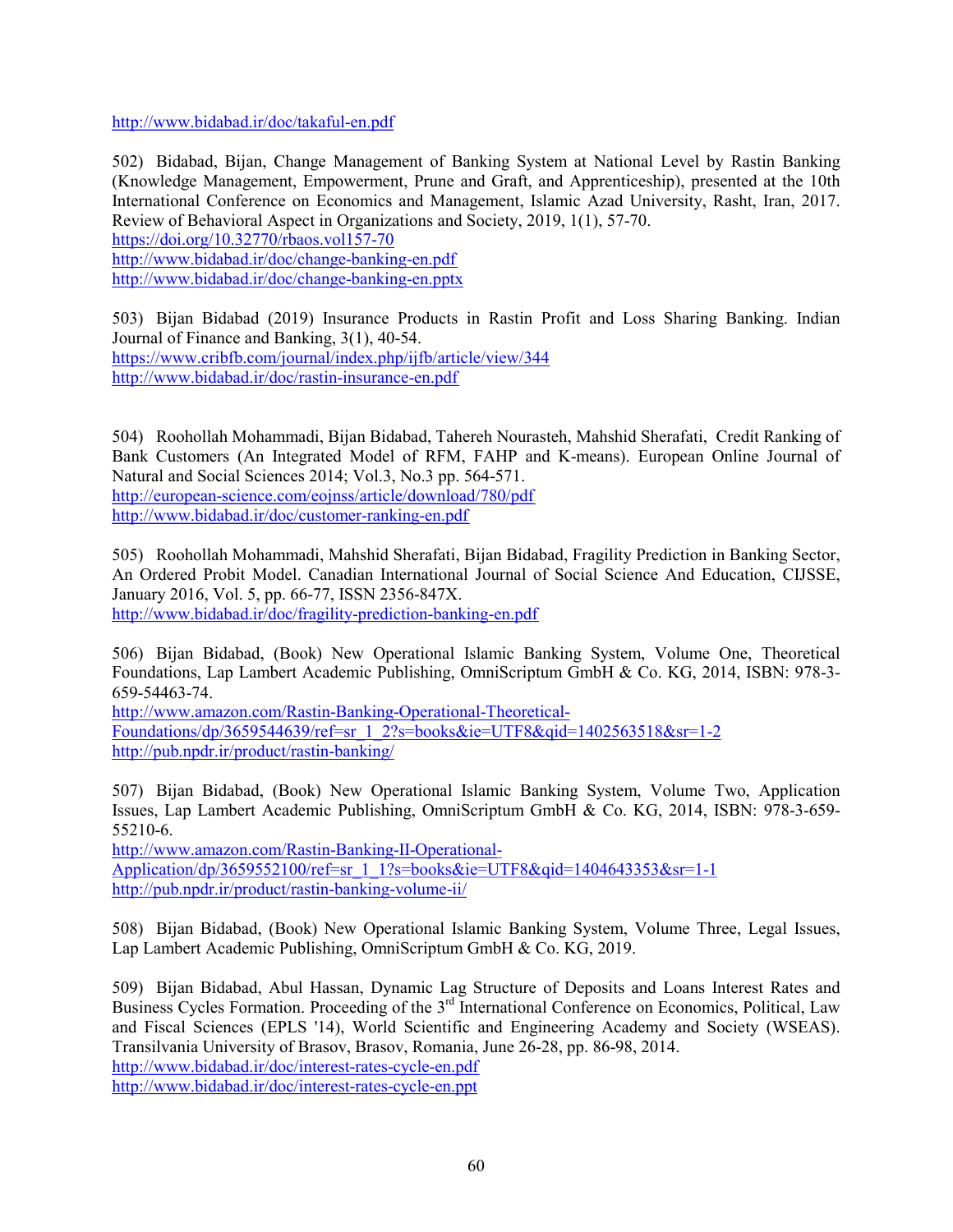510) Bijan Bidabad, Rastin Crowdfunding (RCF): A Financial Subsystem of Rastin Banking. Bank Melli Iran, Tehran, 2014. International Journal of Islamic Banking and Finance Research, 3(1), 13-20, 2019.

<https://www.cribfb.com/journal/index.php/ijibfr/article/view/265> <http://www.bidabad.ir/doc/rcf-paper-en.pdf>

511) Bijan Bidabad, Rastin Group Funding (RGF): A Financial Subsystem of Rastin Banking. Bank Melli Iran, Tehran, 2014. International Journal of Islamic Banking and Finance Research, 3(1), 43-48, 2019.

<https://www.cribfb.com/journal/index.php/ijibfr/article/view/268> <http://www.bidabad.ir/doc/rgf-paper-en.pdf>

512) Bijan Bidabad, Mahshid Sherafati, Bank Information Disclosure, Financial Transparency and Corporate Governance in Rastin Banking, International Journal of Shari'ah and Corporate Governance Research, 2(1), 1-13, 2019.

<https://www.cribfb.com/journal/index.php/ijscgr/article/view/257> <http://www.bidabad.ir/doc/shafafiyat-en.pdf> <https://doi.org/10.20193/ijscgr.v2i1.257>

513) Bijan Bidabad, Mahshid Sherafati, Financial Transparency, Governance and Public Disclosure for Entrepreneur (Financial Resource Receiver) in Rastin Banking System. Tehran, Iran, 2015. <http://www.bidabad.ir/doc/transparency-entrepreneur-en.pdf>

514) Bijan Bidabad, Azarang Amirostovar, Mahshid Sherafati, "Financial Transparency, Corporate Governance and Information Disclosure of the Entrepreneur's Corporation in Rastin Banking. International Journal of Law and Management (IJLMA), Emerald Group Publishing Limited, Vol:59, Iss:5, pp.636-651, 2017.

<https://doi.org/10.1108/IJLMA-01-2016-0003>

515) Bijan Bidabad, Saeid Abdollahi, Mahshid Sherafati, Rohollah Mohammadi, Proposed Regulations for Enforcement of Purports of Binding Banking Documents in Rastin Banking, 2015. International Journal of Small and Medium Enterprises, 2(1), 23-49, 2019. <https://www.cribfb.com/journal/index.php/ijsmes/article/view/321> <http://www.bidabad.ir/doc/rastin-bank-ejraye-asnad-en.pdf>

516) Bijan Bidabad, Saeid Abdollahi, Mahshid Sherafati, Enforcement of the Purports of Binding Banking Documents in Rastin Banking – Part I. International Journal of Law and Management (IJLMA), Emerald Group Publishing Limited, Vol:59, Iss:1, pp.52-65, 2017. <https://doi.org/10.1108/IJLMA-07-2015-0041>

517) Bijan Bidabad, Saeid Abdollahi, Mahshid Sherafati, Enforcement of the Purports of Binding Banking Documents in Rastin Banking – Part II. International Journal of Law and Management (IJLMA), Emerald Group Publishing Limited, Vol:59, Iss:2, pp.178-191, 2017. <https://doi.org/10.1108/IJLMA-10-2015-0055>

518) Bijan Bidabad, Mahshid Sherafati, Sustainable Financing and Anti-Squandering Measures in Rastin Banking. International Journal of Law and Management (IJLMA), Emerald Group Publishing Limited, Vol. 59 Issue: 6, pp.939-949, 2017. <https://doi.org/10.1108/IJLMA-04-2016-0037>

<http://www.bidabad.ir/doc/esraf-bank-resource-en.pdf>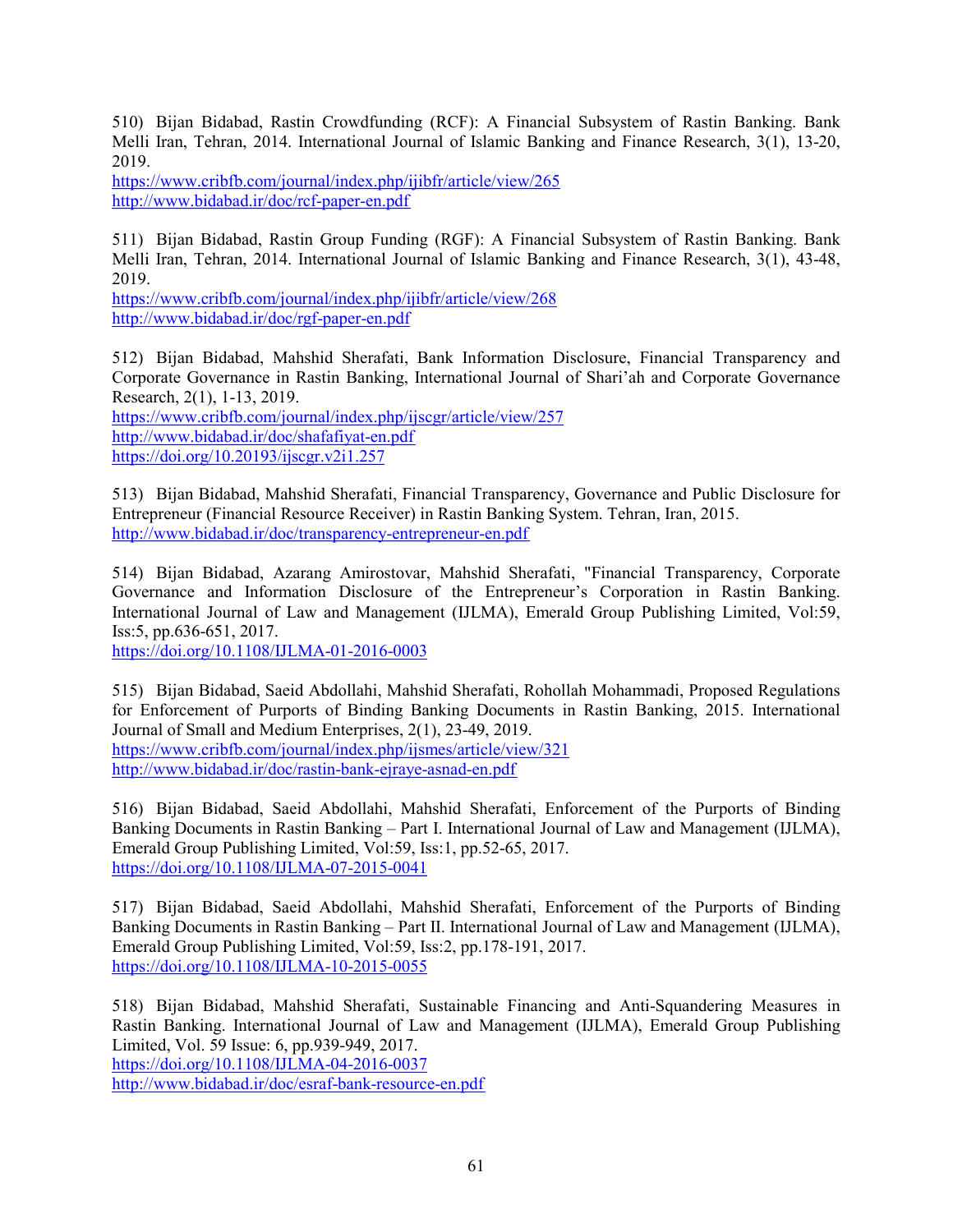519) Bijan Bidabad, Serial Commitments Clearance (SCC) in Rastin Banking, International Journal of Law and Management (IJLMA), Vol. 57, Iss: 6, 2015, pp. 600-609, Emerald Group Publishing Limited. <http://dx.doi.org/10.1108/IJLMA-02-2015-0007> <http://www.bidabad.ir/doc/scc-paper-en.pdf>

520) Bijan Bidabad, Rastin Swap Deposit (RSD): A Financial Account of Rastin Banking. Tehran, 2015. International Journal of Islamic Banking and Finance Research, 3(2), 17-23, 2019. <https://www.cribfb.com/journal/index.php/ijibfr/article/view/270> <http://www.bidabad.ir/doc/rsd-paper-en.pdf> <https://doi.org/10.20193/ijibfr.v3i2.270>

521) Bijan Bidabad, Rastin Swap Card (RSC): A Financial Instrument of Rastin Banking. Tehran, 2015. International Journal of Islamic Banking and Finance Research, 3(2), 24-31, 2019. <https://www.cribfb.com/journal/index.php/ijibfr/article/view/271> <http://www.bidabad.ir/doc/rsc-paper-en.pdf>

522) Bijan Bidabad, Mahshid Sherafati, Operational Ethical Banking in Rastin Banking (Professional Ethics, Auditing, Inspection, Control, Monitoring and Preservation). International Journal of Law and Management (IJLMA), Emerald Group Publishing Limited, Vol: 58, Iss: 4, 2016, pp. 416 - 443. <http://dx.doi.org/10.1108/IJLMA-07-2015-0037> <http://www.bidabad.ir/doc/rastin-ethic-banking-en.pdf>

523) Bijan Bidabad, Abul Hassan, Dynamic Lag Structure of Deposits and Loans Interest Rates and Business Cycles Formation. Journal of Financial Regulation and Compliance, Vol. 25 Issue: 2, pp.114- 132, 2017.

<http://dx.doi.org/10.1108/JFRC-09-2016-0078>

524) Bijan Bidabad, Mahmoud Allahyarifard, An insight into Islamic banking in Iran. Islamic Finance News, IFN. 09 November 2016, Volume13. Issue 45, Feature. <http://www.islamicfinancenews.com/authors/bijan-bidabad-and-mahmoud-allahyarifard>

525) Bijan Bidabad, General Regulatory Framework in Rastin Profit and Loss Sharing Banking (Part I-Operational Context). Journal of Business and Finance in Emerging Markets, JBFEM, [S.l.], v. 1, n. 1, p. 11-26, May 2018. ISSN 2580-5568. <https://doi.org/10.32770/jbfem.vol111-26>

<http://www.bidabad.ir/doc/rastin-regulatory-en-I.pdf>

526) Bijan Bidabad, General Regulatory Framework in Rastin Profit and Loss Sharing Banking (Part II-Legal Groundwork). Journal of Business and Finance in Emerging Markets, JBFEM, [S.l.], v. 1, n. 2, p. 109-126, Nov. 2018. ISSN 2580-5568.

<https://doi.org/10.32770/jbfem.vol1109-126> <http://www.bidabad.ir/doc/rastin-regulatory-en-II.pdf>

527) Bijan Bidabad, General Regulatory Framework in Rastin Profit and Loss Sharing Banking (Part III-Auxiliary Provisions). Journal of Business and Finance in Emerging Markets, JBFEM, May 2019, Vol 2, No. 1, pp. 51-65. ISSN 2580-5568.

<https://doi.org/10.32770/jbfem.vol251-66>

<http://www.bidabad.ir/doc/rastin-regulatory-en-III.pdf>